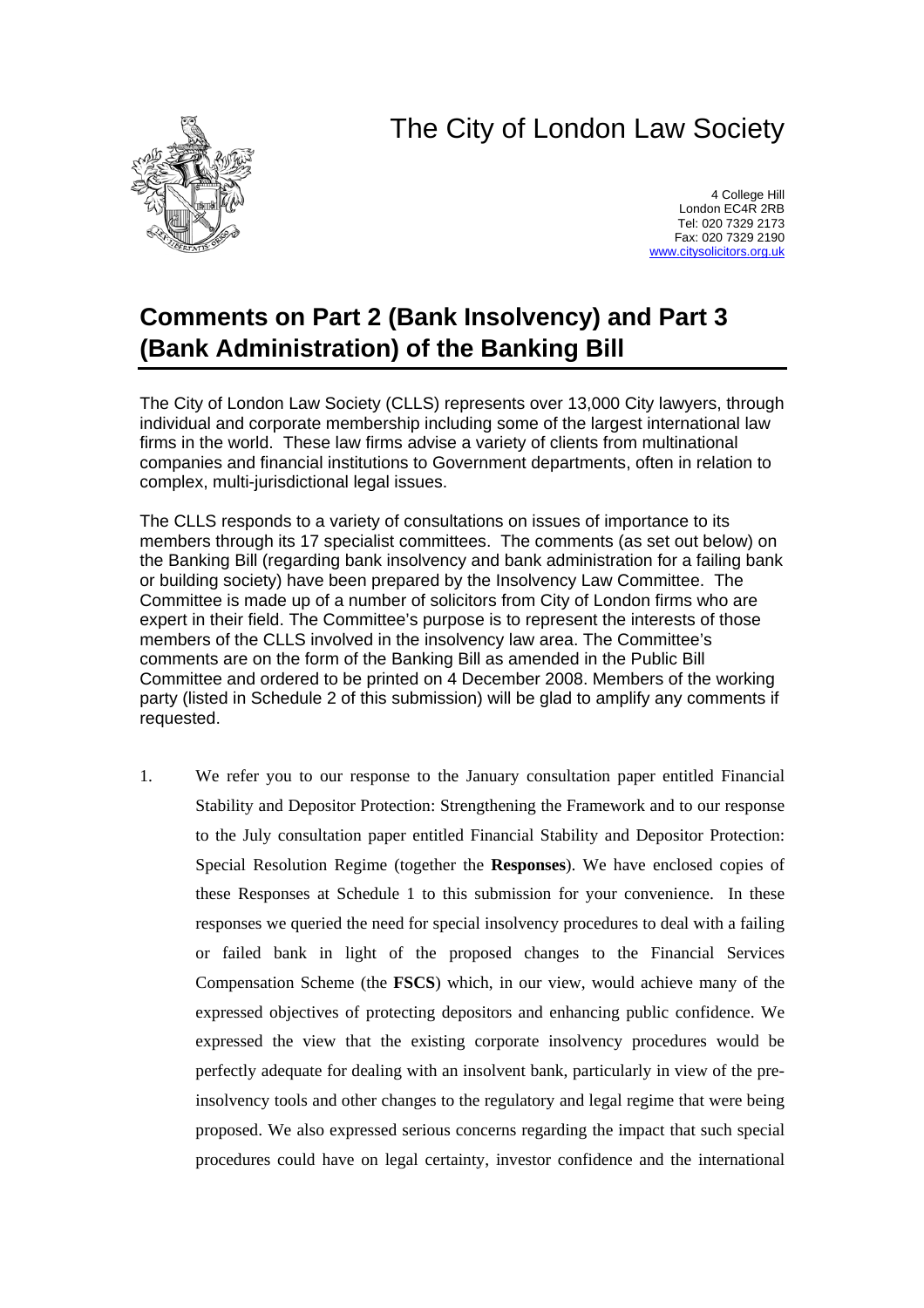arena (particularly in the context of cross-border recognition as discussed below). We still stand by those earlier comments and concerns which we do not propose to repeat in this letter. This letter should therefore be read in conjunction with the Responses.

2. Whilst we believe that there are important issues to be debated in relation to the Special Resolution Regime (particularly in the context of partial transfers of assets and/or liabilities), we do not propose to deal with those issues in this letter. Instead we have focussed on Part 2 and Part 3 of the Banking Bill, relating to bank insolvency and bank administration.

### **Cross-border recognition of special insolvency proceedings**

- 5. As a general comment, and for the reasons given below, we have concerns as to whether the bank insolvency and bank administration procedures would be recognised as insolvency proceedings for the purposes of the relevant cross-border legislation including, in particular, the UNCITRAL Model Law on Cross-Border Insolvency (the **Model Law**) and Directive 2001/24/EC on the reorganisation and winding up of credit institutions (the **Winding Up Directive**).
- 6. The Model Law provides for the recognition of certain types of "foreign proceeding". This is defined as "a collective judicial or administrative proceeding in a foreign State, including an interim proceeding, pursuant to a law relating to insolvency in which proceeding the assets and affairs of the debtor are subject to control or supervision by a foreign court, for the purpose of reorganisation or liquidation". Paragraph 23 of the Guide to Enactment of the Model Law states that, to fall within the scope of the Model Law, a foreign insolvency proceeding needs to possess certain attributes including basis in insolvency-related law of the originating State; involvement of the creditors collectively; control or supervision of the assets and affairs of the debtor by a court or other official body; and reorganisation or liquidation of the debtor as the purpose of the proceeding. Ultimately the types of foreign proceeding that will be recognised under the Model Law will depend on the implementing legislation in the relevant country in which recognition is sought. Assuming, however, that such implementing legislation uses a similar definition of foreign proceeding to that used in the Model Law, it is not clear whether bank insolvency or bank administration under the Banking Bill would satisfy such a definition. In the case of bank insolvency, it could be argued that it is not collective procedure for all the creditors generally but is primarily intended to protect eligible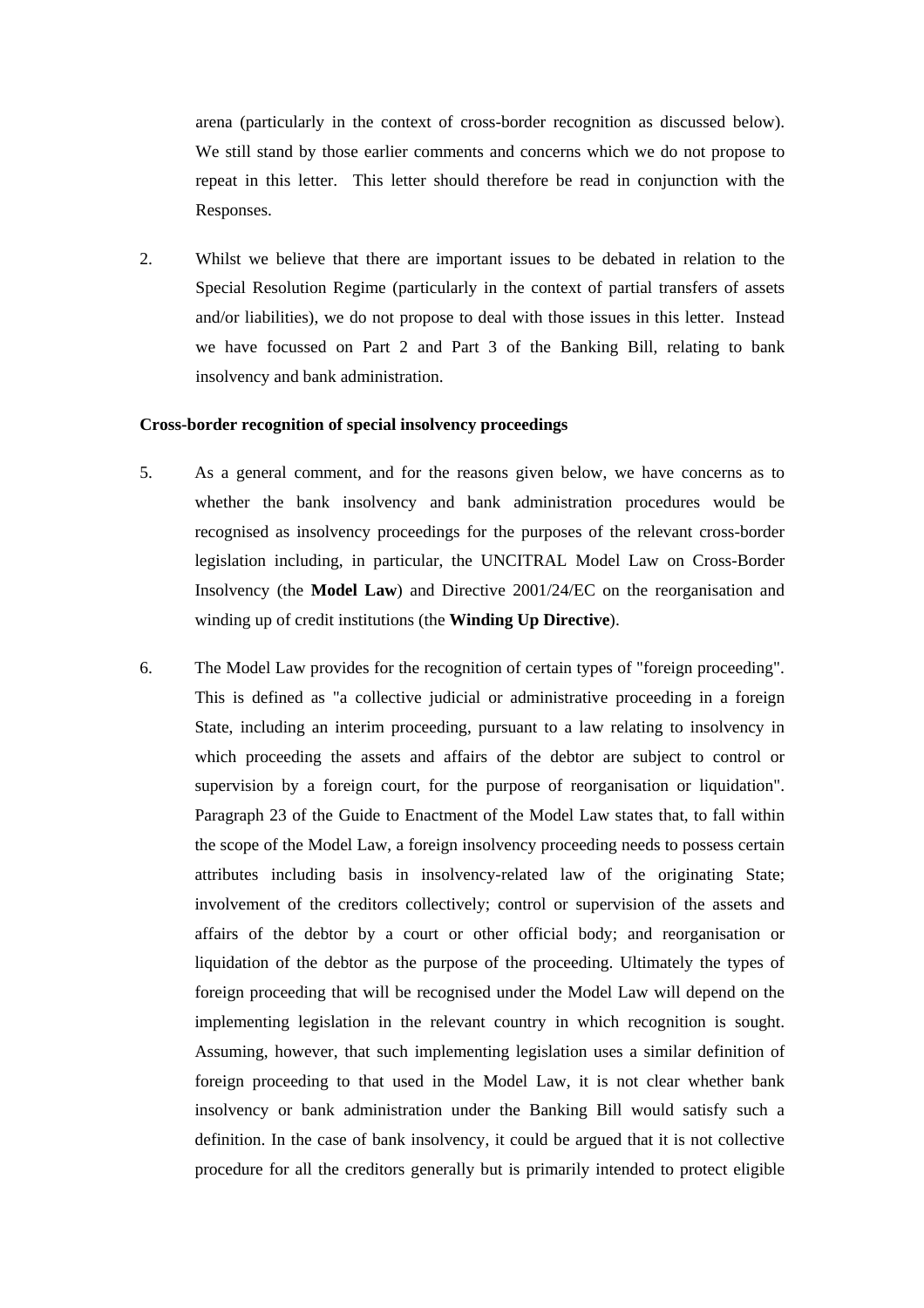depositors. However, as the ultimate aim (subject to the overriding objective of protecting eligible depositors) is to wind up the affairs of the bank, on balance, we consider that this procedure would be recognised as a foreign proceeding under the Model Law. In the case of bank administration, however, the purpose is not to reorganise or liquidate the residual bank but rather to support the commercial purchaser or bridge bank to which the assets and liabilities of the residual bank have been transferred. Furthermore, it is difficult to see how this is a procedure involving the creditors collectively. We therefore have real doubts as to whether this procedure [w](#page-2-0)ould be recognised as a foreign proceeding under the Model Law<sup>1</sup>.

7. The Winding Up Directive relates to winding-up proceedings and reorganisation measures in respect of an EEA credit institution. It provides for a single set of such proceedings in the EEA, to be commenced in the "home" Member State, and for the automatic recognition of the effects of such proceedings throughout the EEA (subject to certain specified exceptions). Winding-up proceedings are defined as "collective proceedings opened and monitored by the administrative or judicial authorities of a Member State with the aim of realising assets under the supervision of those authorities, including where the proceedings are terminated by a composition or other, similar measure". Reorganisation measures are defined as "measures which are intended to preserve or restore the financial situation of a credit institution and which could affect third parties' pre-existing rights, including measures involving the possibility of a suspension of payments, suspension of enforcement measures or reduction of claims". Assuming that the Member States of the EEA have used similar definitions in their domestic legislation implementing the Winding Up Directive, the question arises as to whether the bank insolvency procedure is a "winding-up proceeding" and bank administration is a "winding-up proceeding" or "reorganisation measure" for the purposes of the Winding Up Directive. Again, this is not clear. In the case of bank insolvency, it could be argued that the proceeding is not a collective one for the creditors generally (because the protections for eligible depositors are given priority) but, on balance, we consider that the procedure would be treated as a winding-up proceeding as the ultimate aim is to realise assets under the authorities of the court and the Bank of England. In the case of bank administration, however, the

 $\overline{a}$ 1

<span id="page-2-0"></span>By analogy, we note that no attempts were made by the three Icelandic banks to seek recognition, under Chapter 15 of the US Bankruptcy Code (which implements the Model Law into US bankruptcy law), of the appointments of the receivership committee, and the transfers of assets from the old banks to the new banks, under the Icelandic emergency law, Act No 125/2008 on the Authority of Treasury Disbursements due to Unusual Financial Market Circumstances. By comparison, recognition has been sought for the moratoria which have now been ordered in respect of the three Icelandic banks under the Icelandic bankruptcy legislation relating to financial institutions, Act No 161/2002 on Financial Undertakings. Act No 125/2008 clearly bears a number of resemblances to the UK Banking (Special Provisions) Act 2008 and the Banking Bill.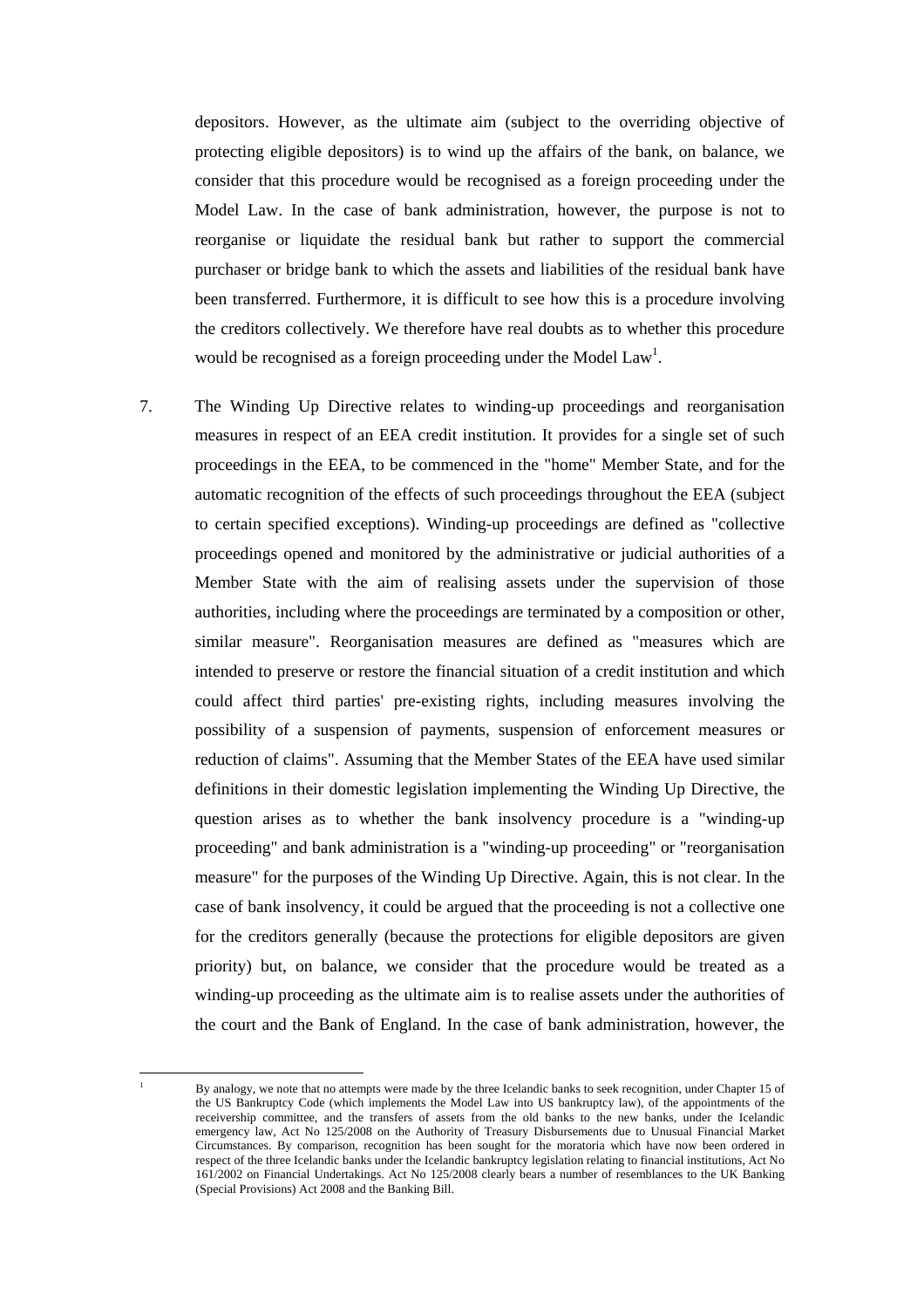primary purpose is not to realise the assets of the residual bank or to preserve or restore the financial situation of the residual bank but rather the procedure is there to support the commercial purchaser or bridge bank to which the assets and liabilities of the resi[d](#page-3-0)ual bank have been transferred<sup>2</sup>.

- 8. If the bank insolvency and bank administration procedures do not fall within the relevant definitions of insolvency proceedings (or related terms) in the Winding Up Directive and the Model Law, such proceedings will not be automatically recognised throughout the EEA under the Winding Up Directive, and a foreign court in a jurisdiction which has implemented the Model Law will not be obliged to recognise the proceedings. Instead it will be a matter for the discretion of the courts of the EEA Member States or other jurisdiction where recognition is sought as to whether such proceedings are recognised. As has been demonstrated by some of the cross-border issues that have arisen in relation to the three Icelandic banks, this could lead to difficult conflict issues, particularly as the bank in question could well have branches and assets in a number of different jurisdictions.
- 9. We note that clauses 126 and 162 of the Banking Bill make it clear that any provisions in relation to bank insolvency and bank administration are to be treated as "insolvency law" for the purposes of section 426 of the Insolvency Act 1986. It is clearly possible to amend a domestic statute in this way but as the Winding Up Directive and the Model Law comprise EEA and international legislation, it is not possible to resolve this issue through UK legislation.

### **Principal concerns regarding Part 2 of the Banking Bill**

#### *Terminology and references to bank insolvency – clause 87*

10. We believe that the reference to "bank insolvency" in clause 87 of the Banking Bill is confusing. While not defined in the Insolvency Act 1986, "insolvency" is usually an expression reserved for a state of affairs (i.e. cash flow insolvency or balance sheet insolvency) rather than a particular form of insolvency proceeding. The procedure described in Part 2 of the Banking Bill is clearly a modified form of liquidation procedure (as is reflected by the fact that the insolvency officeholder is referred to as

<span id="page-3-0"></span> $\frac{1}{2}$  By analogy, both Icelandic counsel and the Icelandic Financial Services Authority have confirmed that the appointment of the receivership committee, and the transfer of assets from the old banks to the new banks, under the Icelandic emergency law, Act No 125/2008 on the Authority of Treasury Disbursements due to Unusual Financial Market Circumstances would not be a winding-up proceeding or reorganisation measure falling within the scope of the Winding Up Directive (although the granting of a moratorium under the Icelandic bankruptcy legislation relating to financial institutions, Act No 161/2002 on Financial Undertakings, would be a reorganisation measure for these purposes). Act No 125/2008 clearly bears a number of resemblances to the UK Banking (Special Provisions) Act 2008 and the Banking Bill.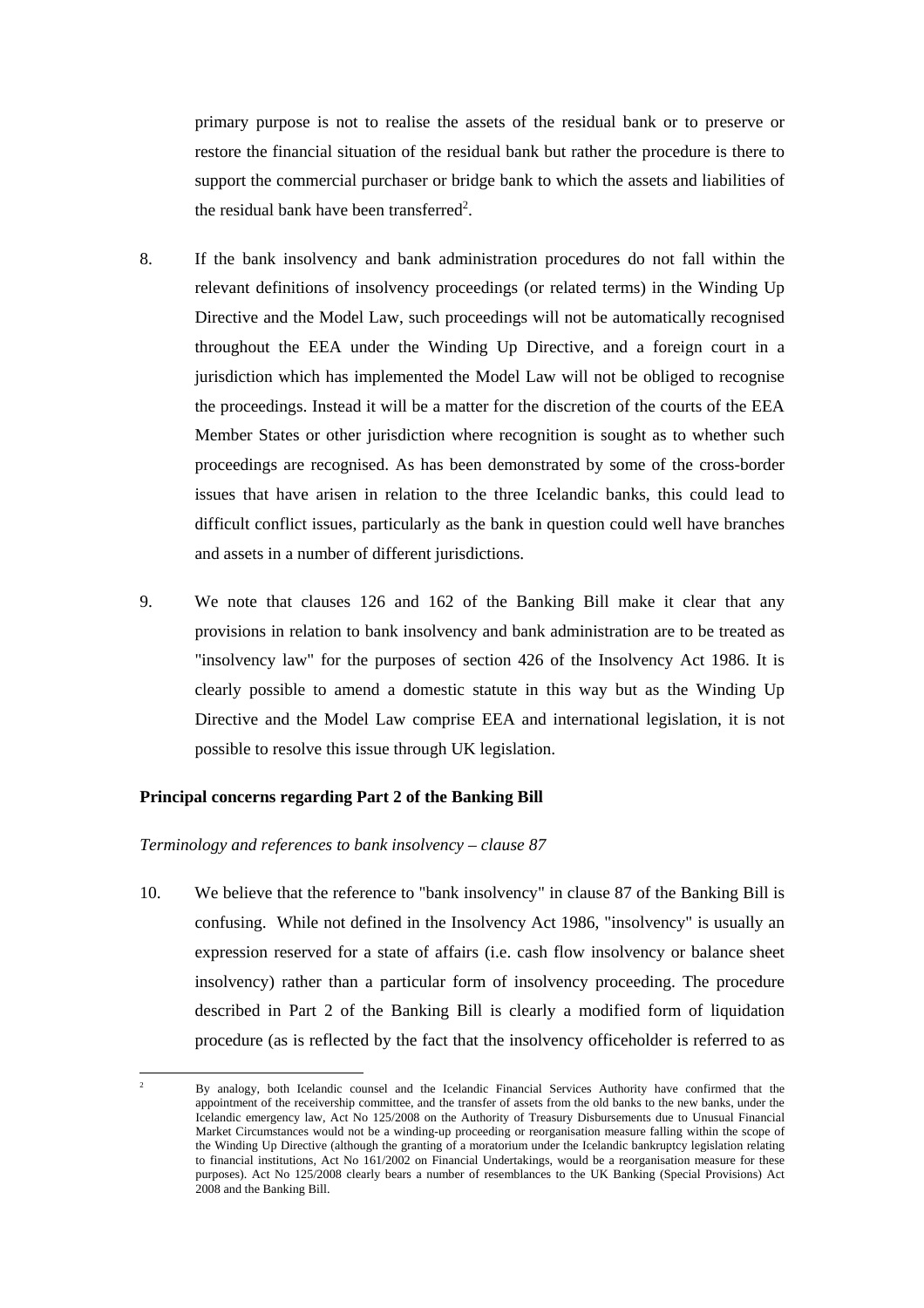a "bank liquidator" and a "liquidation committee" is appointed). To maintain consistency of terminology within Part 2 of the Banking Bill itself, and with the insolvency proceeding under the Insolvency Act 1986 on which this procedure is modelled, we would suggest that the new procedure in Part 2 of the Banking Bill be referred to as "special bank liquidation", rather than bank insolvency. This may also assist with any arguments that the procedure is a winding-up proceeding for the purposes of the Winding Up Directive or a foreign proceeding for the purposes of the Model Law. In order to avoid confusion, for the purposes of this letter, we have continued to refer to bank insolvency.

### *Grounds on which the court may order a bank insolvency – clauses 90(4) and 93(1)(a)*

11. A bank insolvency order can be made when a bank is unable, or likely to become unable, to pay its debts (clause  $93(1)(a)$ ). By clause  $90(4)$ , this definition is satisfied (inter alia) if the bank is in default of an obligation to pay a sum due and payable under an agreement the making or performance of which constitutes or is part of a regulated activity carried on by the bank. There is no grace period set out in relation to how long the payment default must have been outstanding and no *de minimis* requirement in relation to the amount that must be due. We are aware that similar wording is used in section 367(4) of the Financial Services and Markets Act 2000 regarding the FSA's power to petition for a winding up of an authorised person. Although section 367(4) does not lead to problems in practice, this is clearly in the context of an ordinary liquidation where creditors are dealt with on a *pari passu* basis and we have greater concerns where a potentially "light-touch" trigger could be used to commence a special procedure which favours one particular class of creditors (i.e. eligible depositors) above others (see below). It is clearly of some comfort that only the Bank of England, the FSA and the Secretary of State (and not an ordinary creditor) can apply for a bank insolvency order as it is assumed that such Authorities would act reasonably and would not rely on a minor payment default as a ground for applying for bank insolvency. As a practical issue, however, lawyers issuing legal opinions need to refer to the law rather than the assumed reasonableness of the particular Authority taking the decision. Accordingly, clients may not be able to get the level of comfort required for them to feel comfortable entering into a particular transaction.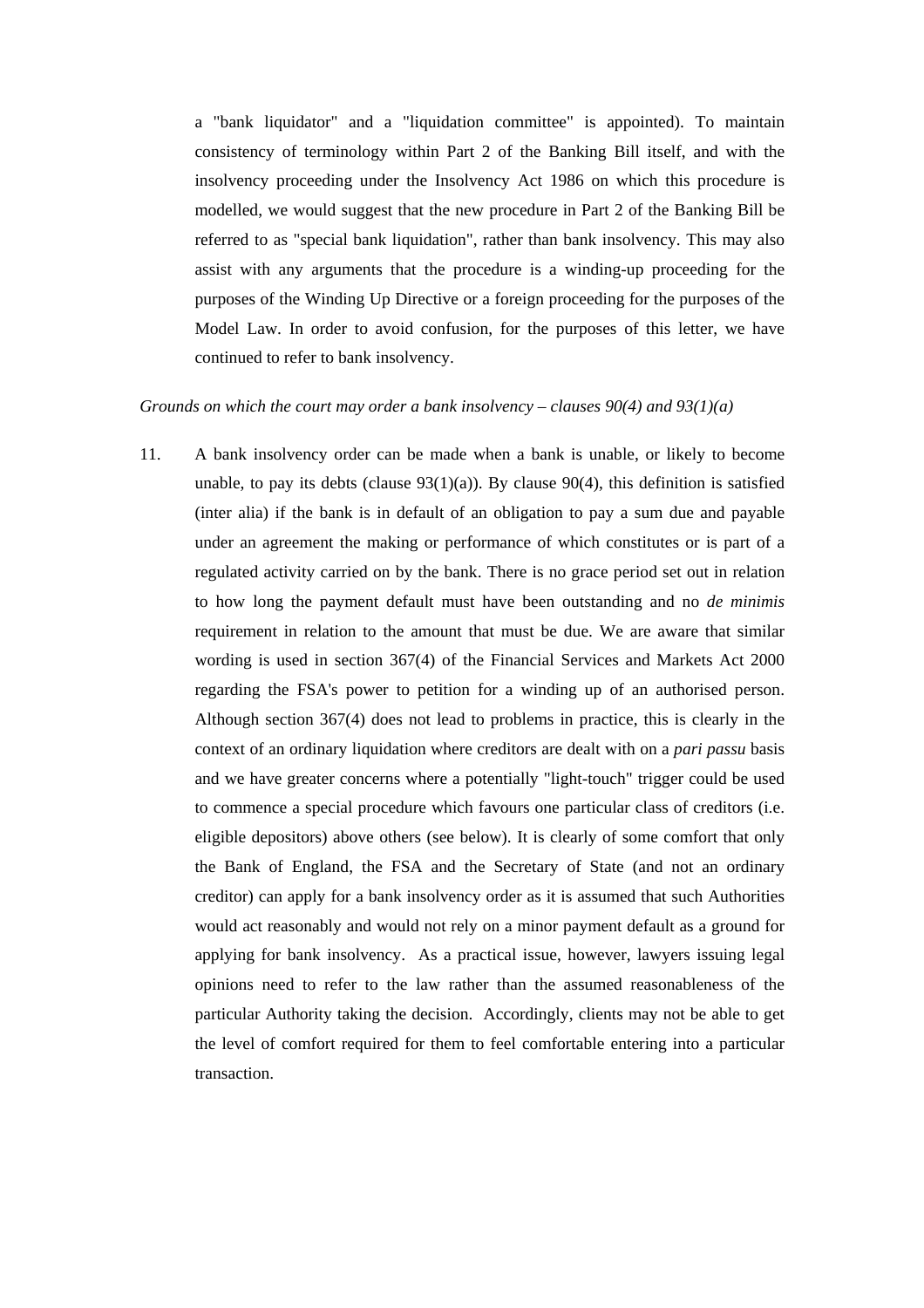### *Objectives of the bank liquidator – clause 96*

- 12. In our view, this is the key provision of Part 2 of the Bill and we have three main concerns in respect of the current drafting:
	- (a) we do not think that clause  $96(2)(a)$  is sufficiently clear for the reasons given below;
	- (b) if the intention behind clause  $96(2)(a)$  is that the bank liquidator must transfer, together with the relevant deposit accounts, such assets as are necessary to persuade another financial institution to assume the liabilities in respect of the deposit accounts, this would have the effect (in practice) of preferring one particular class of creditors (i.e. the eligible depositors). While it is a question of policy as to whether eligible depositors should be given such preference, we consider that the aim of the legislation should be clear in this regard; and
	- (c) it is unclear how a bank liquidator can begin working towards both Objectives 1 and 2 immediately upon appointment when, in practice, the Objectives are likely to be irreconcilable for the reasons given below. We have therefore suggested, in Schedule 3, two alternative forms of wording for the prioritising of the objectives based on the objectives of an administration in Schedule B1 to the Insolvency Act 1986 or the special purpose of a PPP administration in section 220 of the Greater London Authority Act 1999.
- 13. Our initial concern is regarding the meaning of clause 96(2)(a). As the relevant accounts referred to in that clause will be liabilities (rather than assets) of the insolvent bank, it is unlikely that another financial institution would take these on without either acquiring assets of equal value or receiving a payment equal to the value of the deposits (perhaps in each case with a deduction to reflect any goodwill associated with the deposits – see below). It is unclear, however, whether the liquidator is required, in the pursuit of Objective 1(a), to transfer sufficient assets from the insolvent bank to enable the other financial institution to take on the deposits or whether it is expected that a third party (such as the FSCS or the Treasury) would make the necessary payments to enable the other financial institution to take on the deposits<sup>3</sup>. It clearly makes a significant difference to the other creditors of the insolve[nt](#page-5-0) bank as to whether the transfer of the deposit accounts to another financial

<span id="page-5-0"></span> $\overline{a}$ 3

The FSCS clearly has this power pursuant to clause 120 of the Banking Bill but as this is expressed in permissive, rather than obligatory, terms, it is not clear whether it is expected that the FSCS will always make such payments.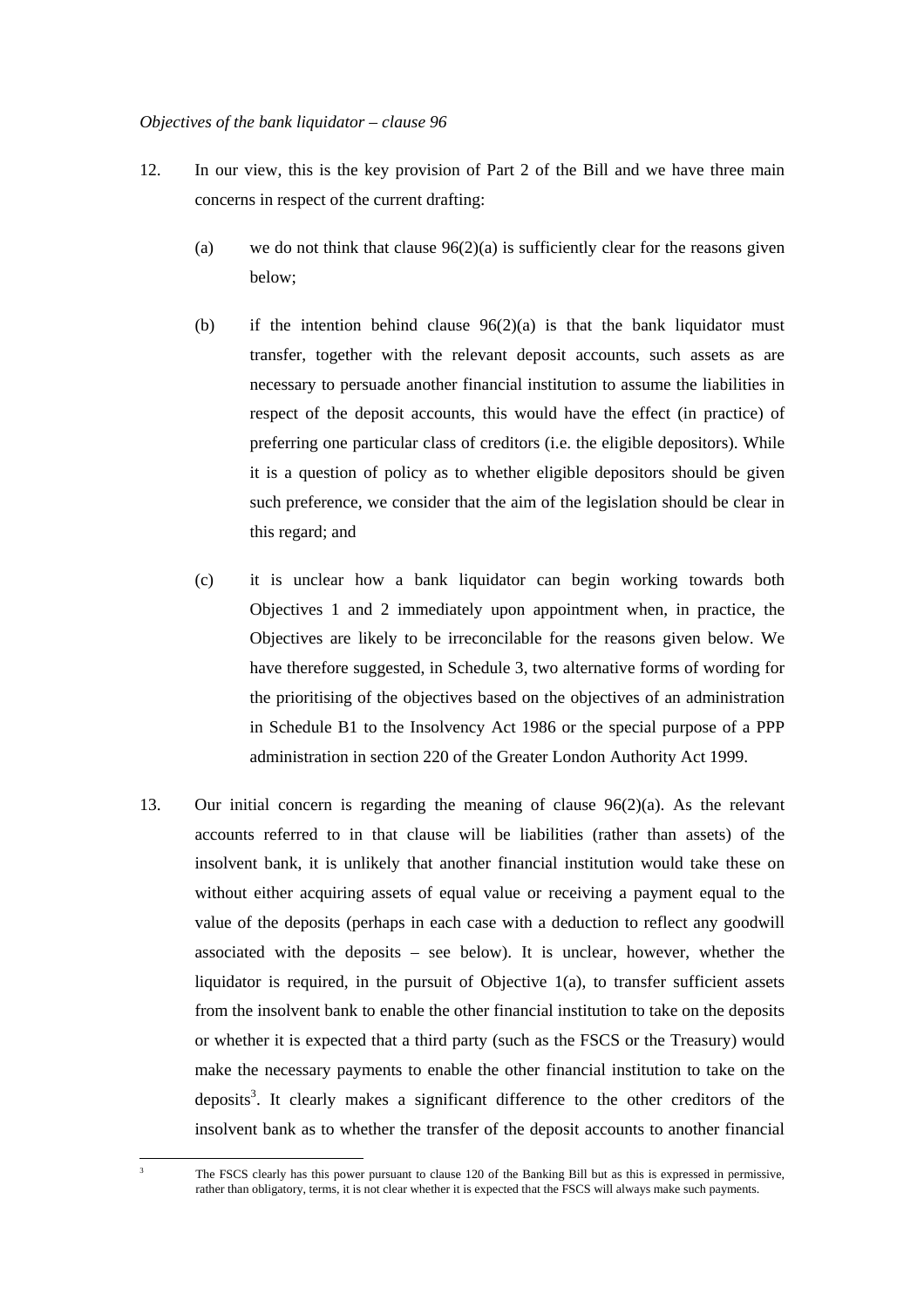institution is to be funded out of the assets of the insolvent bank (in which case those other creditors will be in a significantly worse position than if Objective 1(b) is pursued) or by third party funds and so we consider that the intention in this regard should be clearly spelt out in clause 96.

- 14. We note that, in clause 120 of the Banking Bill, the FSCS is given the power to make money available to facilitate the transfer of accounts of eligible depositors of the bank (although this is a permissive power rather than an obligation). We also note that, in the three transfer orders that were made under the Banking (Special Provisions) Act 2008 in respect of Bradford & Bingley, Kaupthing Singer & Friedlander Limited and Heritable Bank plc, the FSCS made a payment to the relevant purchaser $4$  equal to the aggregate protected level of the deposits and the Treasury made a balan[ci](#page-6-0)ng payment up to the aggregate amount of the liabilities transferred<sup>5</sup>. In each case, the transfer order provided that the relevant transferor was liable to [t](#page-6-1)he FSCS in respect of the amounts paid by the FSCS and the Treasury, with an obligation on the part of the FSCS to account for any relevant receipts in respect of such claim to the Treasury. The FSCS's claim in this regard would be an ordinary unsecured claim and so would have no special priority. If the intention is that the FSCS and/or the Treasury will always fund the transfer of the relevant accounts to another financial institution in circumstances where the bank liquidator follows Objective 1(a), this will not have the effect of preferring the eligible depositors over the other creditors of the insolvent bank and we can see why, pursuant to clause  $99(1)$ , a liquidation committee comprising the Bank of England, the FSA and the FSCS (although query why not also the Treasury) would want to take the decision as to whether the liquidator should pursue Objectives 1(a) or (b). We consider that this intention should, however, be clearly set out in Part 2 of the Banking Bill.
- 15. The alternative interpretation of Objective 1(a) is that the liquidator is required to transfer sufficient assets of the insolvent bank to the other financial institution as are required to persuade the other financial institution to accept the transfer of the deposit accounts. Although the eligible depositors would be likely to be paid in full by the transferee, the transfer of matching assets would have the effect of depleting the assets of the insolvent bank and would therefore reduce the dividend payable to other creditors. This would therefore prefer the eligible depositors over other creditors of

 $\overline{a}$ 

<span id="page-6-0"></span><sup>4</sup> i.e. Abbey in the case of Bradford & Bingley and ING in the case of Kaupthing Singer & Friedlander Limited and Heritable Bank plc.

<span id="page-6-1"></span>An amount of £612m in the case of Bradford & Bingley and £5m in the case of Kaupthing Singer & Friedlander Limited was deducted from the amount payable by the Treasury; we understand that the deducted amounts were intended to represent the goodwill associated with the deposits, such sums being payable to Bradford & Bingley and Kaupthing Singer & Friedlander Limited respectively.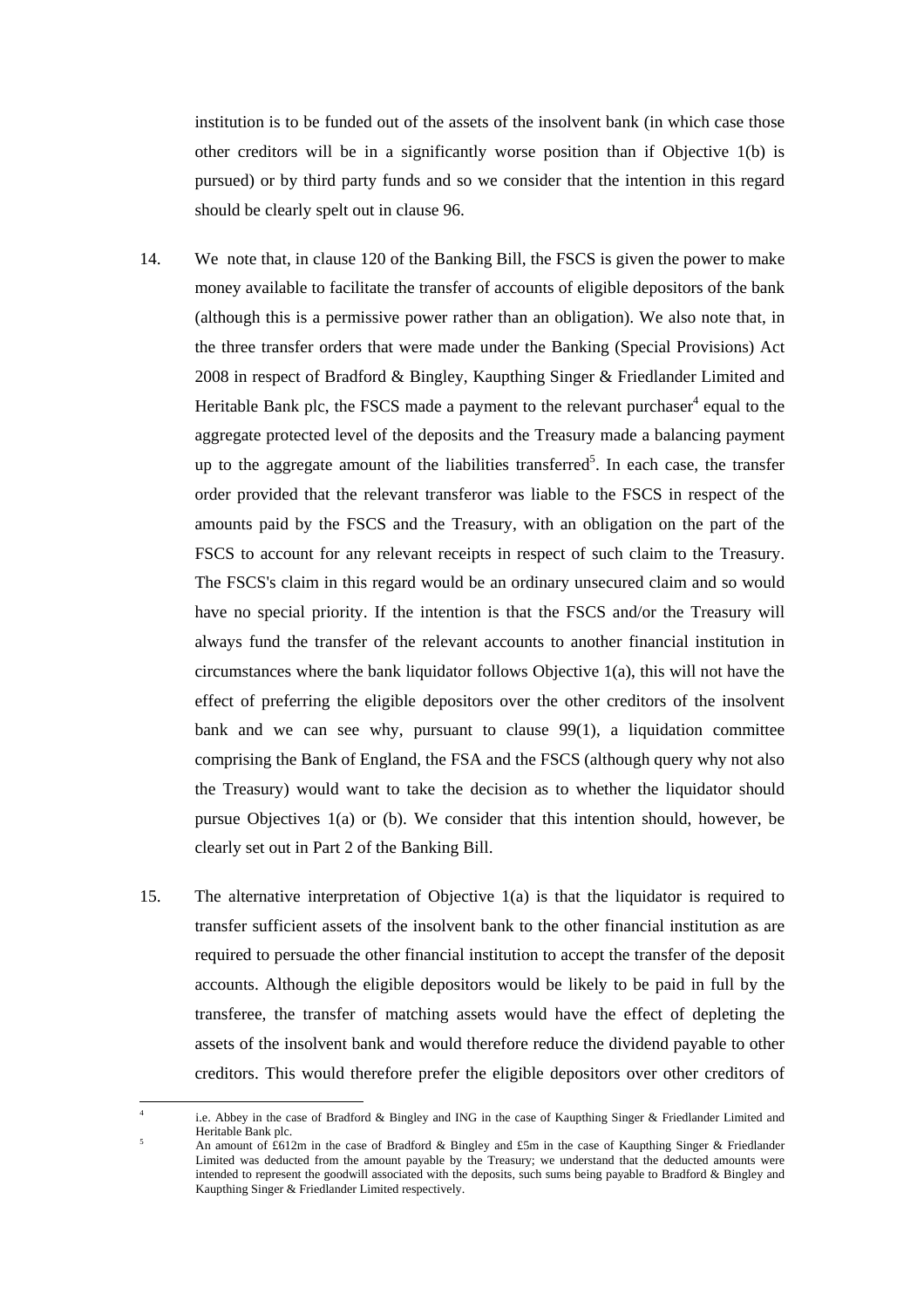the insolvent bank, not just in relation to the protected amount of their deposit but in relation to the entire amount of the deposit account (as clause 96(2)(a) refers to the relevant account and not the protected amount of such account). It is clearly a question of policy as to whether eligible depositors should be given such priority status in the event of a bank insolvency but, if this is the intention, we consider that the legislation should be clear in this respect. As currently drafted, the bank liquidator is not given an express power to transfer matching assets or to make any necessary payments to the transferee but would need to rely on his general powers under the applied provisions of the Insolvency Act 1986 to make the necessary transfers or payments. We consider that such powers should be clearly set out in Part 2 of the Banking Bill, together with any limitations on such powers.

- 16. Finally, in relation to clause 96, we do not see how a bank liquidator can begin working towards both Objectives 1 and 2 immediately upon appointment when, in practice, the Objectives may lead to very different considerations being taken into account. By way of example, if there is no limitation on Objective 1(b), the bank liquidator may consider that he needs to use the resources of his whole team to assist the FSCS in making the relevant payments (thus preventing that team from dealing with other creditor issues). The bank liquidator may also consider that he needs to keep the branches of the insolvent bank open so that payments can be made through such branches whereas it may be in the interests of the creditors as a whole to close down some or all of those branches, thus reducing the overheads and maximising the assets of the insolvent bank.
- 17. We note that the approach taken in clause 96 is very different from that taken in paragraph 3 of Schedule B1 to the Insolvency Act 1986 (regarding the priority of the objectives of an administration) and in relation to the purpose of the special administration regimes in respect of utility, PPP and railway companies (for example, as set out in section 220 of the Greater London Authority Act 1999). In the case of both the ordinary administration objectives and the purpose of the special administration regimes, there is a balancing of the higher objective or purpose with the interests of creditors generally. Hence in paragraph 3(3) of Schedule B1 to the Insolvency Act 1986, the administrator must only perform his functions with the objective of rescuing the company if that objective would achieve a better result for the company's creditors as a whole. Under section 220 of the Greater London Authority Act 1999, the administrator must manage the affairs, business and property of the company for the achievement of the special purpose of the administration order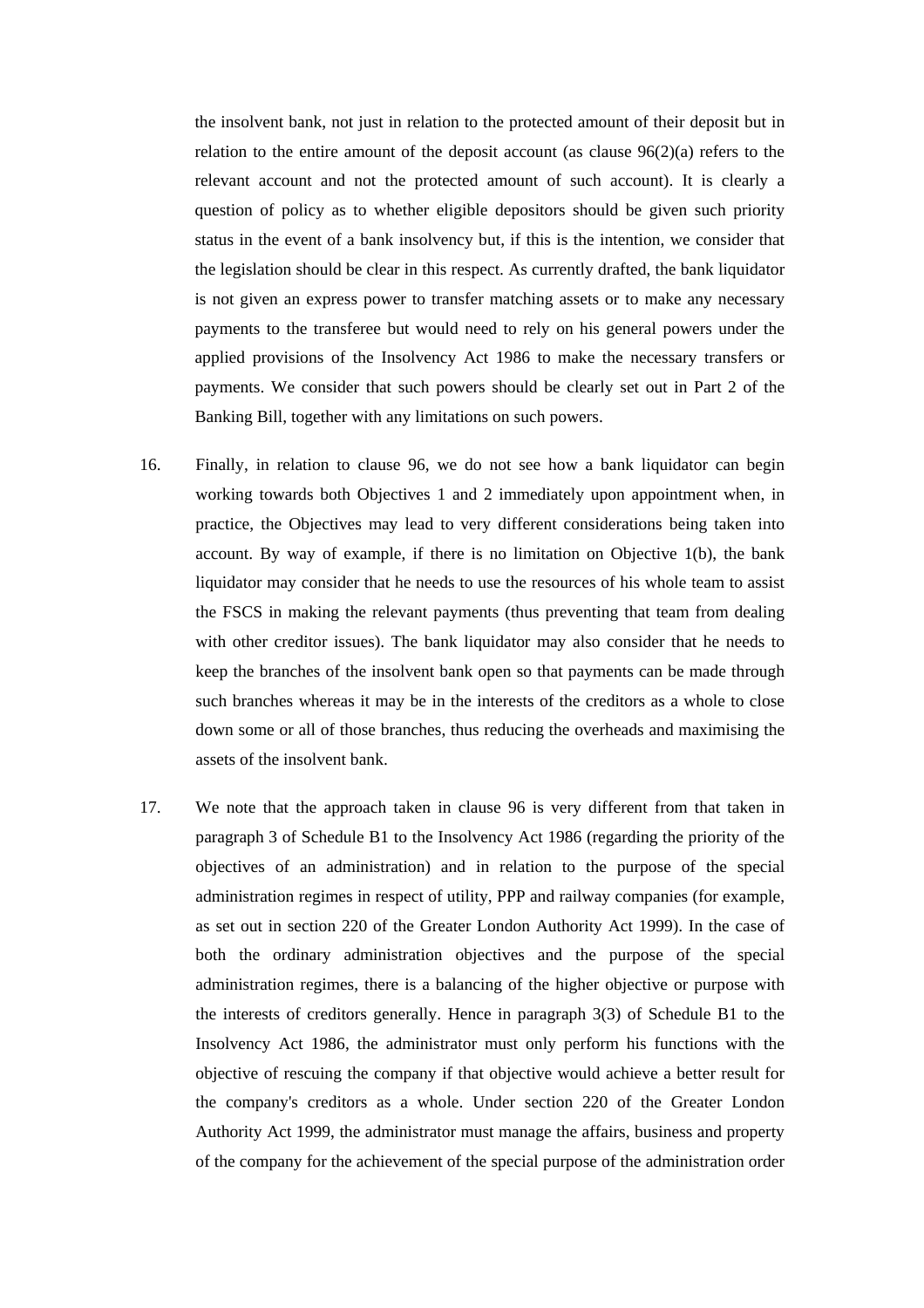(i.e. the transfer of the undertaking to ensure that the relevant activities are continued) *and* in a manner which protects the interests of the creditors of the company. We consider that either of these models would provide a more appropriate basis for balancing the objectives in clause 96 and we have suggested some alternative wording in this respect in Schedule 3 to this note.

18. Ultimately the issues we have addressed in relation to this provision all go to the clarity and interpretation of the clause. It is important that there is sufficient clarity to facilitate those objectives which the liquidator is expected to achieve under this clause.

### *Liquidation committee – clause 97*

- 19. As you will be aware from our Responses we consider that there ought to be a representative creditor (other than an eligible depositor) on the liquidation committee from the outset. We suspect that it has been proposed that the liquidation committee initially consist of representatives of the Bank of England, the FSA and the FSCS because of the short time frame in which the liquidator is expected to achieve Objective 1 (which clearly will not allow sufficient time to convene a meeting of the creditors to select any members for the committee). However, particularly in light of our concerns in relation to clause 96, our view is that it is important that the creditors are in some way represented on the committee.
- 20. In order to deal with this issue we would propose that one of the Authorities (perhaps the Bank of England) should appoint an independent licensed insolvency practitioner (i.e. an accountant from a different firm to that of the bank liquidator) to consider the interests of the creditors. This insolvency practitioner should count towards the quorum for the purposes of clause 98(2).

### **Principal concerns regarding Part 3 of the Banking Bill**

#### *Terminology and references to bank administration*

21. For different reasons to those outlined in paragraph 10 above in relation to bank insolvency, we also feel that the terminology used in Part 3 of the Banking Bill could potentially be confusing. It is currently possible to have an administration of a bank under the Insolvency Act 1986 and therefore we feel a bank administration under the Banking Bill should be distinguished from the ordinary administration process. We would suggest that the procedure in Part 3 of the Banking Bill be referred to as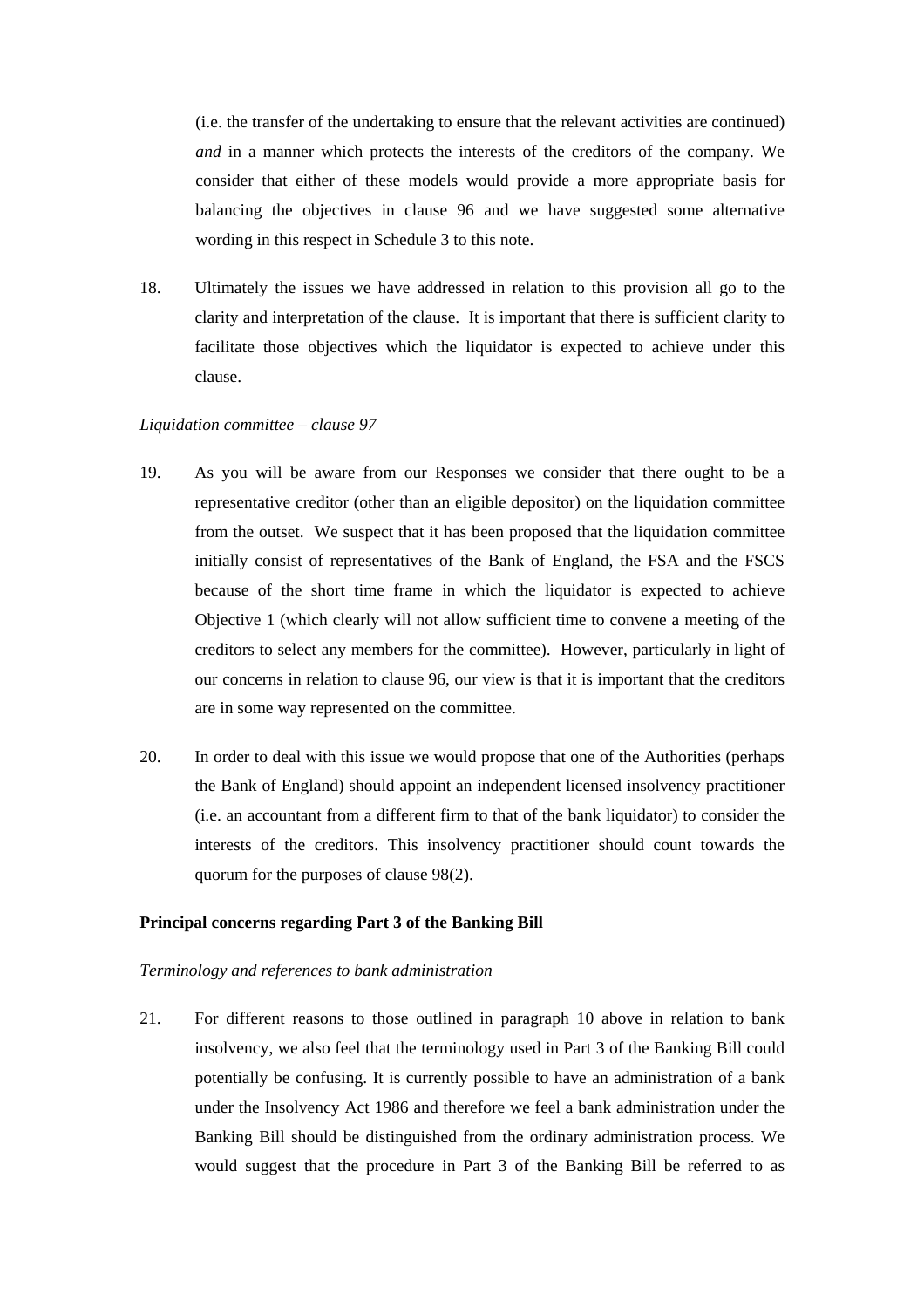"special bank administration". This would also maintain consistency of terminology if our proposal in paragraph 10 above (i.e. that bank insolvency be referred to as special bank liquidation) is adopted.

### *Objectives of the administration – clause 134*

- 22. For the reasons given in our Responses, we still consider that Objective 1 is unduly onerous for creditors who are left behind in the residual bank. Such creditors have already been prejudiced by not being transferred to the private sector purchaser or bridge bank. It is therefore a double hit for such creditors that any remaining assets and resources in the residual bank are to be used, first and foremost, to support the activities of the transferee. Although the compensation provisions in the draft Safeguards Order clearly go some way to addressing these concerns, we consider that there are still issues in relation to how such compensation is quantified. Therefore we consider that Objective 1 should be balanced with the rights and interests of the creditors of the residual bank.
- 23. For similar reasons to those given in paragraph 16 above, we also do not see how a bank administrator can begin working towards both objectives immediately upon appointment when, in practice, the achievement of those objectives may require very different considerations or the bank administrator to pursue very different strategies. For example, where a particular services contract is personal to the residual bank and cannot be assigned to the transferee, the bank administrator may be obliged to keep at least part of the residual bank operating in order to sub-contract those services to the transferee whereas, pursuant to Objective 2, it may be in the best interests of the creditors as a whole to close down the operations, realise the assets and make distributions.
- 24. Using the models provided by paragraph 3 of Schedule B1 to the Insolvency Act 1986 or section 220 of the Greater London Authority Act 1999, we have suggested in Schedule 3 two alternative approaches to balancing Objectives 1 and 2 in a manner which would be fairer to creditors as a whole.

### *Table of applied provisions*

25. We note that Table 2 applies the provisions of sections 178, 213 and 214 of the Insolvency Act 1986 to the bank administration procedure. Under the Insolvency Act 1986, these provisions are not available in an ordinary administration but are only available in a liquidation. We would be grateful if you could clarify why it is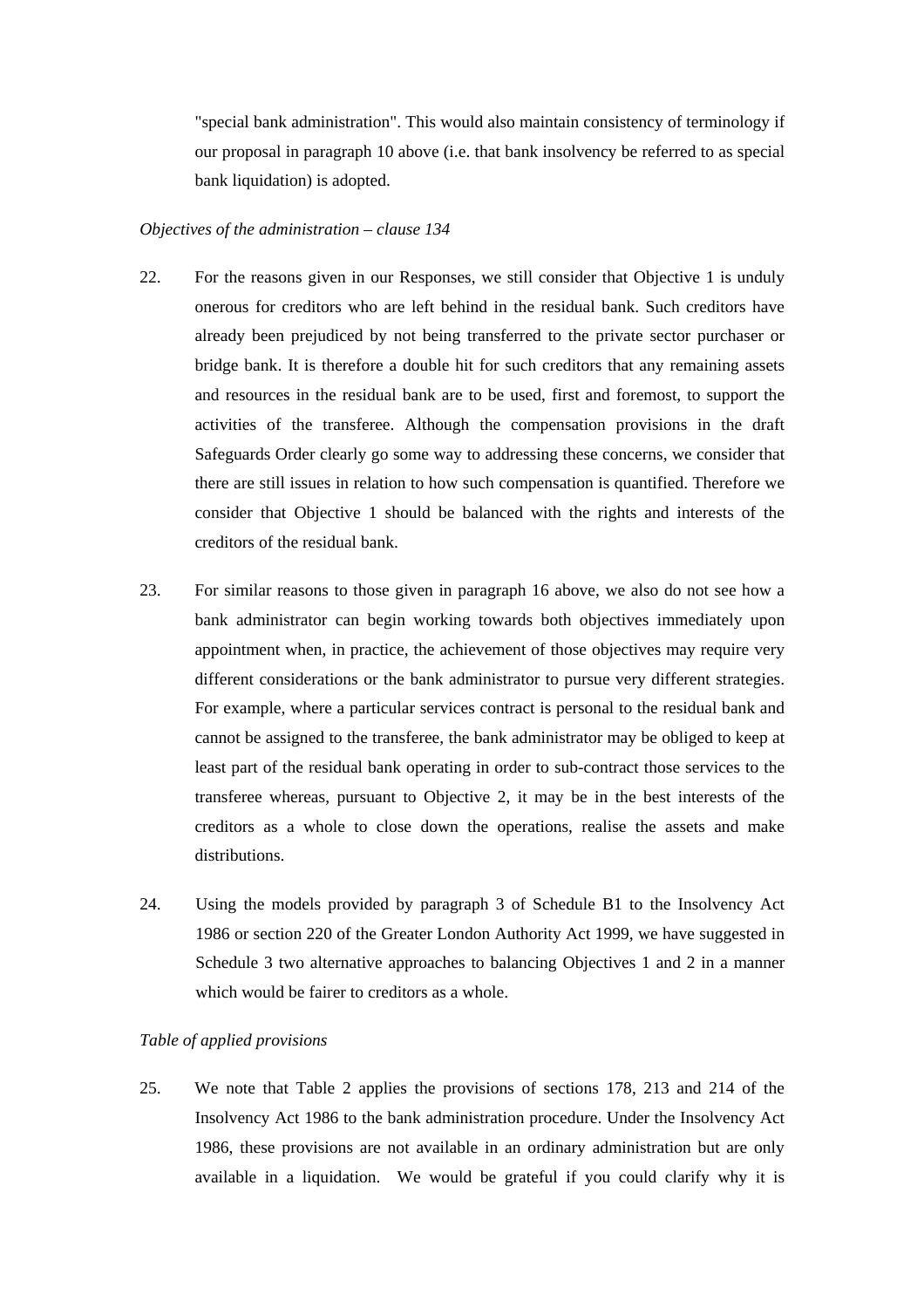considered that such provisions will be appropriate in the context of a bank administration.

# *Exit routes – clause 151*

26. We note that the heading to this clause references a "winding-up or a voluntary arrangement". However, there does not seem to be any power under the Banking Bill for the bank to exit the bank administration via a company voluntary liquidation (i.e. paragraph 83 of Schedule B1 to the Insolvency Act 1986 is not applied). We were not clear whether this omission was deliberate or merely an oversight. If deliberate, we should be grateful if you could explain the reasoning behind excluding this exit route as it is one which is commonly used in relation to an ordinary company.

# **The Insolvency Law Committee of the City of London Law Society**

## **19 December 2008**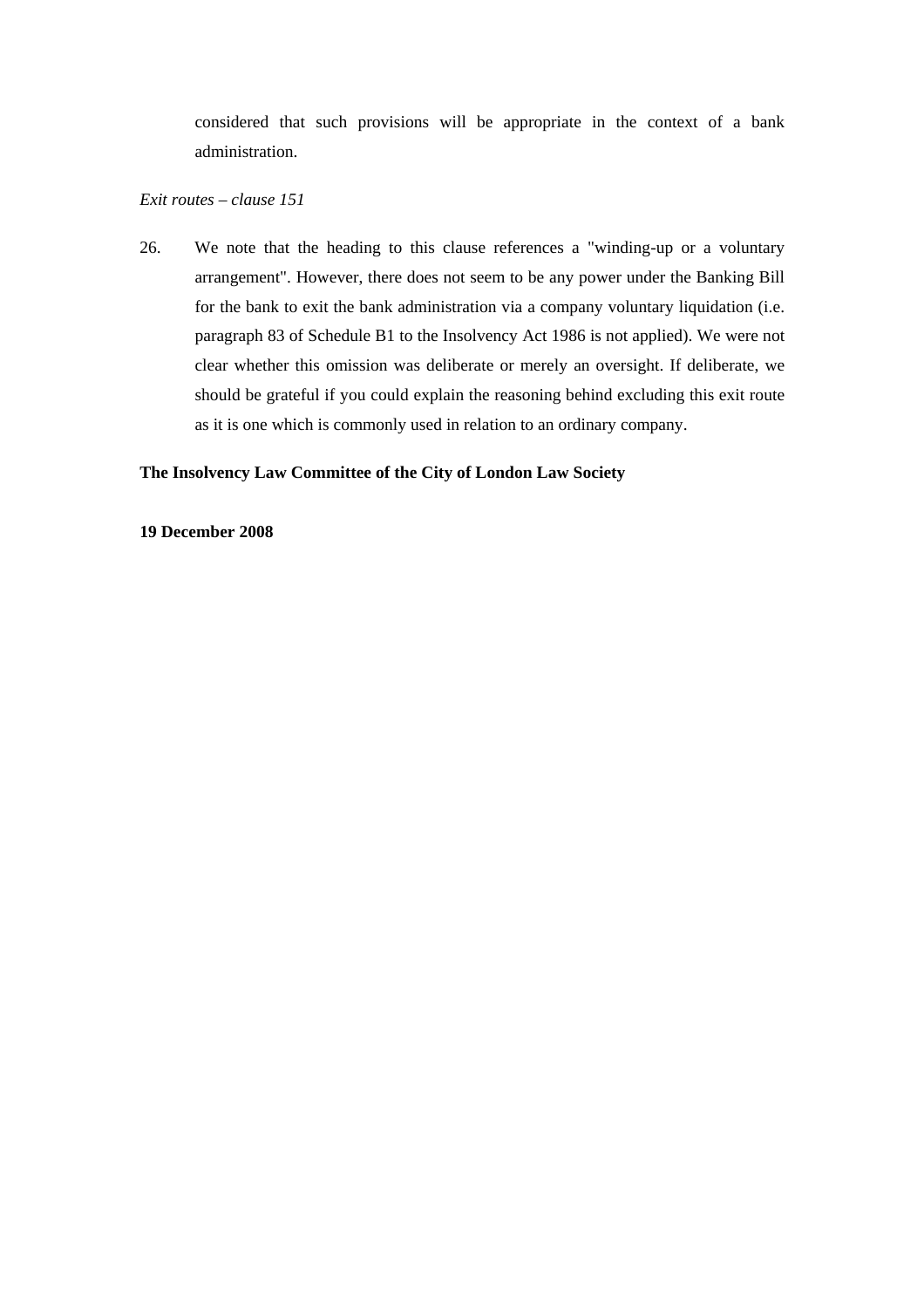# **SCHEDULE 1**

*[Response to January 2008 consultation]* 



# The City of London Law Society

4 College Hill London EC4R 2RB Tel: 020 7329 2173 Fax: 020 7329 2190 [www.citysolicitors.org.uk](http://www.citysolicitors.org.uk/)

# **Response**

The City of London Law Society (**CLLS**) represents over 13,000 City lawyers, through individual and corporate membership including some of the largest international law firms in the world. These law firms advise a variety of clients from multinational companies and financial institutions to Government departments, often in relation to complex, multi-jurisdictional legal issues.

The CLLS responds to a variety of consultations on issues of importance to its members through its 17 specialist committees**. This response to the consultation document dated January 2008 entitled "Financial Stability and Depositor Protection: Strengthening the Framework" has been prepared by the CLLS Insolvency Law Committee**. This Committee is made up of a number of solicitors from City of London firms who specialise in insolvency law. The Committee's purpose is to represent the interests of those members of the CLLS involved in insolvency law and practice.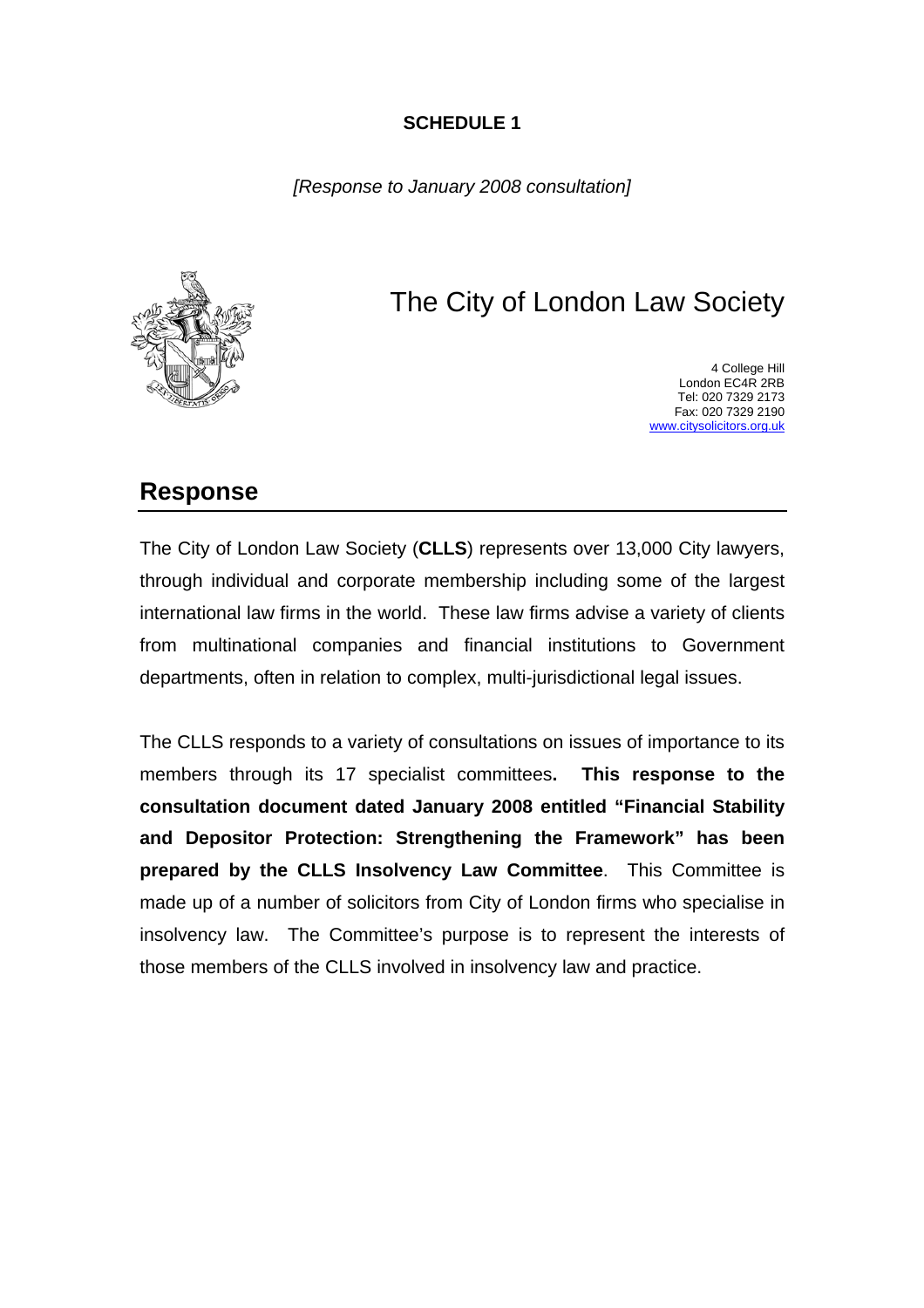Banking Reform consultation responses Banking Reform Team HM Treasury 1 Horse Guards Road London SW1A 2HQ By email to: banking.reform@hm-treasury.gov.uk

21 April 2008

Dear Sir / Madam

**Response of the Insolvency Law Committee of the City of London Law Society to the consultation document dated January 2008 entitled Financial Stability and Depositor Protection: Strengthening the Framework (the Consultation Paper)**

### **Introduction**

- **1** The CLLS responds to Government consultations on issues of importance to its members. The CLLS Insolvency Law Committee, made up of solicitors who are expert in their field, have prepared the comments below in response to the proposals, aimed at strengthening the framework for financial stability and depositor protection, contained in the Consultation Paper. In view of the expertise of the Committee (i.e. in matters relating to insolvency law), we have restricted our comments to the matters raised in part 4 of the Consultation Paper (reducing the impact of a failing bank). Members of the working party listed in Schedule 2 to this letter will be glad to amplify any comments if requested. We welcome the opportunity to comment on the consultation paper.
- **2** For the reasons given in this letter, we consider that the most significant concerns set out in the Consultation Paper (namely the issues of consumer confidence, the risk of a run on a bank experiencing financial difficulties and confidence in the financial system as a whole) can be addressed by focusing on the proposals set out in part 5 of the Consultation Paper in respect of the Financial Services Compensation Scheme (**FSCS**). We do not consider that a special resolution regime or a special insolvency procedure for a failing bank is necessary or desirable. In our view, provided that any concerns about the operation of the FSCS are separately addressed, the existing insolvency regime for English companies is and remains perfectly adequate to deal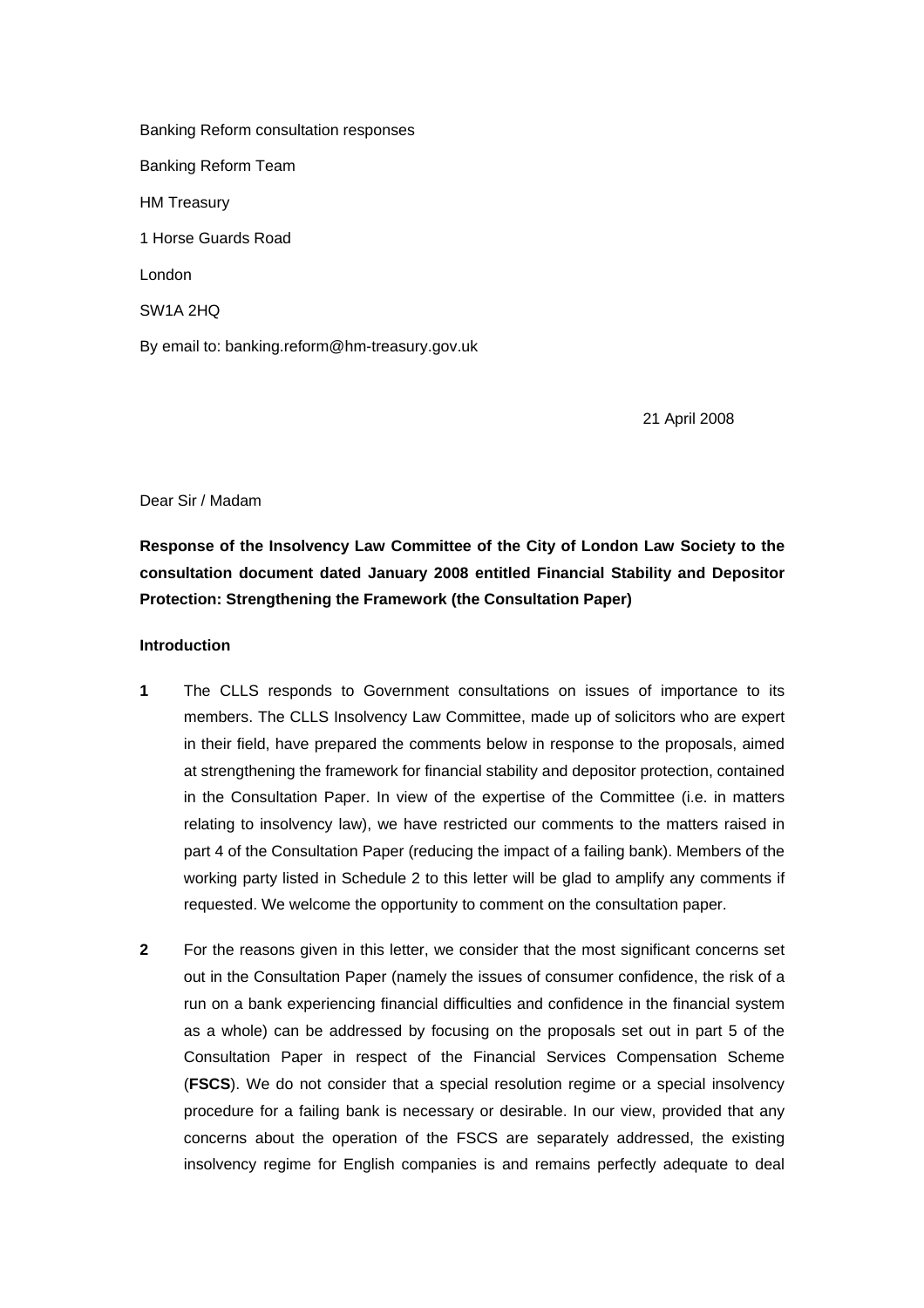with an insolvent financial institution and there would be significant difficulties (in terms of commercial certainty, investor confidence and the impact on and interplay with the international arena in which financial institutions operate) in introducing new procedures.

**3** In light of these views, we have not attempted to respond to all of the questions set out in chapter 4 of the consultation paper. Instead, we have set out our responses to those questions which are relevant in the context of our overall approach in Schedule 1 to this letter. The expression "Authorities" when used in this letter means the Bank of England, HM Treasury and the Financial Services Authority (**FSA**).

### **Consumer confidence and compensation arrangements**

- 4 We consider that any concerns about consumer confidence and the risk of a run on a bank can be dealt with by reforms to the FSCS outside of any special resolution regime or special insolvency procedure. In our view, a depositor is not going to keep his or her money with a bank experiencing financial difficulties simply because he or she is aware of a special insolvency regime that may ultimately be used. Instead, the depositor will want to know that his or her money is safe and that, if the bank is not able to repay that deposit in a timely manner, there is a scheme in place to ensure that someone else does so.
- 5 We therefore consider that the focus of the Authorities should be on ensuring that the FSCS has the ability to make prompt payments to eligible depositors up to the agreed limit (whatever that may be chosen to be as a result of the present consultation). Having made any such payments, the FSCS could be automatically subrogated to the rights of the depositor against the bank rather than being required to take an assignment of the claim as is currently the case $6$ [.](#page-13-0)
- 6 We appreciate that the ability of the FSCS to make timely payments will depend upon its having the necessary information to do so. We note the proposals in part 5 of the Consultation Paper in this regard including the potential introduction of new rules requiring banks to have readily available information on the account balances of FSCSeligible depositors and the comment made in paragraph 5.25 of the Consultation Paper regarding the ability of the FSA to ask for relevant information through normal supervisory channels. Although we do not consider that our Committee is best placed to comment on the detail of these proposals, we consider that any improvements in the way in which the relevant information is provided to the FSCS would assist in the Authorities' objective of ensuring that the FSCS is in a position to make prompt

<span id="page-13-0"></span> $\overline{a}$ 6

See the FSA Handbook, COMP 7.2. It is not clear why the position is different for the FSCS in this regard when compared with the position in relation to the National Insurance Fund where there is an automatic subrogation of the employee's claim to the Secretary of State (see paragraph 12 below).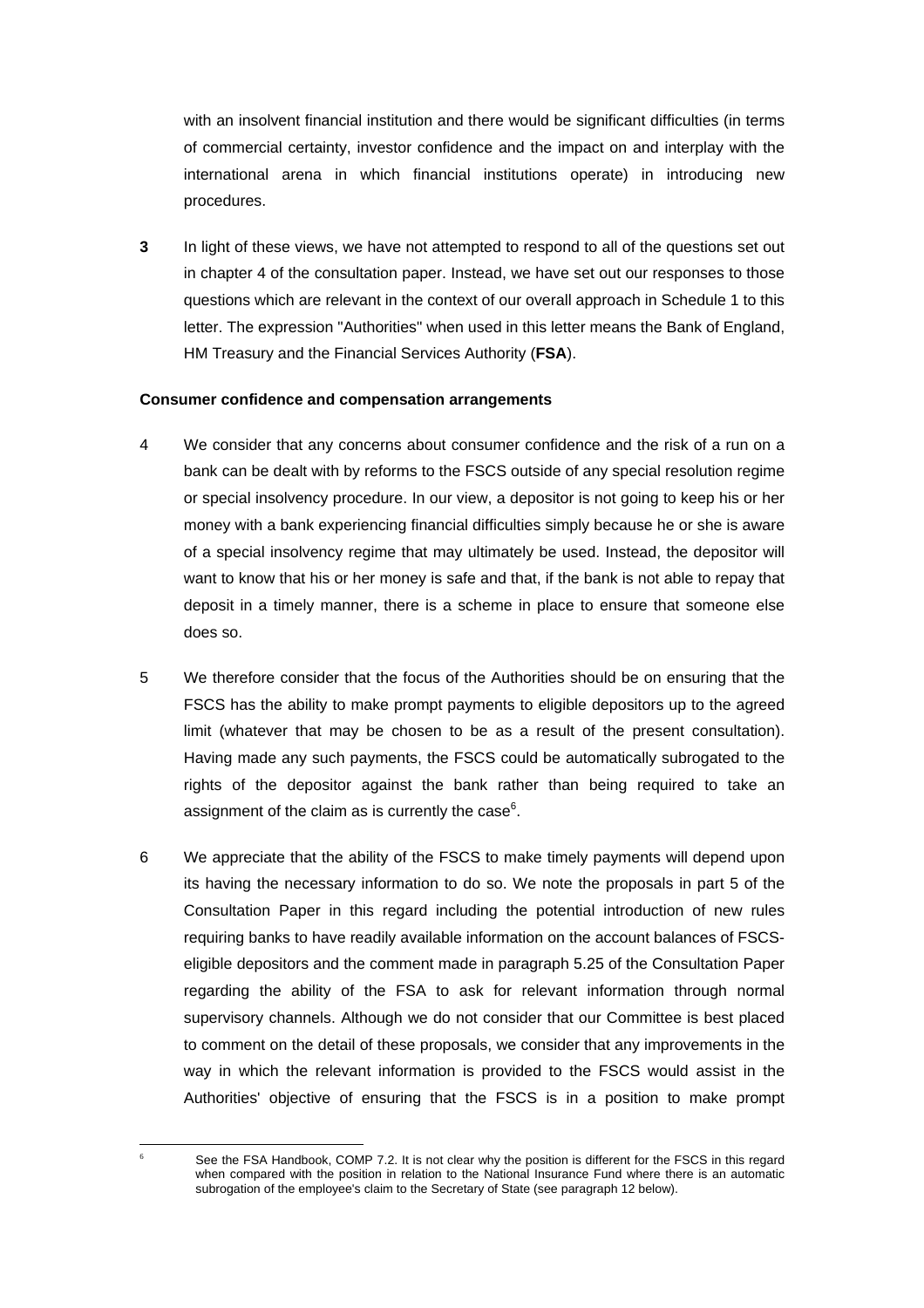payments to eligible depositors if the bank becomes insolvent. We do not consider that this objective requires the introduction of a special resolution regime or insolvency procedure for banks.

- 7 Paragraph 5.22 of the Consultation Paper makes the point that, in cases where the bank's systems prove to be highly unreliable, it may not be possible for the FSCS to pay depositors within the timeframe contemplated by the Consultation Paper. We consider that it is ultimately the responsibility of the FSA to ensure that the bank's records are not deficient in this regard, possibly through having the ability to carry out "spot-checks" either prior to or following the FSA becoming aware that the bank is experiencing financial difficulties. If the principal objective is to protect depositors, we consider that the FSCS (and ultimately the Government and the Bank of England as its liquidity funders) should bear the risk of the bank's records being incorrect resulting in the FSCS being unable to recover from the bank (through its subrogated rights) any payments it has made to eligible depositors.
- 8 Paragraph 4.37 of the Consultation Paper proposes that the statutory objective of the special insolvency regime being proposed for banks should be for the insolvency practitioner to assist and co-operate with the FSCS to coordinate rapid payments to eligible depositors or to effect a transfer of accounts to a third party (the principal objective) with the duties to the creditors as a whole being subordinate to this principle objective. In practice, an insolvency practitioner is likely to assist the FSCS in any event as it will be in the interests of one set of creditors (i.e. depositors) for him or her to do so. If it were considered necessary to legislate for such a duty (which we do not consider to be the case), this could be done by adding a duty to assist and co-operate with the FSCS to the existing insolvency legislation; it does not require the introduction of a special insolvency regime. Furthermore, even though we accept the importance of protecting depositors for the reasons given in the Consultation Paper, we do not consider that any duty to assist the FSCS should be at the expense of the insolvency practitioner's duties to the creditors as a whole. Where such creditors include employees or pension funds, there are equally valid public policy reasons for protecting their rights.
- 9 We understand that concerns have been raised in relation to the resources of the FSCS and its ability to cope with the large number of claims that it may need to process if a major financial institution were to become insolvent. Ultimately the resourcing of the FSCS is a matter for the Authorities but in our view, there must be other solutions to this issue than introducing a new principal objective in a special insolvency procedure requiring the insolvency practitioner (or the bank's employees) to assist with handling claims. We note that, when the Pensions Regulator and the PPF were established, people were seconded from banks, accountancy firms, law firms and other institutions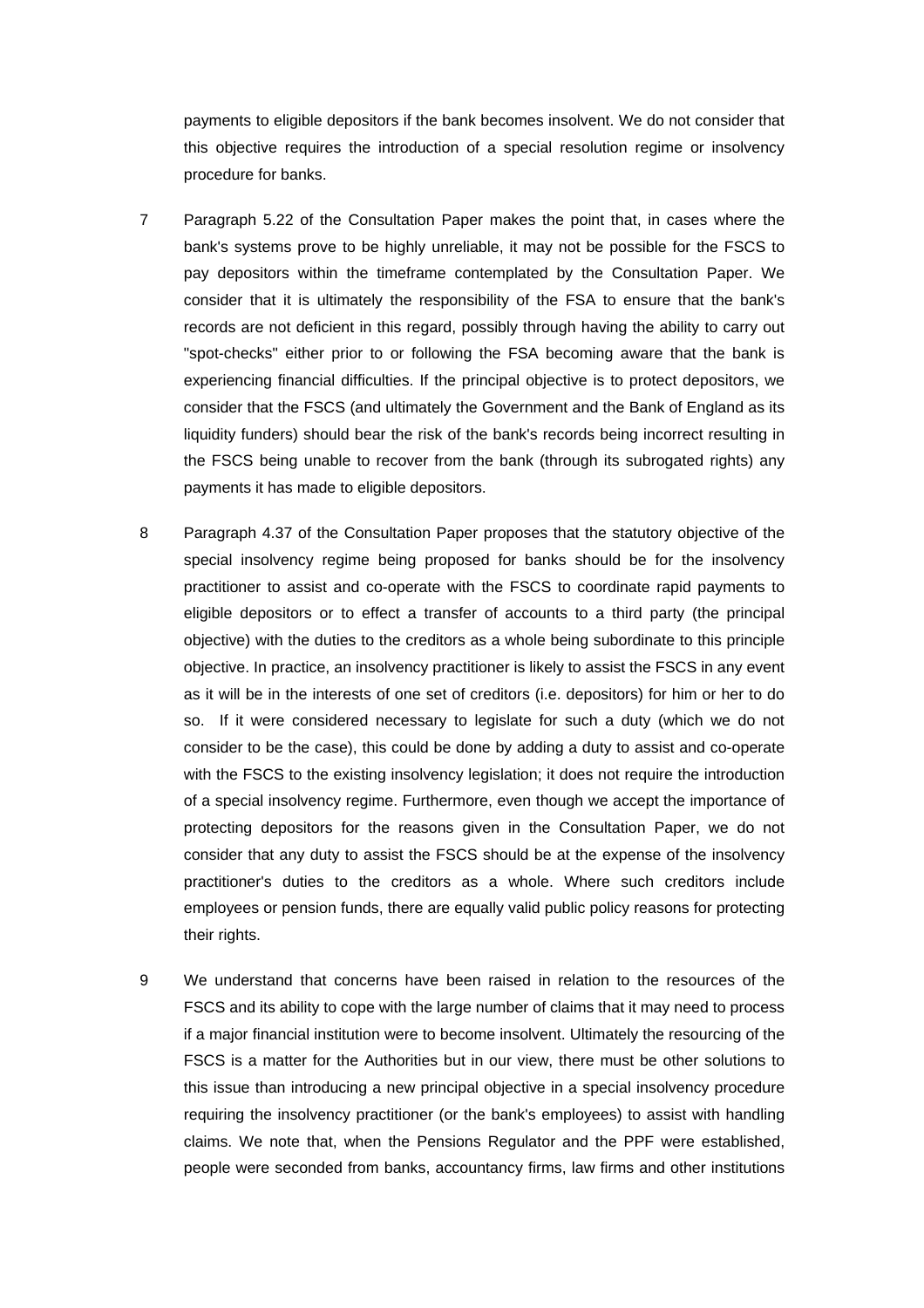to deal with the large volume of work that it was anticipated would be generated by the new legislation. We wonder whether there may be a precedent here (together with secondments from the FSA)?

10 We also note that the Authorities are considering whether the FSCS should make payments on a gross, rather than a net, basis to facilitate quicker payments to depositors. It has been suggested by the Authorities that, if this approach were to be taken, it might be necessary to make changes to the insolvency set-off rules. This could clearly have a significant impact on the financial markets generally and close-out netting in particular. As the Consultation Paper did not go into any detail regarding the proposed changes to the insolvency set-off rules, we have not considered this issue in this paper but we would welcome the opportunity to meet with the Authorities to discuss the implications of any such changes. We have been offered such a meeting by Mr Lee Hewlett, currently with HM Treasury, and hope to meet with him in the next few weeks.

#### **Reasons why special resolution / insolvency regime is neither necessary nor desirable**

- 11 As referred to above, we do not consider that a special resolution regime or a special insolvency procedure for banks is necessary in order to deal with the stated concerns regarding consumer confidence and financial stability. Indeed, we consider that the legal uncertainties that would arise from such procedures (in respect of their potential impact on investor and creditor rights) could contribute to a lack of confidence in the system and greater financial instability as a consequence.
- 12 In relation to the FSCS, we consider that an analogy can be made with the National Insurance Fund out of which the Secretary of State for Trade & Industry makes payments to the employees of insolvent employers under section 182 of the Employment Rights Act 1996. Upon the making of the payment, any rights and remedies of the employee in respect of his or her debt automatically become rights and remedies of the Secretary of State (section 189(1) of the Employment Rights Act 1996) The Secretary of State also has the right to require information from the employer for the purposes of making the payment to the employee (section 190). These provisions do not require a special insolvency regime nor any amendments to the objectives of the insolvency proceedings or the duties of the insolvency practitioner to ensure that the public policy objective is met of ensuring that employee claims are dealt with in a timely manner.
- 13 We consider that the existing English insolvency procedures (especially schemes of arrangement, company voluntary arrangements and administrations) are very flexible and have proved perfectly adequate for dealing with complex companies with multiple stakeholder groups. We cannot see why a financial institution should be any different or should merit a special procedure, especially once concerns about customer deposits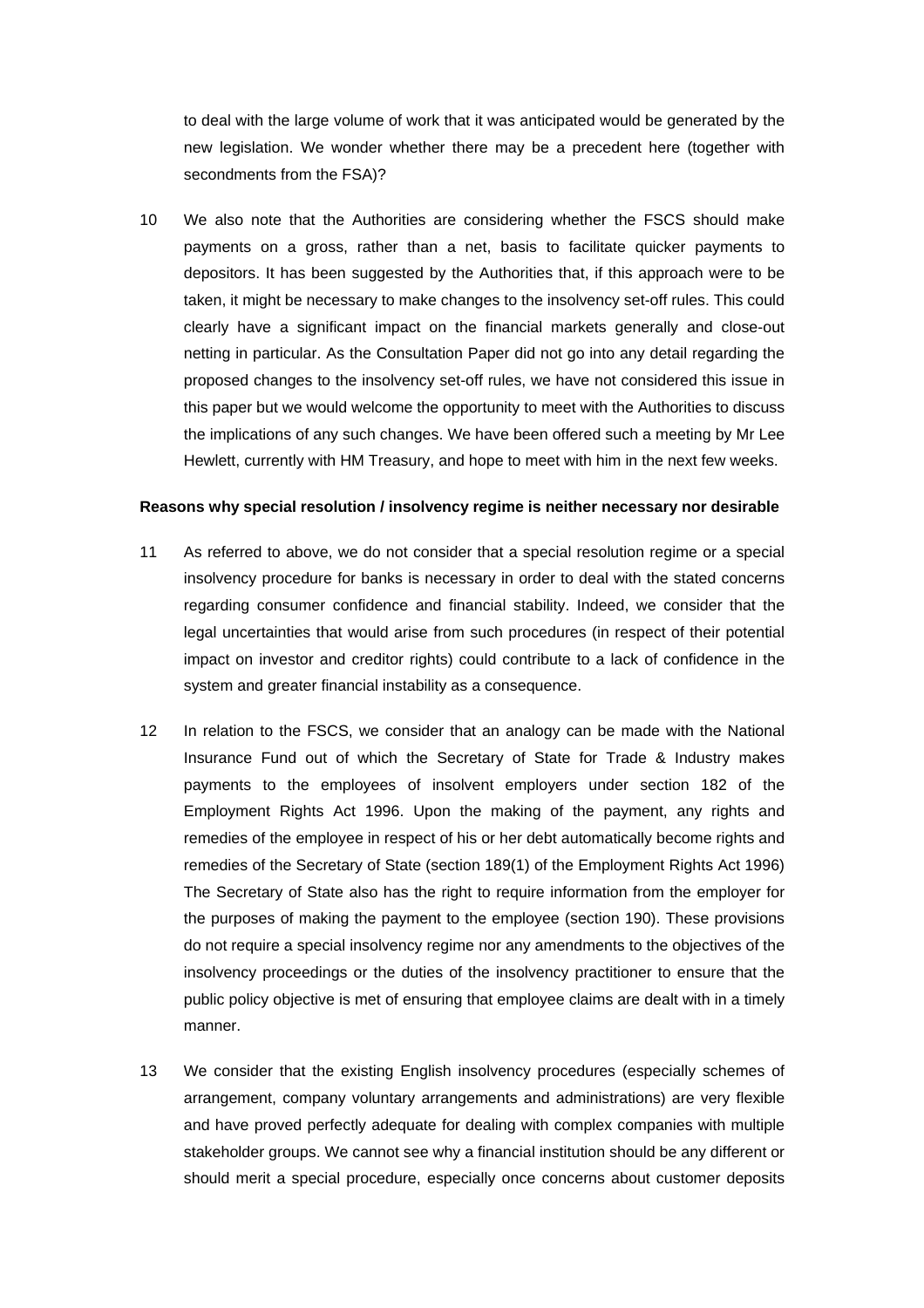are dealt with through a review of the FSCS. We are concerned that a proliferation of special or modified insolvency regimes could lead to what is sometimes referred to as "carve-out complexity". There are now at least 22 different insolvency processes (or modified insolvency processes) for corporates, regulated entities, partnerships and non-corporate entities. This proves confusing even to an English practitioner; the regimes are even harder to justify and explain overseas. In our view, this jurisdiction should be setting an example to others in having a clear, comprehensible insolvency framework. A multiplicity of insolvency proceedings (especially where these are not necessary) simply leads to a lack of legal and commercial certainty as to the regime that will apply in a particular case.

- 14 Clearly there are cases where a special insolvency regime has been introduced such as for protected railway companies (as was used in the case of Railtrack) and for PPP companies (as is currently being used in the case of Metronet). In each case, these special procedures are intended to protect a public service or utility (such as the rail or tube network) where the consumer may have little choice as to the alternatives. This is not the case with a financial institution where a customer is free to move his or her monies to another bank or to choose another bank to perform the relevant services. Furthermore (perhaps unusually for the size of company involved) the operations of the regulated companies that are currently subject to special insolvency regimes (such as protected railway companies, PPP companies, water and sewerage undertakings and air-traffic services companies) tend to be domestic to the UK. This means that it is not so important to consider the cross-border implications of having special regimes in relation to such companies. A financial institution of any significant size, on the other hand, is much more likely to have cross-border dealings. We have considered in the next paragraph why the introduction of a special resolution regime or special insolvency procedure could have undesirable consequences in an international arena.
- 15 Unless the introduction of a special insolvency procedure is looked at in the context of the wealth of recent legislation with a cross-border aspect, there is a risk that any change to the regime in the UK could have unintended consequences outside this jurisdiction. For example, the proposals would need to be considered in the light of Directive 2001/24/EC on the reorganisation and winding up of credit institutions, The Credit Institutions (Reorganisations and Winding up) Regulations 2004, Directive 2002/47/EC on financial collateral arrangements, The Financial Collateral Arrangements (No 2) Regulations 2003 and the legislation in other jurisdictions implementing the UNCITRAL Model Law on Insolvency Proceedings (to the extent that such legislation is applicable to credit institutions). This legislation is not considered in any detail in the Consultation Paper. To give an example of the types of question that might arise, it is unclear whether the special resolution regime or the special insolvency procedure (which both appear to be largely regulatory driven) would fall within the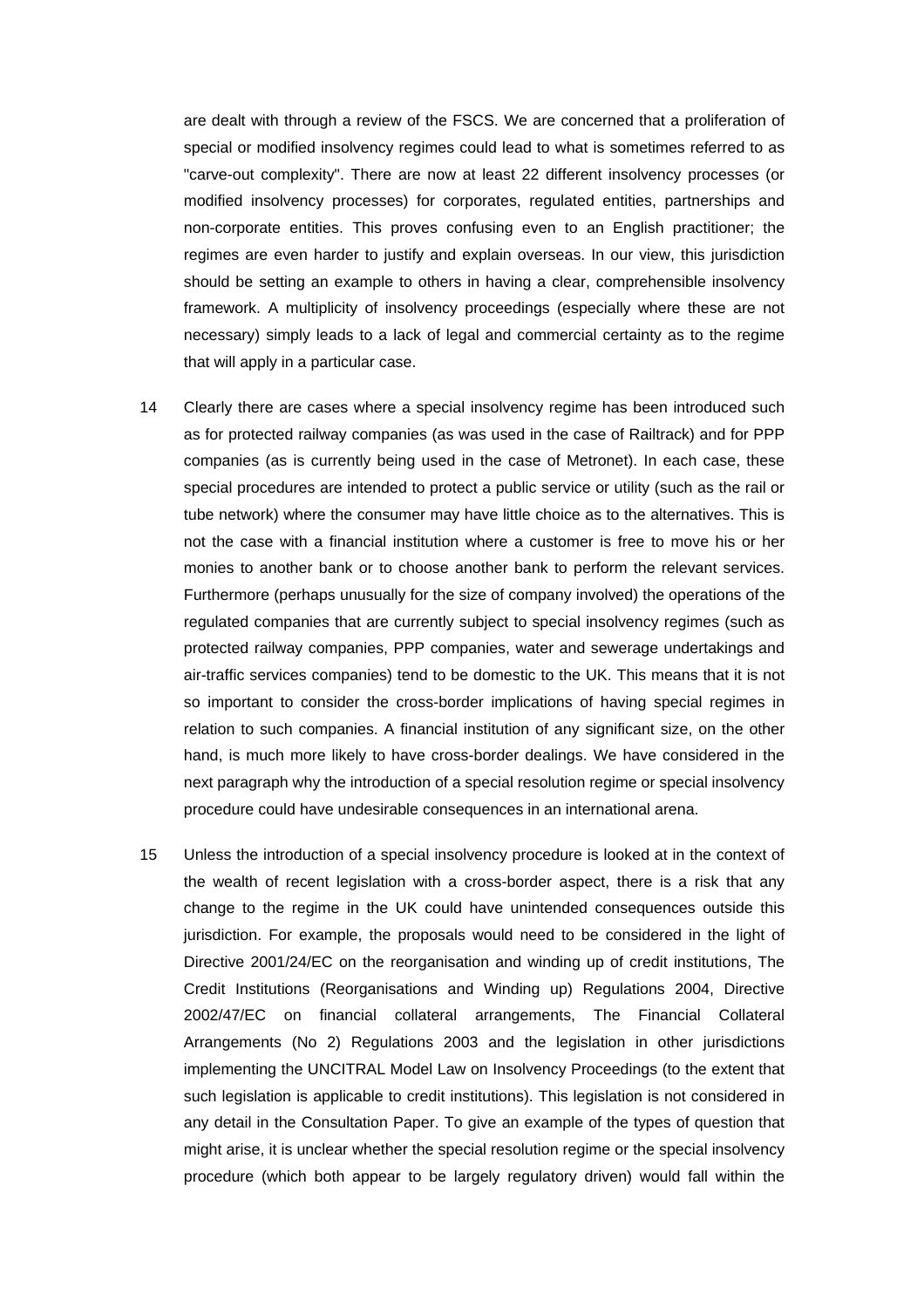definition of winding up proceedings or reorganisation proceedings in Directive 2001/24/EC so as to achieve recognition across the EEA. Furthermore, consideration should be given to the impact of the commencement of a special procedure on the rules of international clearing systems or events of default under netting and other agreements. Although it may be possible to legislate in this jurisdiction for a suspension of such events of default, there is no guarantee that such legislation would be effective in other jurisdictions.

- 16 We are also concerned that the introduction of new regimes which could adversely affect the rights of creditors and investors will create an unlevel playing field across the EEA. This may result in an overseas bank choosing to establish an authorised subsidiary in, say, Germany (in order to make use the EEA passporting provisions for accepting customer deposits) rather than in the UK in order to avoid the special resolution regime. Any measure which may have the affect of driving companies away from the UK is surely undesirable to the economy as a whole.
- 17 Finally, we note that comparisons have been drawn throughout the consultation process to the regime that applies to banks in the US under the Federal Deposit Insurance Act. It should be noted, however, that this regime has largely been used in relation to small, domestic banks and there are real doubts as to how the regime would fare if a major bank with substantial non-deposit liabilities, complex non-traditional on and off-balance sheet activities and international operations (including potentially an overseas holding company) were to become insolvent<sup>7</sup>[.](#page-17-0)

## **The Insolvency Law Committee of the City of London Law Society**

## **21 April 2008**

<span id="page-17-0"></span> $\overline{a}$ 7

See for example Robert Bliss and George Kaufman, US Corporate and Bank Insolvency Regimes: an Economic Comparison and Evaluation, 10 January 2006, WP 2006-01.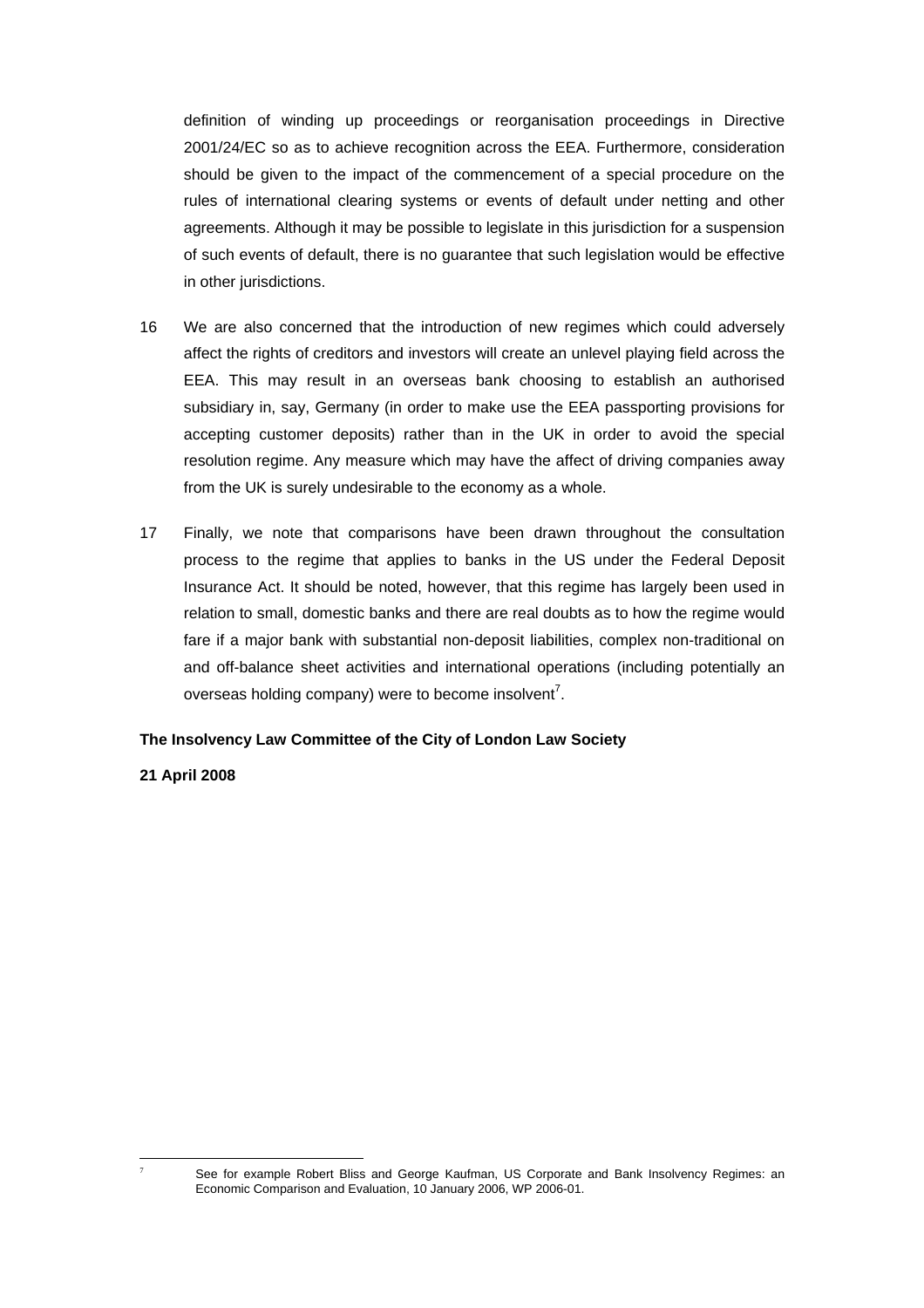# **Schedule 1**

# **Response to specific questions in part 4 of Consultation Paper**

| Question    | <b>Response</b>                                                                                                                                                                                                                                                                                                                                                                                                                                                                                                                                                                                                                                                                                                                             |
|-------------|---------------------------------------------------------------------------------------------------------------------------------------------------------------------------------------------------------------------------------------------------------------------------------------------------------------------------------------------------------------------------------------------------------------------------------------------------------------------------------------------------------------------------------------------------------------------------------------------------------------------------------------------------------------------------------------------------------------------------------------------|
| 4.1         | For the reasons given in the main body of this letter, we consider that it is<br>unnecessary and positively undesirable to have a special resolution regime<br>for banks. We can see no reason why the concerns set out in the<br>Consultation Paper could not be addressed through changes to the FSCS<br>or minor amendments to the existing insolvency proceedings. For this<br>reason, we do not intend to respond to questions $4.2 - 4.4$ .                                                                                                                                                                                                                                                                                           |
| $4.5 - 4.6$ | We do not consider that the potential abridgement of property rights in the<br>special resolution regime can be justified as the public interest can be met<br>by other means (i.e. changes to the FSCS). We are concerned that any<br>such abridgement could result in the lack of commercial and legal certainty<br>for creditors of and investors in banks and that this could ultimately result in<br>the investment in banks being reduced.                                                                                                                                                                                                                                                                                            |
| 4.7         | A procedure already exists under Part VII of the Financial Services and<br>Markets Act 2000 in relation to the transfer of a bank's business (including<br>its deposit-taking business). If the Authorities are concerned about the<br>publicity surrounding an application for such a transfer scheme, views could<br>be taken as to whether it might be appropriate (in extreme cases) to allow<br>applications under Part VII to be heard ex parte provided that creditor rights<br>are not affected. We consider that it is essential in terms of the fairness and<br>transparency of the regime that any creditor whose rights are adversely<br>affected is entitled to be heard by the court in relation to the proposed<br>transfer. |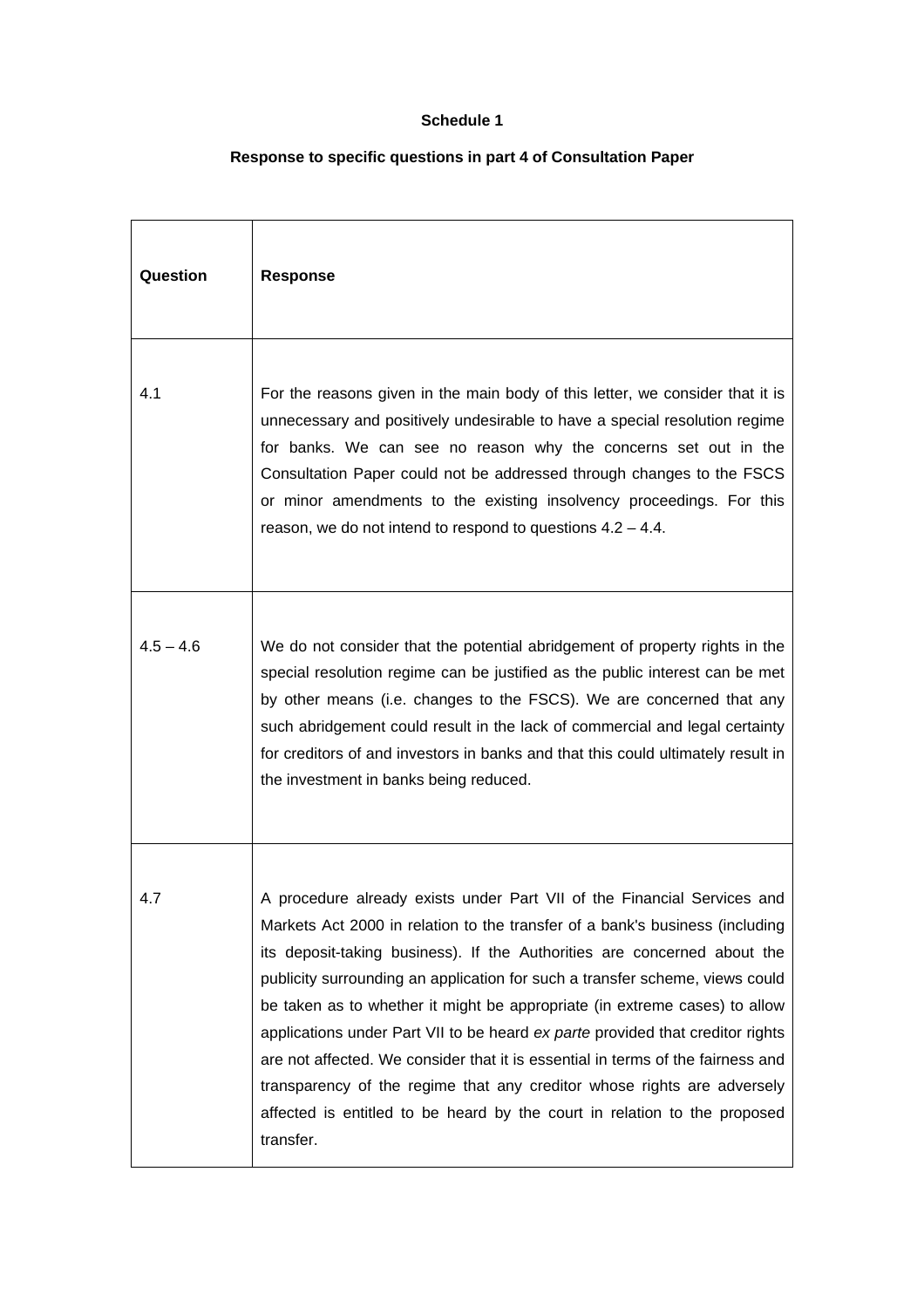|               | Furthermore, if the directed transfer is intended to facilitate a sale to a third<br>party purchaser, we understand that one of the issues that arose in relation<br>to Northern Rock was that the Bank of England was unable to fund one of<br>the potential bidders due to State aid issues. There is not sufficient detail in<br>relation to the proposed special resolution regime for us to be able to<br>comment on any State aid issues arising from a directed transfer per se but<br>if and to the extent that a purchaser requires funding from the Bank of<br>England, we cannot see how the proposals would address these issues. |
|---------------|-----------------------------------------------------------------------------------------------------------------------------------------------------------------------------------------------------------------------------------------------------------------------------------------------------------------------------------------------------------------------------------------------------------------------------------------------------------------------------------------------------------------------------------------------------------------------------------------------------------------------------------------------|
| $4.8 - 4.9$   | We consider that the Companies Court is the best place for any disputes in<br>relation to a transfer scheme to be heard. This court has extensive<br>experience in dealing with the types of issue that are likely to arise. If the<br>Financial Services Tribunal were chosen as the appropriate forum, there<br>may be a conflict of interests (or perceived conflict) in view of the<br>responsibilities of the FSCS.                                                                                                                                                                                                                      |
| 4.10          | For the reasons given in the main body of this letter, we also consider that it<br>is unnecessary and positively undesirable for the Authorities to be able to<br>take control of a failing bank through effecting a transfer of some or all of its<br>assets and liabilities to a bridge bank.                                                                                                                                                                                                                                                                                                                                               |
| $4.11 - 4.13$ | See our response to $4.7 - 4.9$ above.                                                                                                                                                                                                                                                                                                                                                                                                                                                                                                                                                                                                        |
| 4.14          | For the reasons given in the main body of this letter, we also consider that it<br>is unnecessary and positively undesirable for a new bank insolvency<br>procedure to be introduced for banks and building societies. The existing<br>procedures are perfectly adequate for dealing with such institutions and the<br>potential impact of private law rights and commercial certainty could have a<br>detrimental impact on financial stability. In the circumstances, we have not                                                                                                                                                           |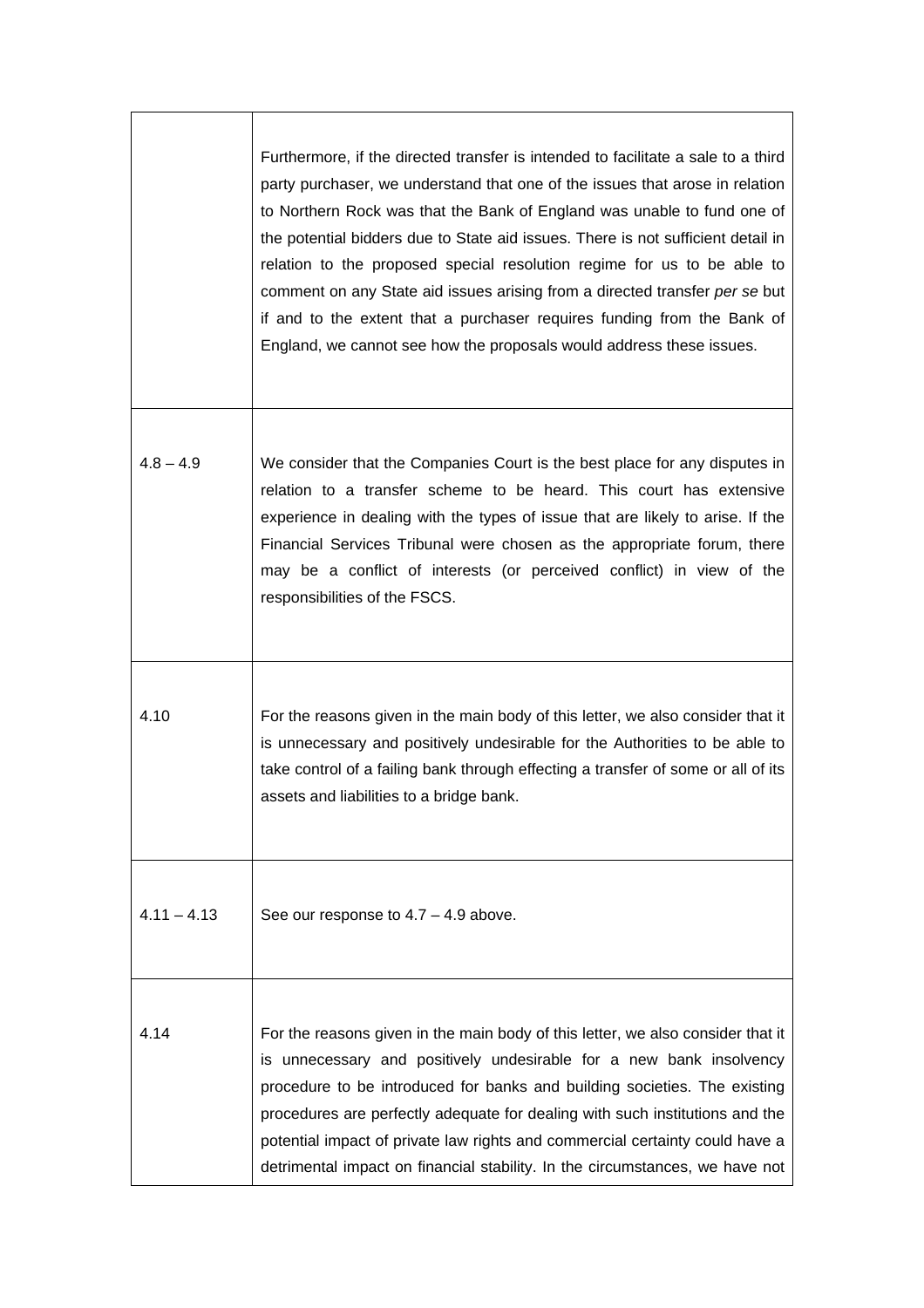|      | responded to questions $4.16 - 4.19$ .                                                                                                                                                                                                                                                                                                                                                                                                                                                                                                                                                                                                                                                                                                                                                                                                                                                                                                                            |
|------|-------------------------------------------------------------------------------------------------------------------------------------------------------------------------------------------------------------------------------------------------------------------------------------------------------------------------------------------------------------------------------------------------------------------------------------------------------------------------------------------------------------------------------------------------------------------------------------------------------------------------------------------------------------------------------------------------------------------------------------------------------------------------------------------------------------------------------------------------------------------------------------------------------------------------------------------------------------------|
| 4.15 | An administrator already has extensive powers to continue trading all or any<br>part of the business in the interests of creditors.                                                                                                                                                                                                                                                                                                                                                                                                                                                                                                                                                                                                                                                                                                                                                                                                                               |
| 4.20 | If the proposed changes are made to the FSCS, we do not consider that it<br>would be necessary to introduce the concept of depositor preference and<br>serious thought would need to be given to a bank's on and off-balance<br>sheet activities (including for example any securitisations) if this concept<br>were to be introduced. We note, however, that if a decision is taken to<br>introduce such a concept, this can be done without the need for a special<br>insolvency regime. In the case of insurance companies, policyholders were<br>given preference by virtue of the Insurers (Reorganisation and Winding Up)<br>Regulations 2003 without wholesale changes being necessary to the<br>insolvency legislation relating to insurance companies.                                                                                                                                                                                                   |
| 4.21 | We are very concerned about the idea of a 14 day moratorium in which the<br>directors would not be able to commence insolvency proceedings and<br>creditors would not be able to enforce any security (even though,<br>presumably, depositors would be entitled to withdraw their deposits,<br>notwithstanding that security over those deposits may have been granted to<br>third parties). In our view, there would be a significant risk of a run on the<br>bank during the 14 day notice period, particularly in view of the uncertainty<br>as to the final outcome.<br>Such proposals may also discourage anyone from taking an appointment as<br>a director of a bank as there is no suggestion that the fiduciary duties, or<br>potential wrongful trading liabilities, of a director would be suspended during<br>this period, even though the director would be powerless to take any steps<br>to protect creditors by commencing an insolvency process. |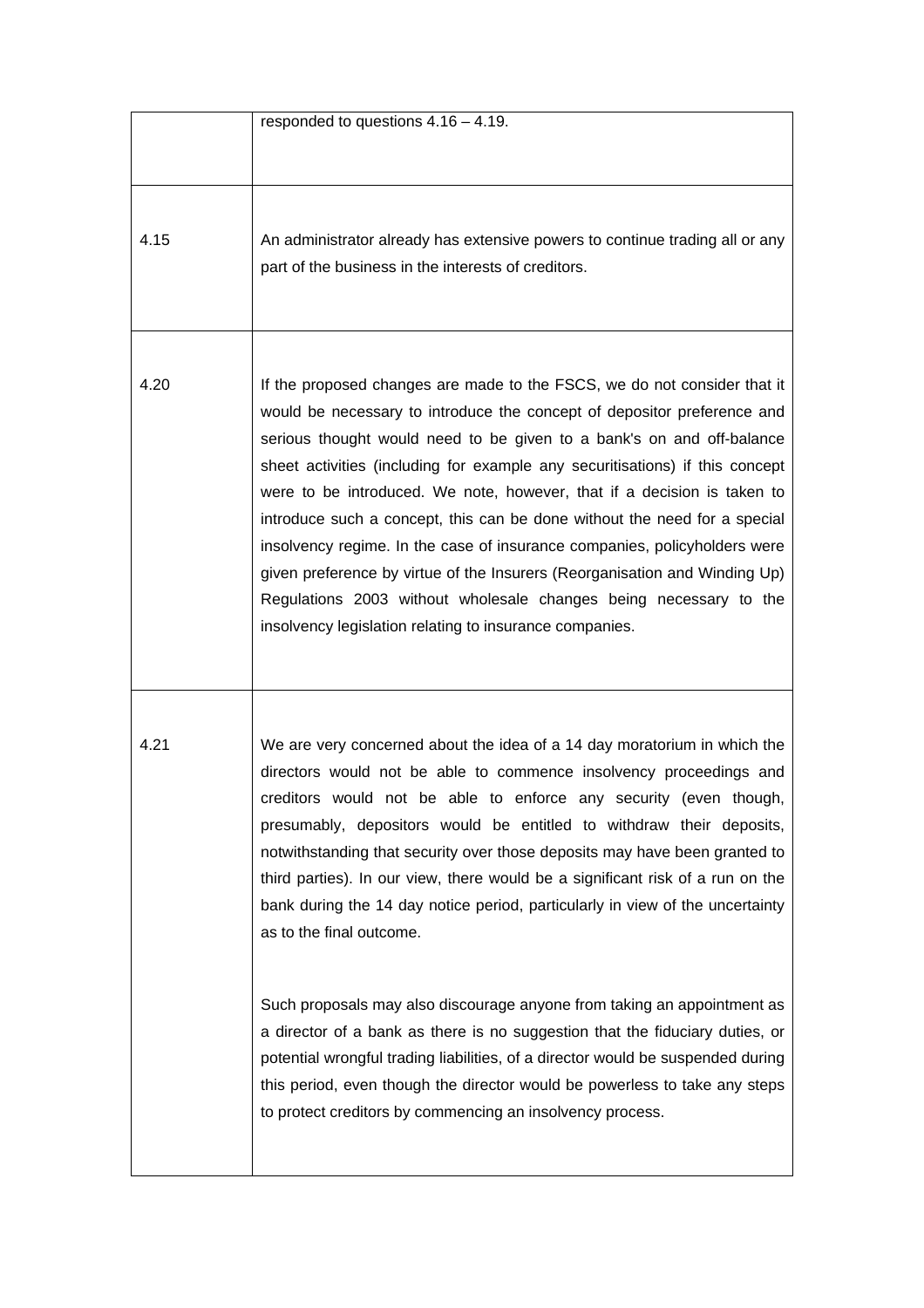| $4.22 - 4.24$ | In our view, the proposed role of the restructuring officer sits uncomfortably<br>between that of a director and that of an insolvency officeholder. Although<br>the Consultation Paper appears to envisage that the appointment would be<br>part of the special resolution regime (and therefore a pre-insolvency step),<br>the suspension of the management powers of the directors in favour of<br>those of the restructuring officer is more akin to the commencement of a<br>formal insolvency process. We consider that the role of an administrator or<br>liquidator (and the duties owed by such a person) are clearly understood<br>whereas there is the potential for confusion to arise over the role and duties<br>of such a restructuring officer. |
|---------------|-----------------------------------------------------------------------------------------------------------------------------------------------------------------------------------------------------------------------------------------------------------------------------------------------------------------------------------------------------------------------------------------------------------------------------------------------------------------------------------------------------------------------------------------------------------------------------------------------------------------------------------------------------------------------------------------------------------------------------------------------------------------|
|               | As referred to in our response to question 4.21, it would also be necessary<br>to address the potential liabilities of the (now powerless) directors during the<br>period in which the restructuring officer was appointed.                                                                                                                                                                                                                                                                                                                                                                                                                                                                                                                                     |
|               | Finally, careful consideration would need to be given to the impact of such<br>an appointment on events of default and other triggers in netting<br>agreements, clearing house rules and other arrangements (particularly<br>those with an international dimension) in view of the overlap between the<br>role of the restructuring officer and that of an insolvency practitioner.                                                                                                                                                                                                                                                                                                                                                                             |
| 4.25          | We do not consider that the nationalisation of a bank would, in every case,<br>be a more orderly resolution than (for example) a sale through an<br>administration. In any event, as the Government has the power to pass<br>emergency legislation in this regard on a case by case basis (as has been<br>demonstrated recently in respect of Northern Rock), we do not see why a<br>general power is needed. We are also unclear what such a power is<br>seeking to achieve in terms of increasing customer confidence.                                                                                                                                                                                                                                        |
| $4.26 - 4.30$ | Special issues arise in relation to building societies (where the depositors<br>are also members of the society), especially in relation to any transfer of the<br>assets to a corporate entity. Until there is more clarity in relation to the                                                                                                                                                                                                                                                                                                                                                                                                                                                                                                                 |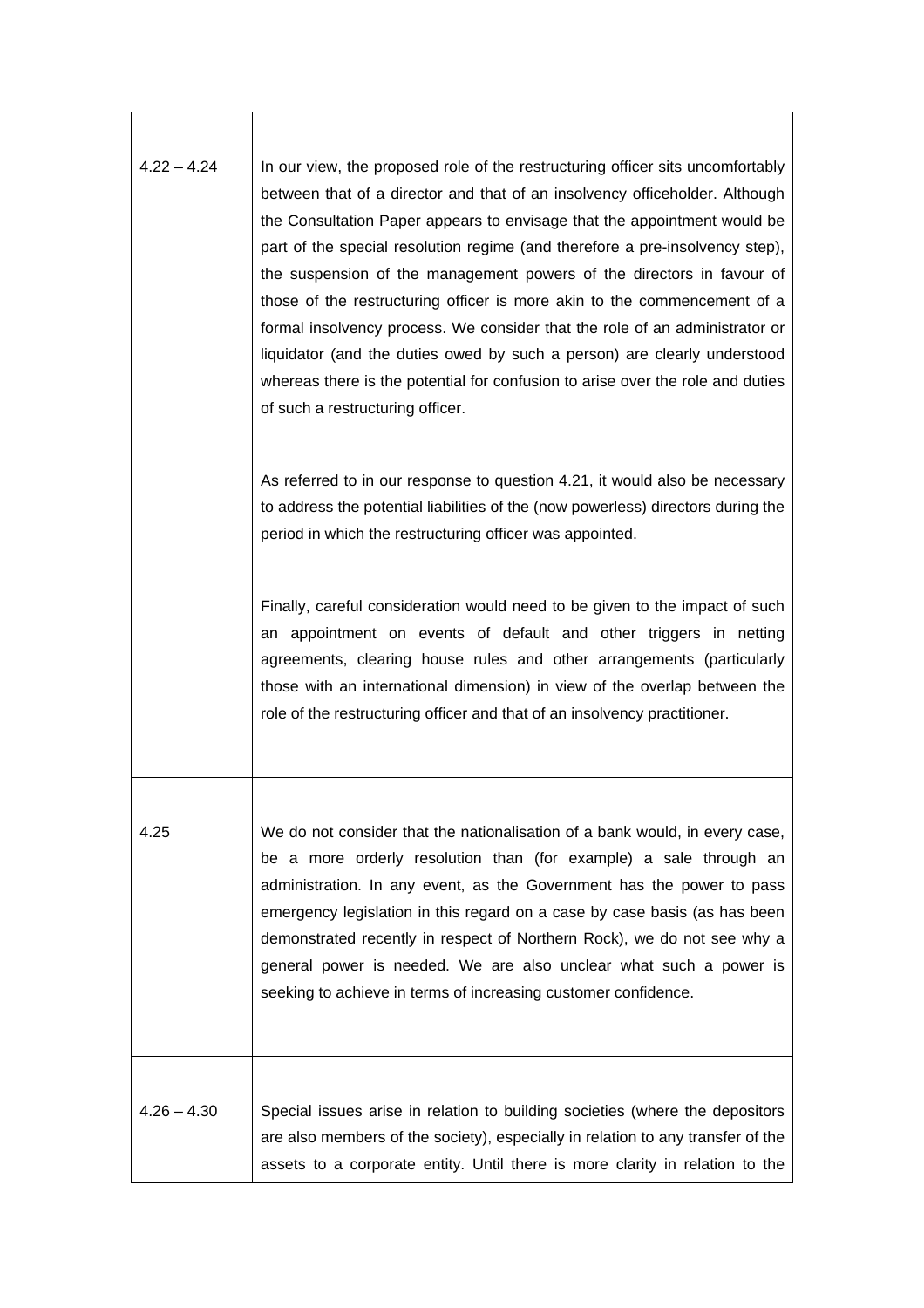|               | regime that is being proposed, we do not consider that we are in a position                                                                                                                                              |
|---------------|--------------------------------------------------------------------------------------------------------------------------------------------------------------------------------------------------------------------------|
|               | to comment in any detail on this series of questions.                                                                                                                                                                    |
|               |                                                                                                                                                                                                                          |
|               |                                                                                                                                                                                                                          |
| $4.31 - 4.34$ | As we do not support the proposals for a special resolution regime, we have<br>not considered where the costs of such a regime should fall.                                                                              |
| $4.35 - 4.36$ | It is not clear to us from the Consultation Paper what financial collateral<br>arrangements are being contemplated in this respect and, without more<br>detail, we do not consider that we are in a position to comment. |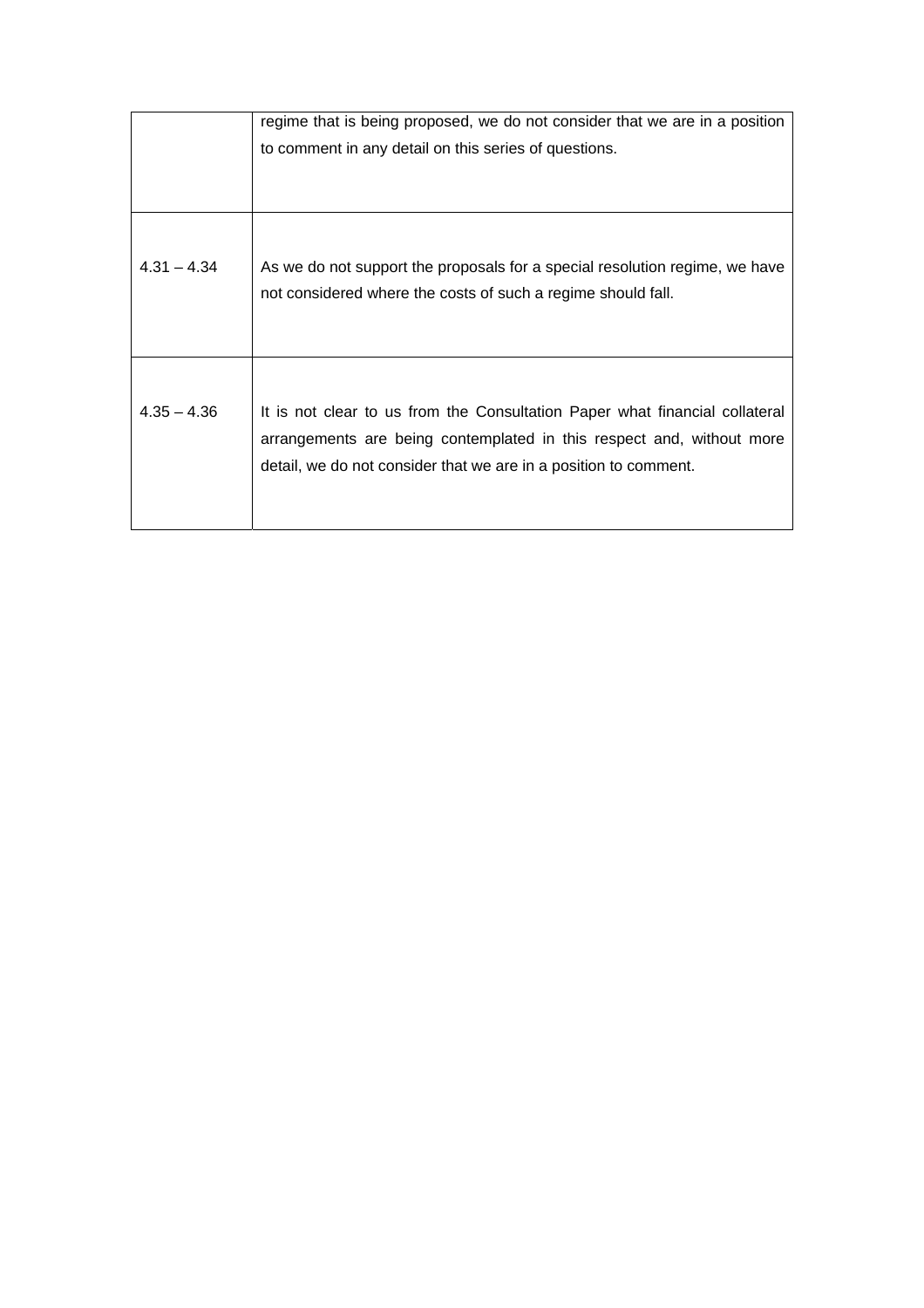# **Schedule 2**

# **Members of Working Group**

Hamish Anderson, Norton Rose LLP Maureen Farrell, Herbert Smith LLP Stephen Gale, Herbert Smith LLP Ian Hodgson, Slaughter and May Jennifer Marshall, Allen & Overy LLP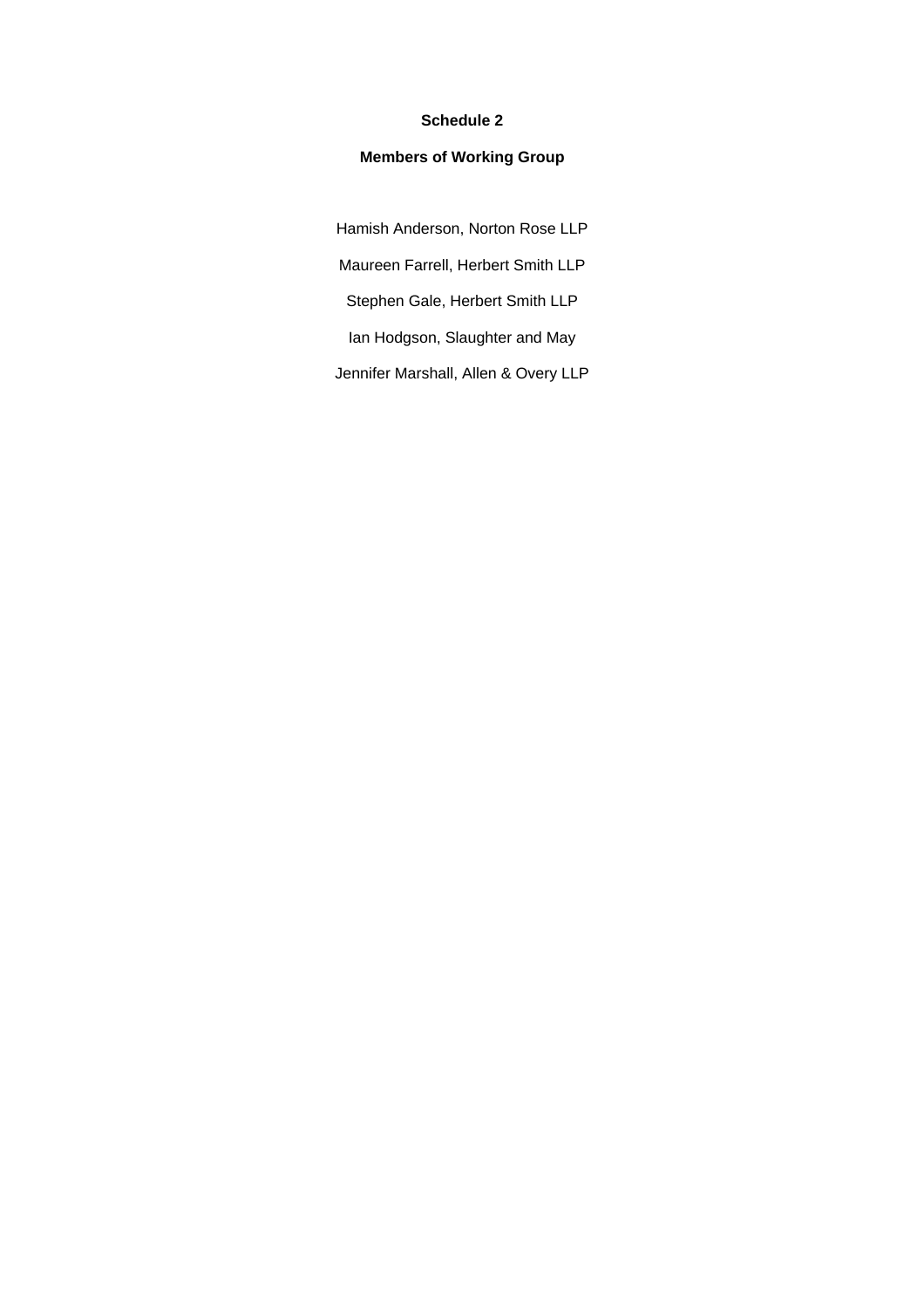# [*Response to July 2008 consultation*]

**It should be noted that, since this submission was submitted, the Banking Bill has been published and the areas of greatest concern are now to be dealt with by statutory instrument, which it is hoped will enable these concerns to be effectively addressed.**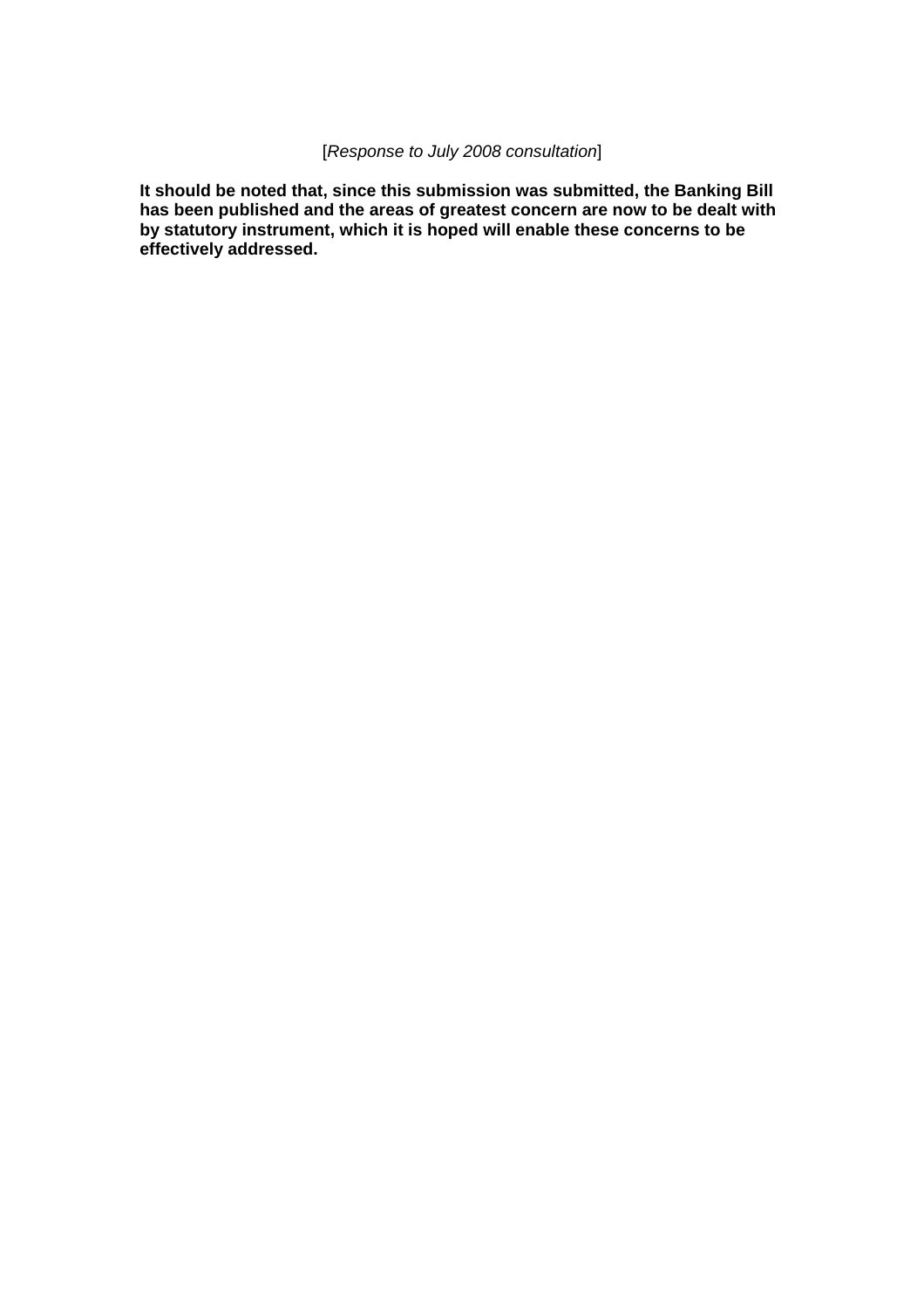# The City of London Law Society



4 College Hill London EC4R 2RB Tel: 020 7329 2173 Fax: 020 7329 2190 [www.citysolicitors.org.uk](http://www.citysolicitors.org.uk/)

# **Response to consultation document dated July 2008 entitled "Financial Stability and Depositor Protection: Special Resolution Regime"**

The City of London Law Society (**CLLS**) represents over 13,000 City lawyers, through individual and corporate membership including some of the largest international law firms in the world. These law firms advise a variety of clients from multinational companies and financial institutions to Government departments, often in relation to complex, multi-jurisdictional legal issues.

The CLLS responds to Government consultations on issues of importance to its members. The CLLS Insolvency Law Committee, made up of solicitors who are expert in their field, have prepared the comments below in response to the proposals regarding the implementation of a special resolution regime (the SRR) for a failing UK bank or building society contained in the **consultation document dated July 2008 entitled "Financial Stability and Depositor Protection: Special Resolution Regime"**.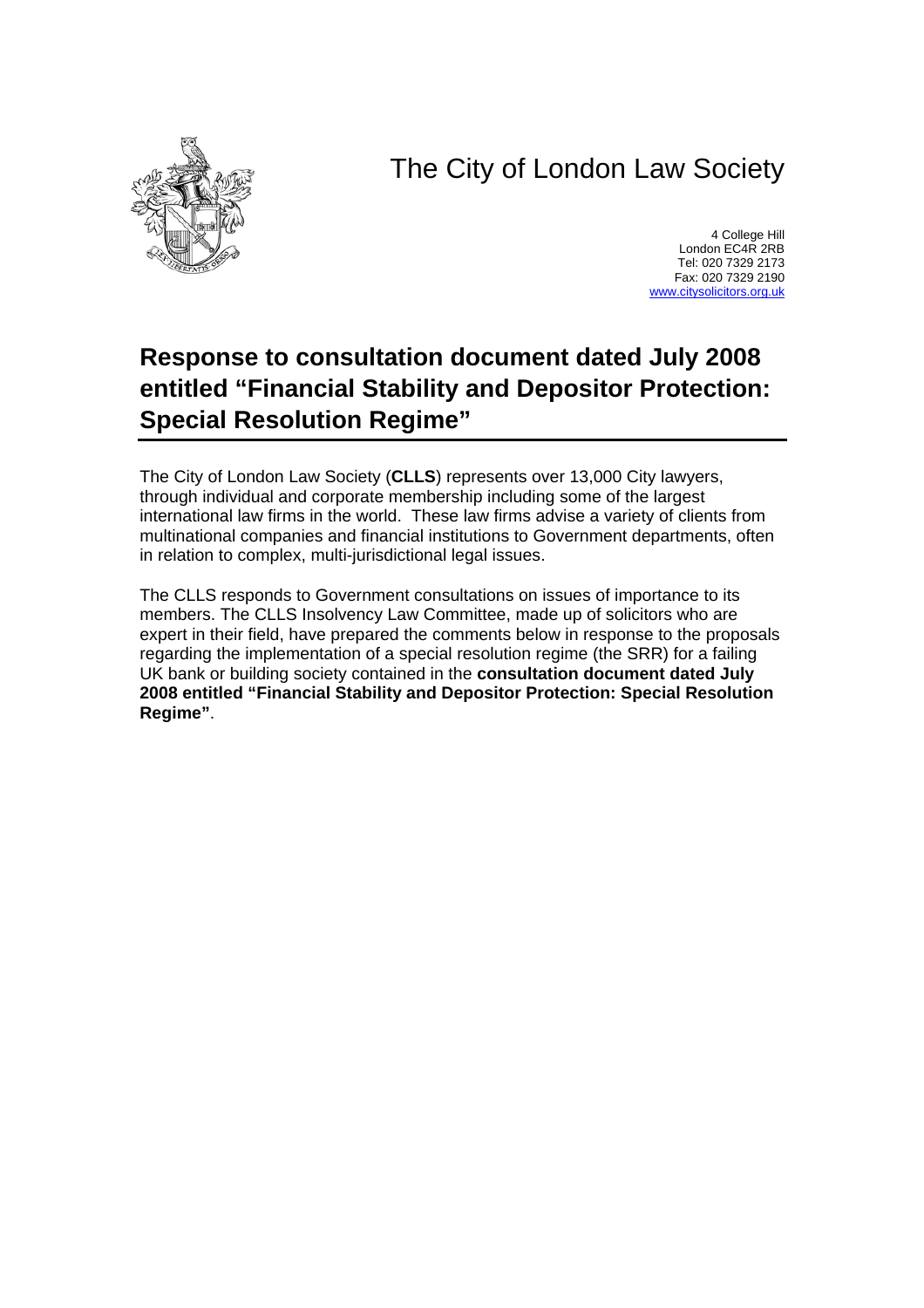By email to: banking.reform@hm-treasury.gov.uk

Banking Reform consultation responses Banking Reform Team HM Treasury 1 Horse Guards Road London SW1A 2HQ

17 September 2008

Dear Sir / Madam

**Response of the Insolvency Law Committee of the City of London Law Society to the consultation document dated July 2008 entitled Financial Stability and Depositor Protection: Special Resolution Regime (the SRR Consultation Paper)** 

### **Introduction**

 $\overline{a}$ 

- 1 The City of London Law Society (**CLLS**) represents over 13,000 City lawyers, through individual and corporate membership including some of the largest international law firms in the world. These law firms advise a variety of clients from multinational companies and financial institutions to Government departments, often in relation to complex, multi-jurisdictional legal issues.
- 2 The CLLS responds to Government consultations on issues of importance to its members. The CLLS Insolvency Law Committee, made up of solicitors who are expert in their field, have prepared the comments below in response to the proposals regarding the implementation of a special resolution regime (the **SRR**) for a failing UK bank or building society<sup>[8](#page-26-0)</sup> contained in the SRR Consultation Paper. Members of the working party listed in Schedule 2 to this letter will be glad to amplify any comments if requested.
- 3 We refer you to our response (the **First Response**) to the January consultation paper entitled Financial Stability and Depositor Protection: Strengthening the Framework (the **January Consultation Paper**); a copy of our First Response has been published on the HM Treasury website<sup>[9](#page-26-1)</sup>. In our First Response, we queried the need for a special resolution regime or special insolvency procedure to deal with a failing bank in light of

<span id="page-26-1"></span><span id="page-26-0"></span><sup>&</sup>lt;sup>8</sup> We have referred elsewhere in this letter to a failing bank but similar concerns apply in relation to a failing building society subject to the special issues discussed below in response to questions 5.1 to 5.9 of the SRR Consultation Paper.<br><sup>9</sup> ILC-CLLS Insolvency Law Commi<u>ttee of the City of London Law Society</u>.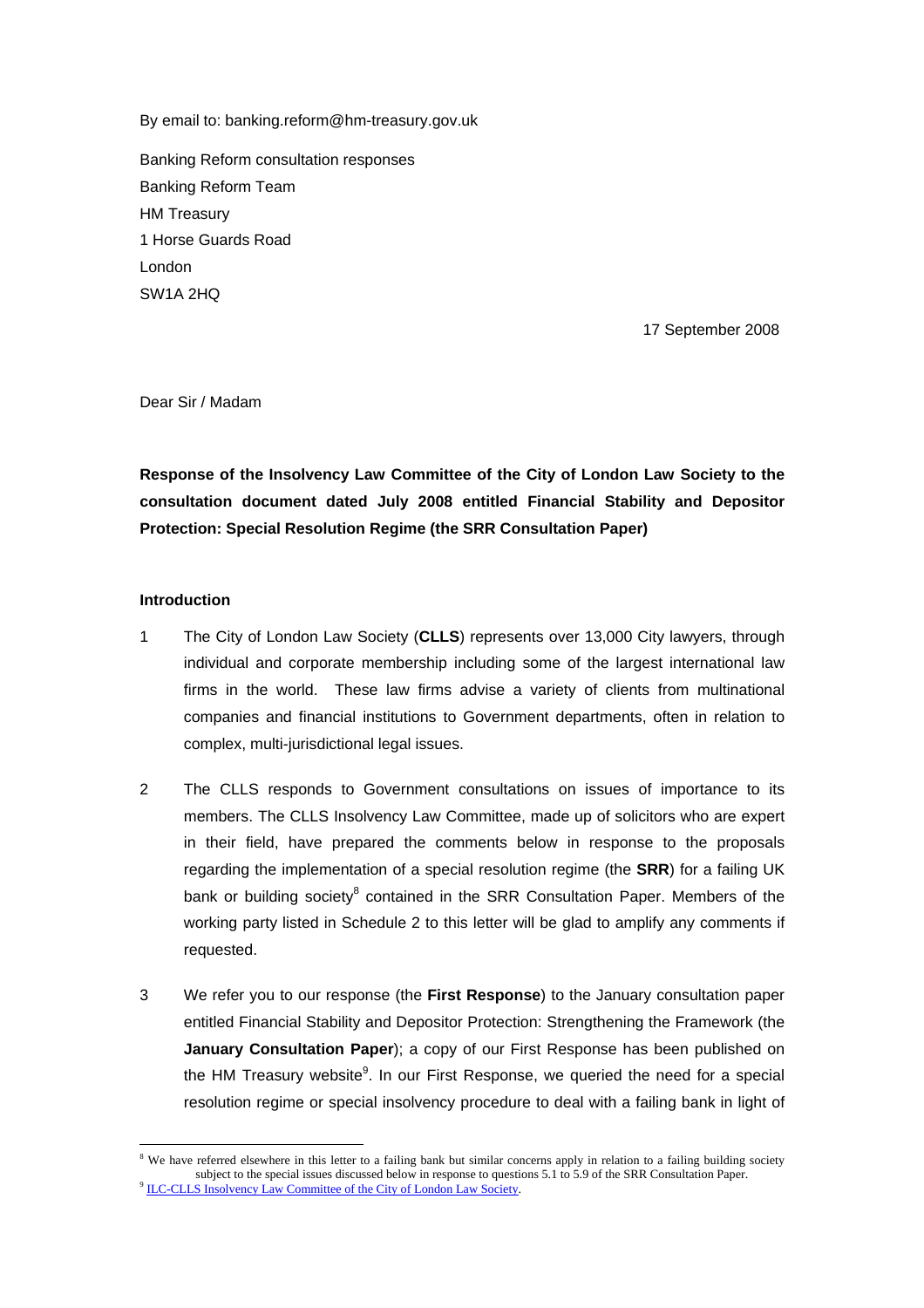the proposed changes to the Financial Services Compensation Scheme (the **FSCS**) which, in our view, would achieve many of the expressed objectives of protecting depositors and enhancing public confidence. We also expressed serious concerns regarding the impact that such special procedures could have on legal certainty, investor confidence and the international arena. We note that our comments (and the comments of many other respondents to the January Consultation Paper) appear not to have been taken into account in the further consultations. The concerns we expressed in our First Response still stand and this letter should be read in conjunction with them.

- 4 We believe that there is still an important debate to be had as to the balance to be struck between the protection of depositors and the existence of wide-ranging powers and flexible procedures to avoid the insolvency, and to rescue the "good" business, of a failing bank on the one hand and the erosion of the rights of stakeholders (with potential implications for the cost of lending, UK competitiveness and ultimately financial stability) on the other. In light of this, we do not believe that it is sensible or valuable at this stage to comment on the drafting of the proposed legislation. Instead we have set out below our main concerns arising from the SRR Consultation Paper followed by (in Schedule 1) our detailed responses to those questions which are relevant in the context of our overall approach.
- 5 We also remain of the view that the timetable proposed in the SRR Consultation Paper is too ambitious for a debate of this magnitude and we would strongly encourage the Banking Reform Team to extend the period for resolving some of the difficult issues that arise. There is a danger here that the Government will "legislate in haste and repent at leisure". Although we are aware that the provisions of the Banking (Special Provisions) Act 2008 expire in February 2009 and that this is (in part) what is driving the proposed timetable, it would always be open to Government to extend the duration of this temporary legislation in order to consult properly on the issues that arise.
- 6 The expression "Authorities" when used in this letter means the Bank of England, HM Treasury and the Financial Services Authority (**FSA**).

### **Principal concerns regarding the SRR**

7 Any debate concerning the SRR should involve a balancing exercise between the advantages (to the UK financial system and stakeholders including depositors) of giving the Authorities flexible and wide-ranging powers to avoid an insolvency, and to rescue the profitable parts of the business, of a failing bank on the one hand and the impact that such powers will have on legal certainty, stakeholder rights and ultimately investor confidence on the other. In our view, the focus to date has been too much on the former and insufficient thought has been given to the consequences of the SRR on the latter.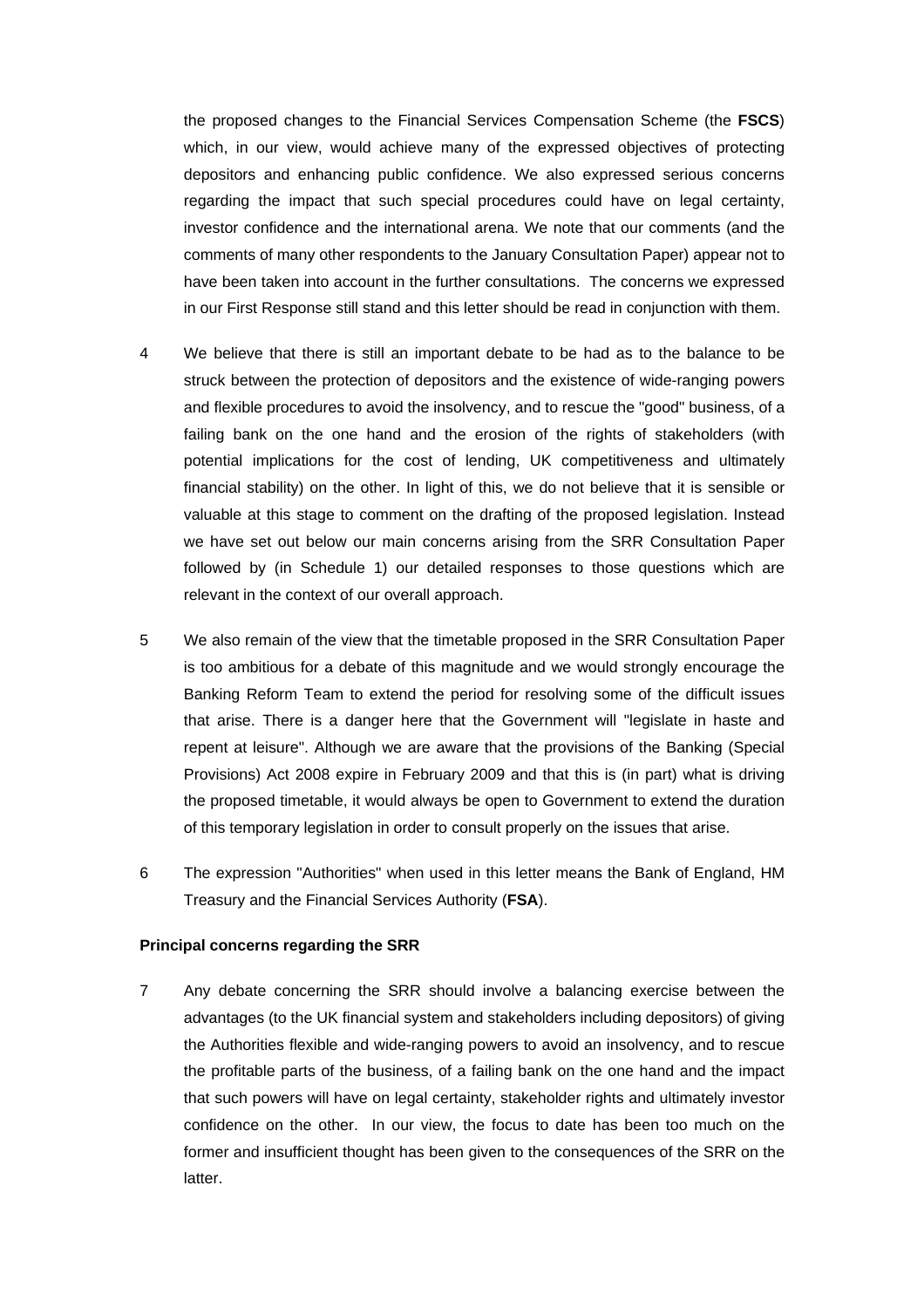### *Impact on legal certainty*

- 8 Legal certainty and transparency is essential in a distressed situation. Counterparties dealing with a UK bank experiencing financial difficulties will want clear advice about their rights, powers and remedies in an insolvency or pre-insolvency scenario (including the impact of any special regime on contractual rights, security interests, rights of setoff and ranking in any insolvency process). Such advice will not only inform the decision as to whether that counterparty chooses to deal with the UK bank in the first place (rather than, say, a German bank) but will also affect the pricing of the particular transaction in question. The legal advice given to rating agencies regarding the impact of a UK bank insolvency on, for example, a securitisation or structured finance transaction may well affect the rating of that transaction (and hence the price at which the UK bank can raise funds through such transaction) and the legal advice given to the FSA in respect of netting or security arrangements can affect the amount of regulatory capital that a UK bank is required to carry.
- 9 Our principal concern regarding the proposals for the SRR is that it will be extremely difficult to give counterparties clear and definitive advice regarding their rights, powers and remedies in such a scenario. This is in large part because of the proposals regarding partial transfers (discussed further below); a counterparty will have no way of knowing in advance whether its liabilities will be transferred across to the bridge bank or private sector company or whether it will be left behind with the underperforming assets. Further uncertainty arises from the fact that it is proposed that: (a) any safeguards for stakeholders be contained in a Code of Practice (the legal status of which is uncertain and the details of which we have not yet seen); and (b) the Treasury should have the power by secondary legislation to make further provision as to the nature and effect of the property transfer powers (paragraph 3.11 of the SRR Consultation Paper).
- 10 Ultimately any uncertainty as to how the SRR will operate in practice and a lack of appropriate safeguards in respect of stakeholder rights could contribute to (rather than prevent) financial instability if it resulted in a loss of investor confidence in the UK banking system. Any legal uncertainty in this area could cause other banks to choose to invest elsewhere (rather than choosing to support a UK bank experiencing financial difficulties) or may, at the very least, raise the costs of funding for UK banks. If an investor discovers or anticipates that the rules of the game have changed or may change and that it may not form part of the orderly queue of creditors in an insolvency process (or that fewer assets might be left for creditors than would otherwise have been the case), that investor is likely to demand a larger risk premium. Increased risk premia mean increased credit spreads and any measure that widens credit spreads on UK banks at this time would be unwelcome.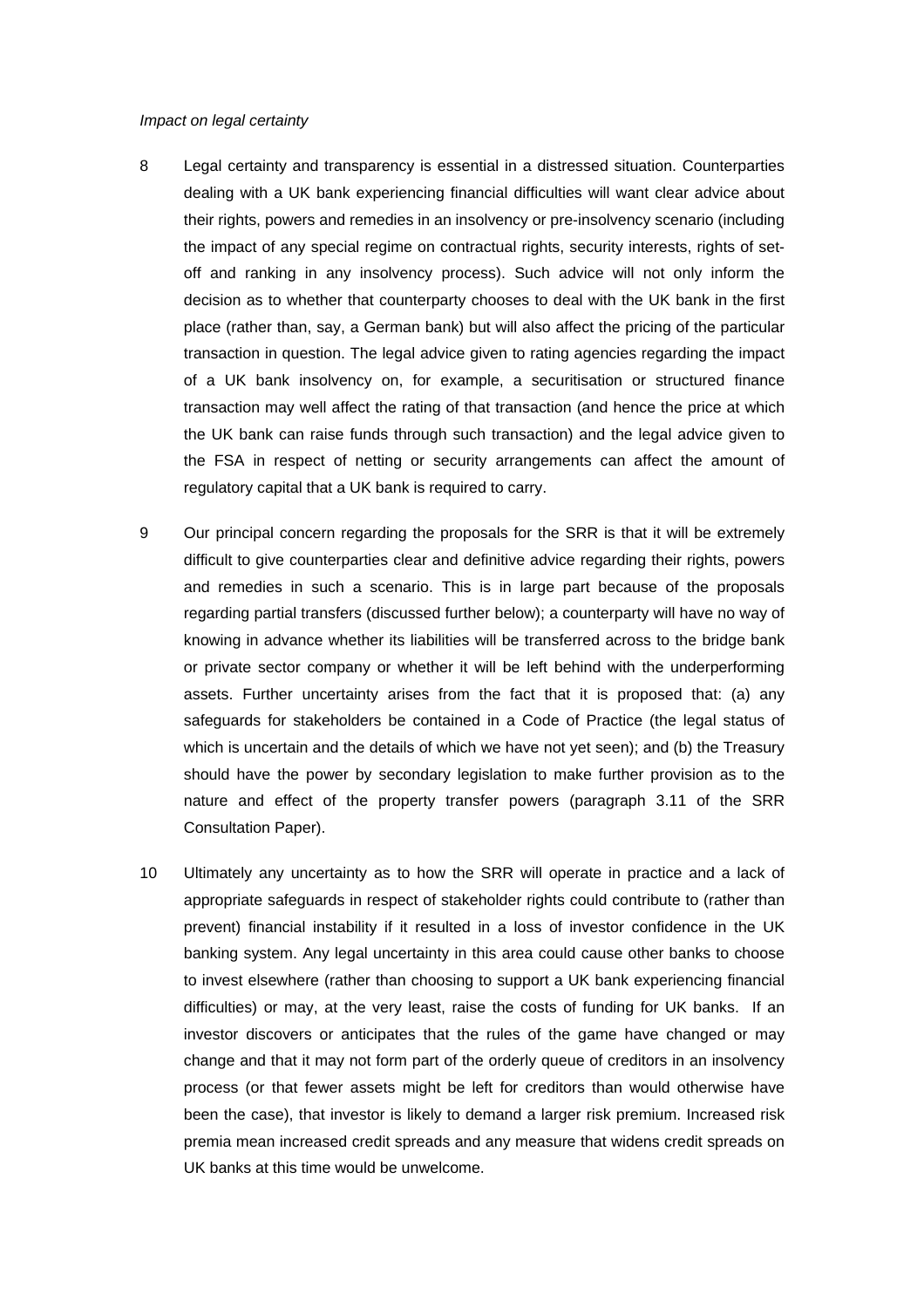11 In our view, there is a risk that the SRR (as proposed) could result in a loss of competitive advantage for the UK banking system (within the EEA in particular) by encouraging investors to invest in non-UK banks rather than UK banks, or by encouraging non-EEA banks to establish EEA banking subsidiaries outside the UK, because of concerns regarding the lack of legal certainty of the proposed UK regime as highlighted above.

### *Objectives of the SRR*

12 Throughout the consultation process, the emphasis of the Authorities has been on preventing systemic failure and protecting depositors. For the reasons given in our First Response, we consider that the second of these two objectives can be addressed through improvements to the FSCS. In relation to the first objective, we consider that any proposals which might ultimately discourage counterparties from dealing with a UK bank that is experiencing financial difficulties (because of a lack of legal certainty as to such counterparties' rights in an insolvency scenario) could be detrimental to the rescue of that bank and could thus (potentially) increase the chance of systemic failure. We do not consider that sufficient emphasis has been given, in the consultation process, to investor confidence and inter-bank lending through the wholesale market.

### *Partial transfers*

13 We consider that partial transfers (either to a private sector purchaser or a State-owned bridge bank) and the corresponding impact on contractual rights, security interests, rights in an insolvency and (in practice) the ranking in an insolvency process are the most problematic aspect of the SRR Consultation Paper and we would strongly suggest that such proposals are not taken forward by the Authorities. While we acknowledge that partial transfer undoubtedly increases the chances of a successful operation and sale of a bridge bank and/or private sector purchase, the real question is one of the cost-benefit analysis – whether the ongoing costs to the industry in allowing partial transfer (in particular in the commercial ramifications for legal and contractual certainty) outweigh the benefits. We believe that the costs substantially outweigh the benefits. We are therefore of the view that the partial transfer power is so fundamentally inimical to the certainty which the markets require to operate efficiently as to be unjustifiable and counterproductive.

### *International context and state aid issues*

14 The proposals need to be considered in an international context. It is not clear whether partial transfers or provisions nullifying or varying contractual rights would be recognised outside the UK or in respect of contracts governed by laws other than English law. It is also not clear whether the special administration regime or the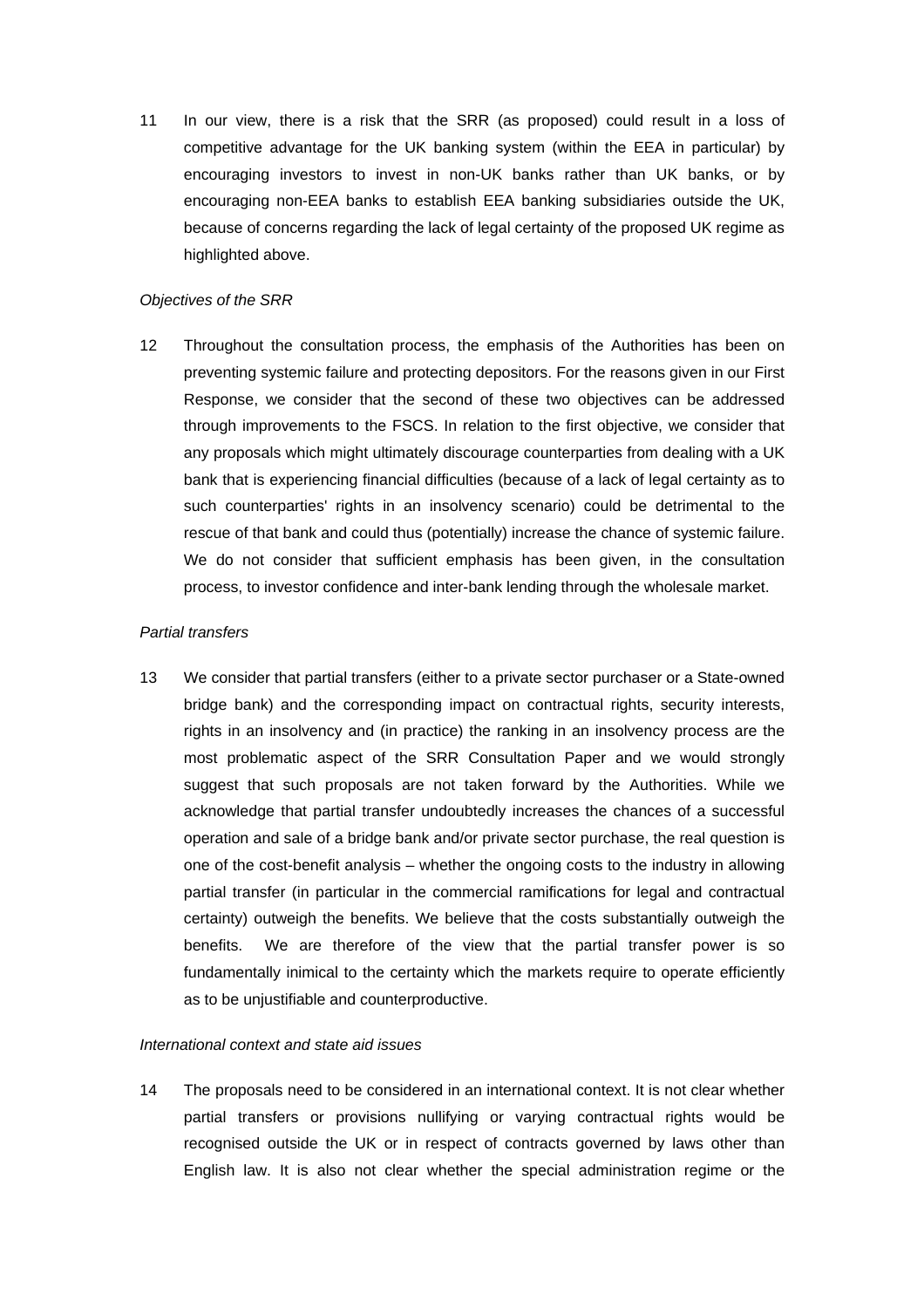modified liquidation regime referred to below would be recognised as "insolvency procedures" for the purposes of the Credit Institutions Winding-Up Directive so as to be recognised throughout the EEA. We suspect the modified liquidation procedure would be recognised but it is less clear that this would be the case in relation to the special administration regime for dealing with a residual company following a partial transfer to a bridge bank.

- 15 The potential state aid issues that arise in relation to partial transfers to bridge banks, public funding and the payment of fees by a bridge bank for the provision of services by the residual company through the special bank administration procedure have not been fully considered in the consultation papers.
- 16 Finally, we note that the proposed SRR seems to be heavily based on, and influenced by, the US model and the tools the Federal Deposit Insurance Corporation has at its disposal. The expertise of the working group does not extend to US law and we are not therefore able to comment on the relative merits or success of the US model. However, we would question whether the Federal Deposit Insurance Act (**FDIA**) is a good precedent for the UK given that: (a) it was created for small, local, deposit-taking banks and not the large, global, financially complex institutions we have in the UK; and (b) the European banking sector is markedly different to that in the US (where the banks' activities are limited by US law to engaging in specified activities such as deposit-taking, lending, custody and trust activities). We would also note that the FDIA has yet to be tested in a large-scale bank insolvency. It is not clear how successfully it would operate in the context of the failure of a systemically important bank.

**The Insolvency Law Committee of the City of London Law Society** 

**September 2008**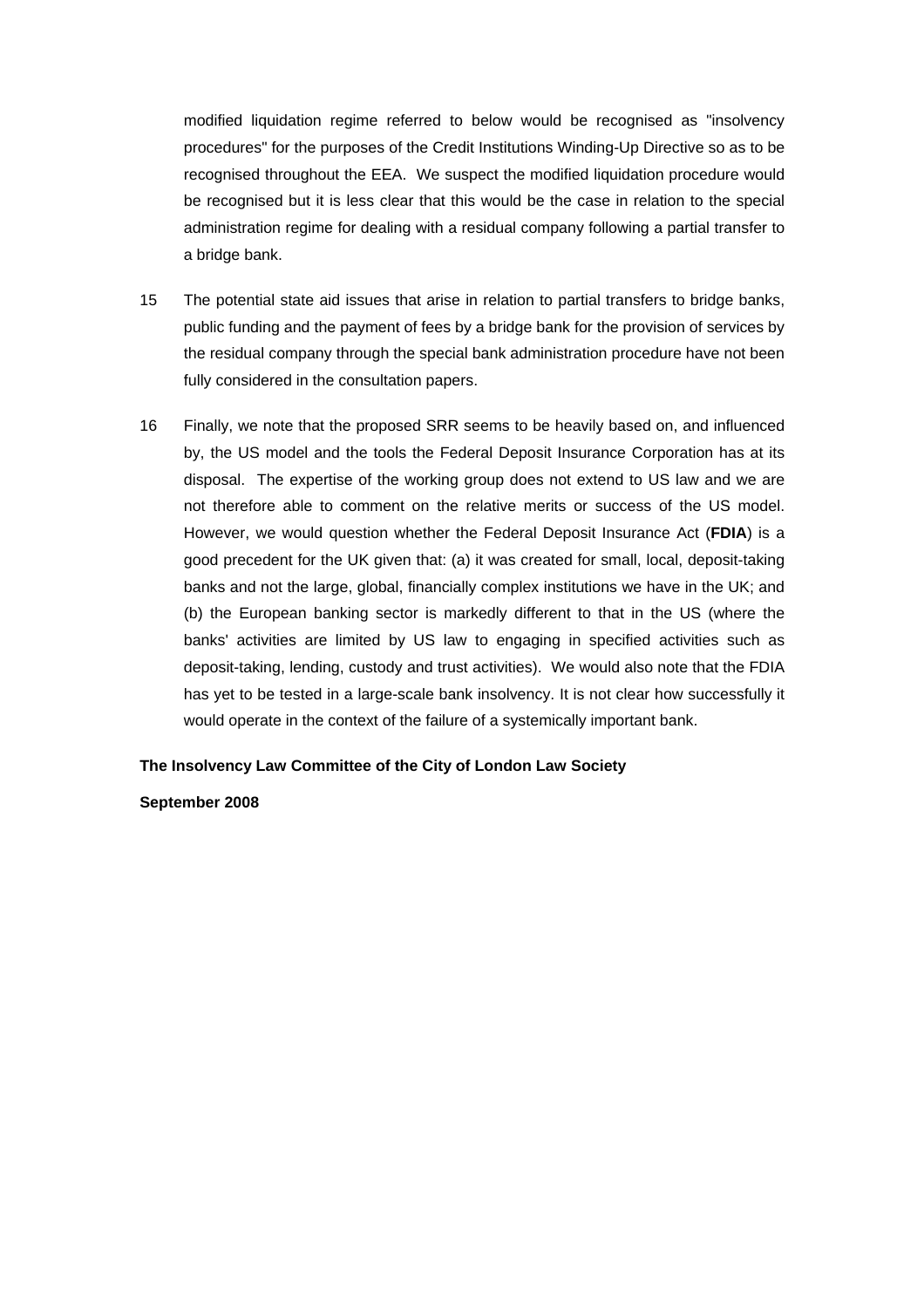# **Schedule 1 to the response of the CLLS Insolvency Law Committee**

# **Responses to Specific Questions in the Second Consultation Paper**

| Question | <b>Response</b>                                                                                                                                                                                                                                                                                                                                                                                                                                                                                                                                                                                                                                                                                                                                                                                                                                                                                                                                                                                                                                                                                                                                                                                                                                                                                                                         |
|----------|-----------------------------------------------------------------------------------------------------------------------------------------------------------------------------------------------------------------------------------------------------------------------------------------------------------------------------------------------------------------------------------------------------------------------------------------------------------------------------------------------------------------------------------------------------------------------------------------------------------------------------------------------------------------------------------------------------------------------------------------------------------------------------------------------------------------------------------------------------------------------------------------------------------------------------------------------------------------------------------------------------------------------------------------------------------------------------------------------------------------------------------------------------------------------------------------------------------------------------------------------------------------------------------------------------------------------------------------|
|          | SRR objectives, roles and governance                                                                                                                                                                                                                                                                                                                                                                                                                                                                                                                                                                                                                                                                                                                                                                                                                                                                                                                                                                                                                                                                                                                                                                                                                                                                                                    |
| 2.1      | We agree with the first objective namely protecting and enhancing the stability of<br>the financial systems of the UK. However, for the reasons given in the main body<br>of our response, we believe that investor confidence and legal certainty regarding<br>stakeholder rights are essential aspects of such stability and we are not<br>convinced that these aspects are sufficiently protected by the SRR proposals.                                                                                                                                                                                                                                                                                                                                                                                                                                                                                                                                                                                                                                                                                                                                                                                                                                                                                                              |
|          | In relation to the second two objectives <sup>10</sup> , we believe that the Authorities' focus<br>on protecting depositors at the expense of, and potential detriment to, other<br>stakeholders could cause long term damage not only to the stability of the UK<br>financial markets but also to the attractiveness of those markets. If the aim of the<br>legislation is to protect depositors, enhance consumer confidence and prevent a<br>run on a bank then (in our view) this could be achieved by reforming the FSCS.<br>Whilst we understand and appreciate the benefits associated with, and resulting<br>from, the ability of the Authorities to exercise powers to rescue a bank pre-<br>insolvency in terms of preventing the consequences of another Northern Rock,<br>the Authorities must be careful that, in exercising these powers, they do not<br>undermine market and inter-bank confidence. If the SRR proposals ultimately<br>discourage other banks from lending to a UK bank facing financial difficulties<br>(because of any uncertainties as to the rights and position of such lending banks<br>in the event of the SRR being utilised), this could seriously jeopardise the rescue<br>of that failing bank and thus potentially lead to the financial instability that the<br>SRR is intended to prevent. |
|          | We consider that a new objective should be added, or the second objective<br>should be amended, concerning investor and market confidence in the stability of<br>the banking systems of the United Kingdom.                                                                                                                                                                                                                                                                                                                                                                                                                                                                                                                                                                                                                                                                                                                                                                                                                                                                                                                                                                                                                                                                                                                             |

<span id="page-31-0"></span> $10$  In relation to objective 2, we note that the word "public" is not defined and could conceivably include wholesale investors as well as consumers. Similarly objective 3 could in theory include wholesale as well as retail depositors. However, in view of the emphasis on consumers and retail depositors elsewhere in the paper, we assume that these expressions are not intended to include commercial counterparties. This should clearly be clarified in the legislation.

 $\overline{a}$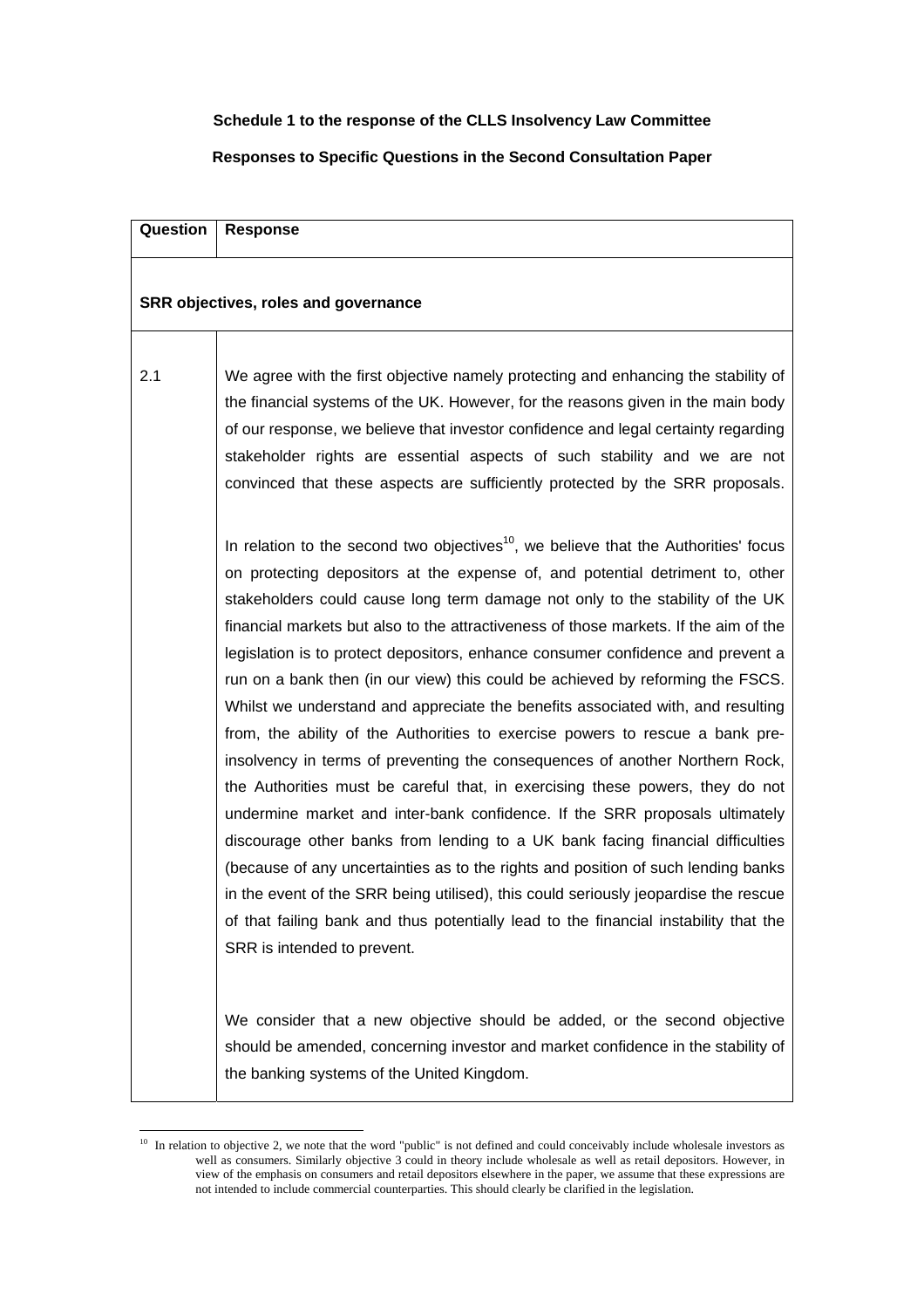| $2.4 - 2.5$ | We have no comments regarding the proposed division of roles and duties<br>between the Authorities as set out in the SRR Consultation Paper. We would,<br>however, urge the Authorities to explore further the role the courts should play in<br>reviewing not only the Authorities' decision-making process but also the<br>implementation of any of the stabilisation tools so as to afford all stakeholders an<br>extra level of comfort and protection. We believe that, given the inevitable<br>interferences with contractual and property rights and any potential for<br>contravention of the Human Rights Act which may result from implementation of                                                                                                                                                                                         |
|-------------|--------------------------------------------------------------------------------------------------------------------------------------------------------------------------------------------------------------------------------------------------------------------------------------------------------------------------------------------------------------------------------------------------------------------------------------------------------------------------------------------------------------------------------------------------------------------------------------------------------------------------------------------------------------------------------------------------------------------------------------------------------------------------------------------------------------------------------------------------------|
| 2.3         | In view of the expertise of the working group, we do not feel we are adequately<br>experienced or qualified to comment on the suitability or adequacy of the<br>proposed triggers to be used by the FSA in determining when (and if) to employ<br>any of the SRR tools. However, we consider that any triggers must be clear,<br>objective and transparent to all investors and market participants.                                                                                                                                                                                                                                                                                                                                                                                                                                                   |
| 2.2         | Under the proposals, the FSA will be the gatekeeper to the SRR. The FSCS is<br>under the auspices of, and is controlled by, the FSA. We would like to understand<br>the Authorities' views on the proximity of this relationship. Any nexus between the<br>two institutions necessarily raises questions regarding independence and<br>autonomy. Do the proposals contained in the SRR Consultation Paper create<br>potential grounds for conflict between the FSA and the FSCS in respect of their<br>respective roles and duties in relation to the SRR? What safeguards will be put in<br>place should conflicts arise? We consider that further details need to be provided<br>in this regard.                                                                                                                                                     |
|             | In relation to both objective 3 and objective 4, we are concerned that such<br>objectives could give rise to an inference that depositors and public funds are to<br>be preferred over other creditors despite the Authorities' proposal that such<br>parties should not be given statutory priority in the modified liquidation process. If<br>the inclusion of objectives 3 and 4 were to lead to a partial transfer being used to<br>transfer deposits and public funding liabilities to the new entity, while leaving<br>other creditors behind with the residual bank, this would result (in practice) in the<br>depositors and the Authorities being in a better position than other creditors.<br>We have no objections to objective 5 but it is unclear how this objective is to be<br>reconciled with the others (and in particular 3 and 4). |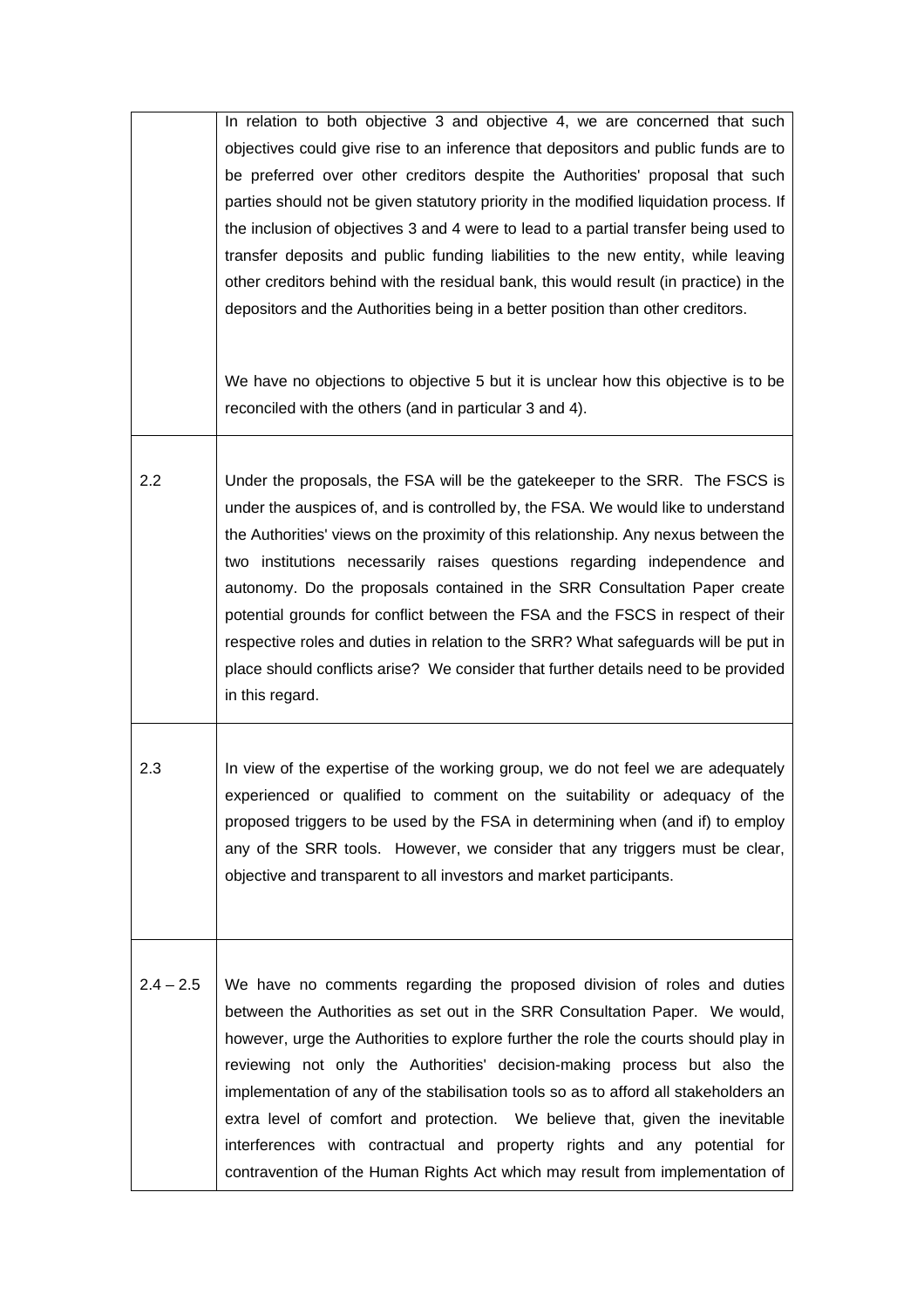any of the tools, it is imperative that all stakeholders should have recourse to the courts in order to be able to challenge the decisions of the Authorities.

We note that, unlike the January Consultation Paper, the SRR Consultation Paper does not refer to a Chief Restructuring Officer (or person of similar stature and responsibility). We presume that this is a deliberate omission and that the Authorities have decided against the creation of such a role. Although we acknowledged in our First Response that there would be difficulties in defining the duties and responsibilities of such a person, the proposal that an experienced restructuring officer be appointed did give us some comfort that the SRR would be well-managed and would not be subject to the vagaries and whims of political spin-doctors.

The SRR Consultation Paper proposes that the Bank of England would, in selecting which stabilisation tool to use, have regard to the "public interest". It is not clear what this expression is intended to mean (and we note that it is not defined in the draft legislation). Given the focus of the Authorities on protecting depositors, we are worried that "public interest" will be equated with depositor protection and that the stabilisation tool selected will be that which is most in the interests of depositors (rather than stakeholders generally). Maintaining investor and market confidence in the financial markets could also be said to be in the public interest and, in some instances, could be more important than protecting depositors who already have the benefit of the FSCS.

As a related point, we query whether the protection of depositors should be, of itself, sufficient to trigger implementation of one of the stabilisation tools (draft clause 8(2)(c)). If depositor confidence and protection are addressed through the reform of the FSCS then surely the protection of depositors should not on its own be a reason for putting a failing bank into the SRR?

Finally in this regard, we note that, as currently proposed, the Bank of England would dominate the discussion as to what stabilisation tool to implement and how such tool should be implemented (including, in the case of a partial transfer, the choice of the assets and liabilities to be transferred across or left behind). This puts a significant burden on the Bank of England which will undoubtedly face huge criticism and/or adverse publicity if (with the benefit of hindsight) the judgment calls exercised by it are called into question.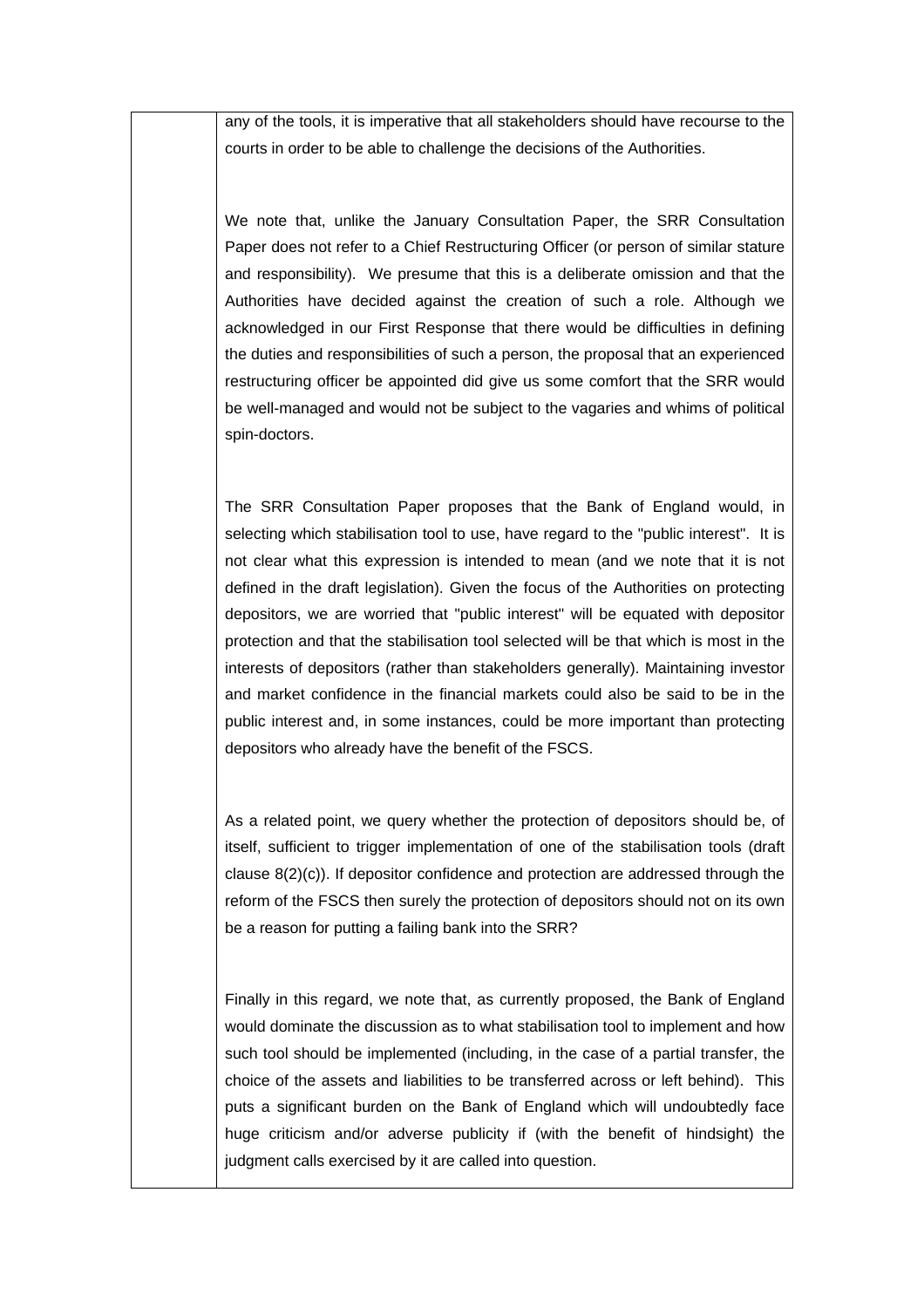| $2.6 - 2.7$ | As a means of indicating how the Authorities will deal with the run-up to, and the |
|-------------|------------------------------------------------------------------------------------|
|             | implementation of, the SRR, we consider that a code of practice may have some      |
|             | value. However, for purposes of legal certainty (and in particular when providing  |
|             | safeguards around the property or contractual rights that can be disturbed by the  |
|             | operation of the SRR), non-binding guidance in relation to the exercise of powers  |
|             | by the Authorities is valueless (particularly in the absence of any precedent).    |
|             | These matters should, instead, be set out in the legislation itself.               |

The legal status of the code of practice as proposed by the SRR Consultation Paper is uncertain. The Authorities seem to envisage that such a code will be given a statutory footing (paragraph 2.28). We agree with this approach and think that any code of practice must be enshrined in legislation. Given the potential importance of the code to counterparty confidence and legal certainty, we believe that it should be publicly consulted on before implementation; accordingly we would be grateful to be given the opportunity to review and comment on the draft legislation. Any amendments to and updating of the code should also be the subject of consultation.

It is also essential that any code of practice is brought into force at the same time as the rest of the legislation regarding the SRR. In relation to the special railway administration regime that was introduced by the Railways Act 2003, the detailed rules concerning the procedure were not made available until after Railtrack plc (the first company to use the regime) had gone into railway administration. We are keen to ensure that such a situation is not repeated in the case of the SRR.

## **SRR tools: stabilisation powers and compensation**

| $-3.1$ | For the reasons given above, we have not reviewed in detail draft clauses 14 to     |
|--------|-------------------------------------------------------------------------------------|
|        | 23 and our views set out below on the property transfer powers are of a general     |
|        | nature.                                                                             |
|        |                                                                                     |
|        |                                                                                     |
|        | It is in the interests of legal certainty that a party to a contract or other legal |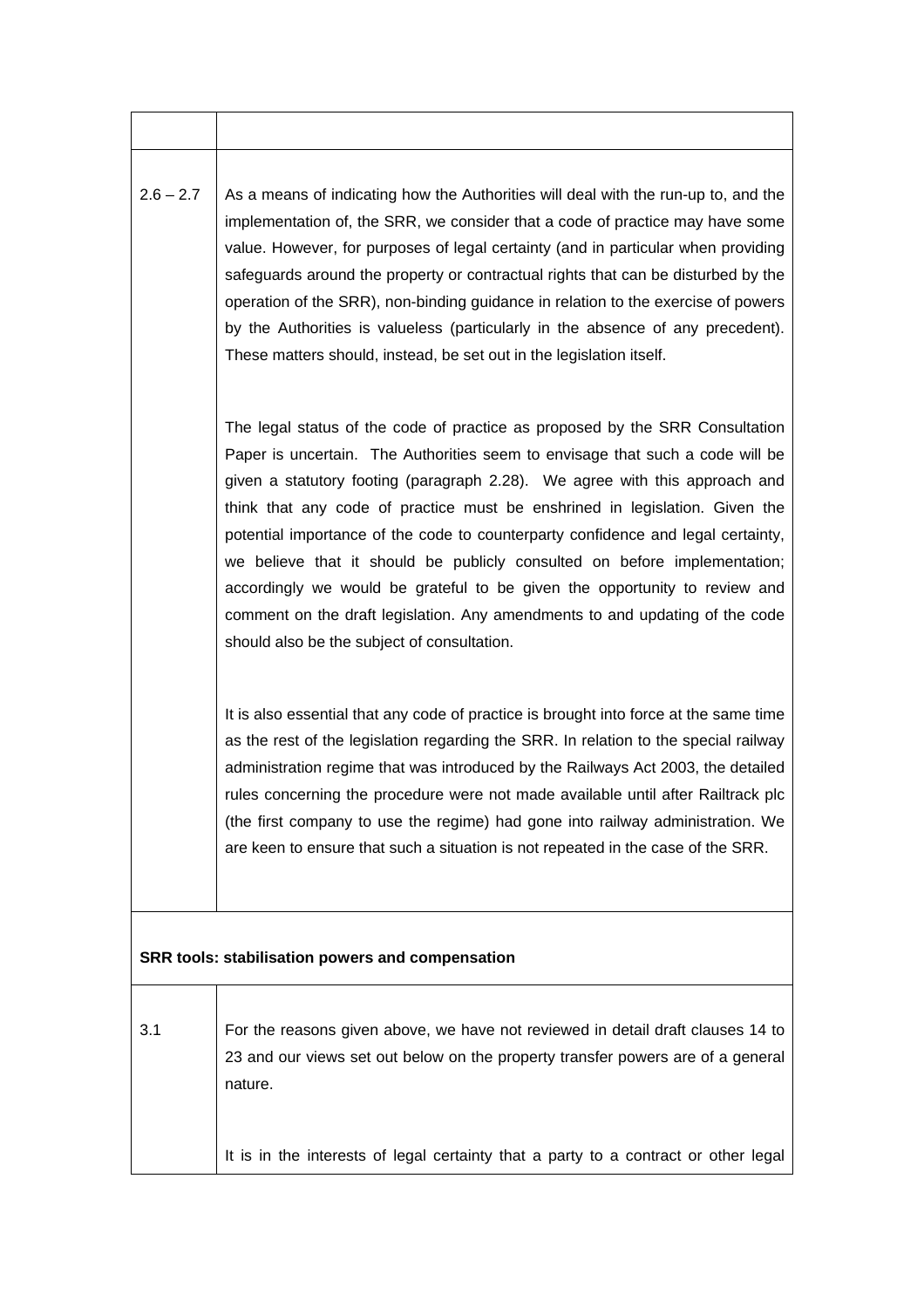instrument can take clear advice as to its rights and obligations. In principle, a transfer of all the business of a bank to a bridge bank or private sector purchaser could be thought to be relatively uncontroversial. However, the proposed property transfer powers go wider than the mere transfer of contractual and property rights: they also enable the Authorities to vary the rights of third parties. In particular, clause 19 of the proposed draft legislation empowers the Authorities to override termination or close-out rights under instruments which are transferred. The consultation and the draft legislation leave unanswered the question of whether termination rights which may arise by virtue of events related to the transfer, rather than by virtue of the transfer itself (such as the substitution of a new counterparty to the transaction or the exposures of the bank / transferee to the counterparty exceeding a certain limit) could also be overridden. This will be a question of key importance to counterparties whose rights are transferred as the loss of the right to close out or terminate on a property transfer (or certain related events) will be of commercial value to them. If left as they stand, the property transfer powers will give rise to qualified enforceability opinions.

The SRR Consultation Paper (and the earlier July consultation paper) propose that the Authorities be able to vary, nullify or create contracts (a statutory override) in two other circumstances. These are where contractual or other provisions present a barrier to the Bank of England lending or taking action under the SRR (for example negative pledges), or where a bank which is in the SRR relies on members of its group for services (such as employees, systems, payroll provision etc). The possibility of a statutory creation, alteration or nullification of a contract negotiated on arms' length terms is an extremely worrying development from a legal standpoint. These proposals would effectively negate counterparty rights and/or subordinate the rights of market participants to those of the Authorities. We consider that this would be fundamentally prejudicial to counterparties and group members, give rise to legal uncertainty and raise the costs of funding for UK banks as a result.

We also query how the property transfer powers are to be used where assets are located overseas. Although clause 20 purports to apply such powers to foreign property, it is not clear whether such powers would be recognised in a jurisdiction outside the UK in which property is located or whose law governs the contract in question. It is also unclear how clause 20(4) is intended to operate. As a matter of English law, is such property held on trust for the transferee (and if so should clause 20(4) not make this clear) and how does this work if the jurisdiction in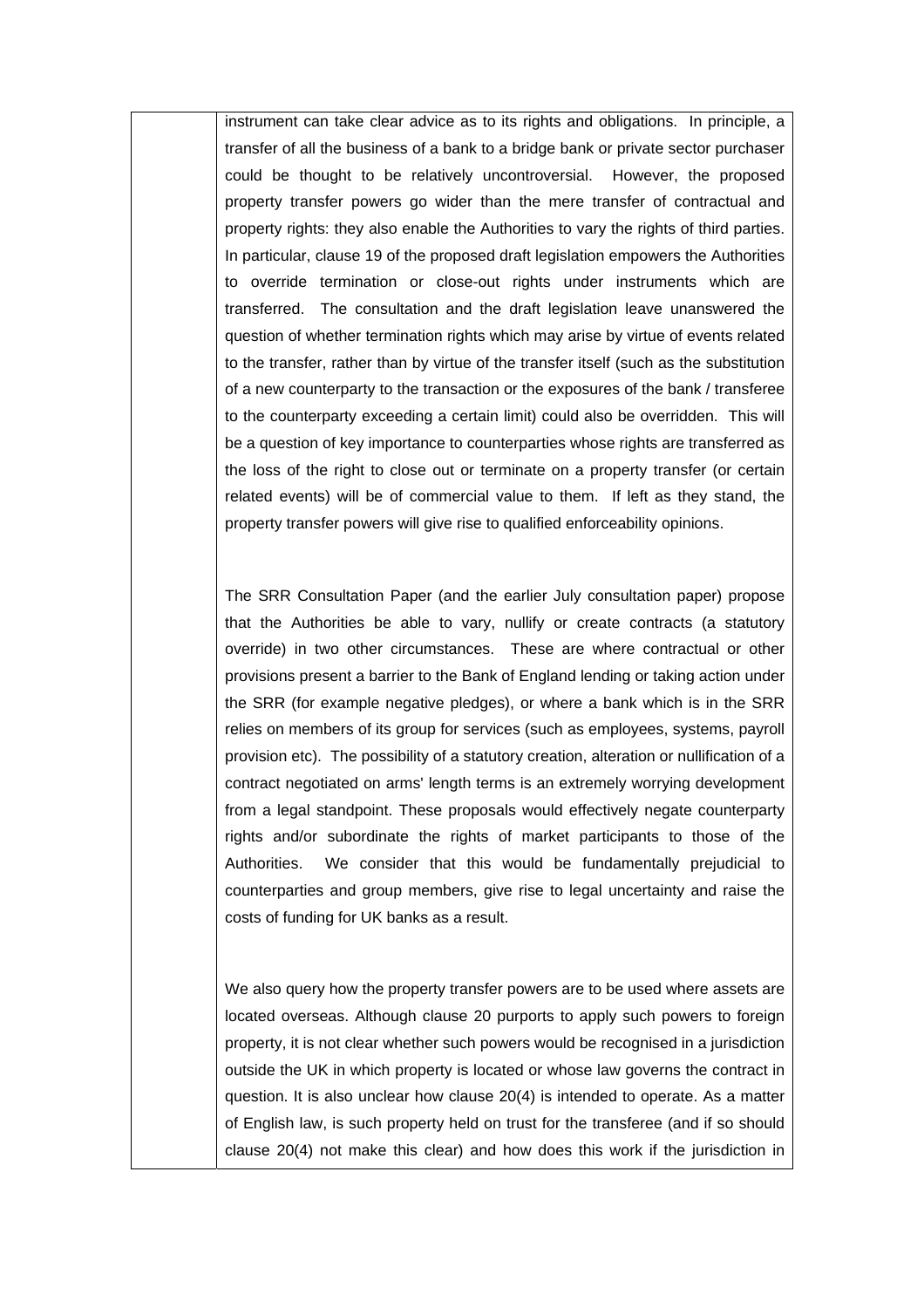which the property is located does not recognise a trust?

We are particularly concerned regarding the proposal in paragraph 3.11 of the SRR Consultation Paper that the Treasury be able, by secondary legislation, to make further provision regarding the nature and effect of the property transfer powers. This would result in further legal uncertainty for counterparties and we do not see why all necessary provisions could not be included in the primary legislation.

3.2 We consider that the share transfer powers are generally acceptable (subject to appropriate compensation provisions for existing shareholders) and, in practice, we think that this is the most likely tool to be used to transfer the business of a failing bank. However, we consider that there should be further consultation on the proposed powers to modify the nature and terms of the securities being transferred as, again, this leads to legal uncertainty on the part of the investor. It is currently unclear as to when (and why) it is proposed that such a power would be used.

3.3 We agree that a company limited by shares is the most appropriate legal form for a bridge bank (although this may not be the case in relation to a transfer of the business of a building society for the reasons given below). It is not clear, however, how such a bank would be capitalised. Would such capital be provided by the Bank of England and, if so, what return on capital (if any) would the Bank of England anticipate and how would this: (i) rank relative to the interests of disenfranchised stakeholders in the failing bank; and (ii) interrelate with payment for the SRR by the FSCS? Would the bridge bank need to comply with the regulatory capital requirements applicable to banks at inception or would there be special rules for such a bank? More detail is needed on these points.

> It is also not clear who would be appointed as directors of the bridge bank. Paragraph 3.31 suggests that the directors may be selected by the Bank of England from amongst the existing directors of the failing bank (but excluding senior members of management who had contributed to the failure of the original bank) but there is clearly a question as to whether such directors would be willing to take on the corporate governance of the bridge bank. The SRR Consultation Paper does not specify whether the directors of the bridge bank would owe the usual fiduciary duties and be subject to the usual wrongful / fraudulent trading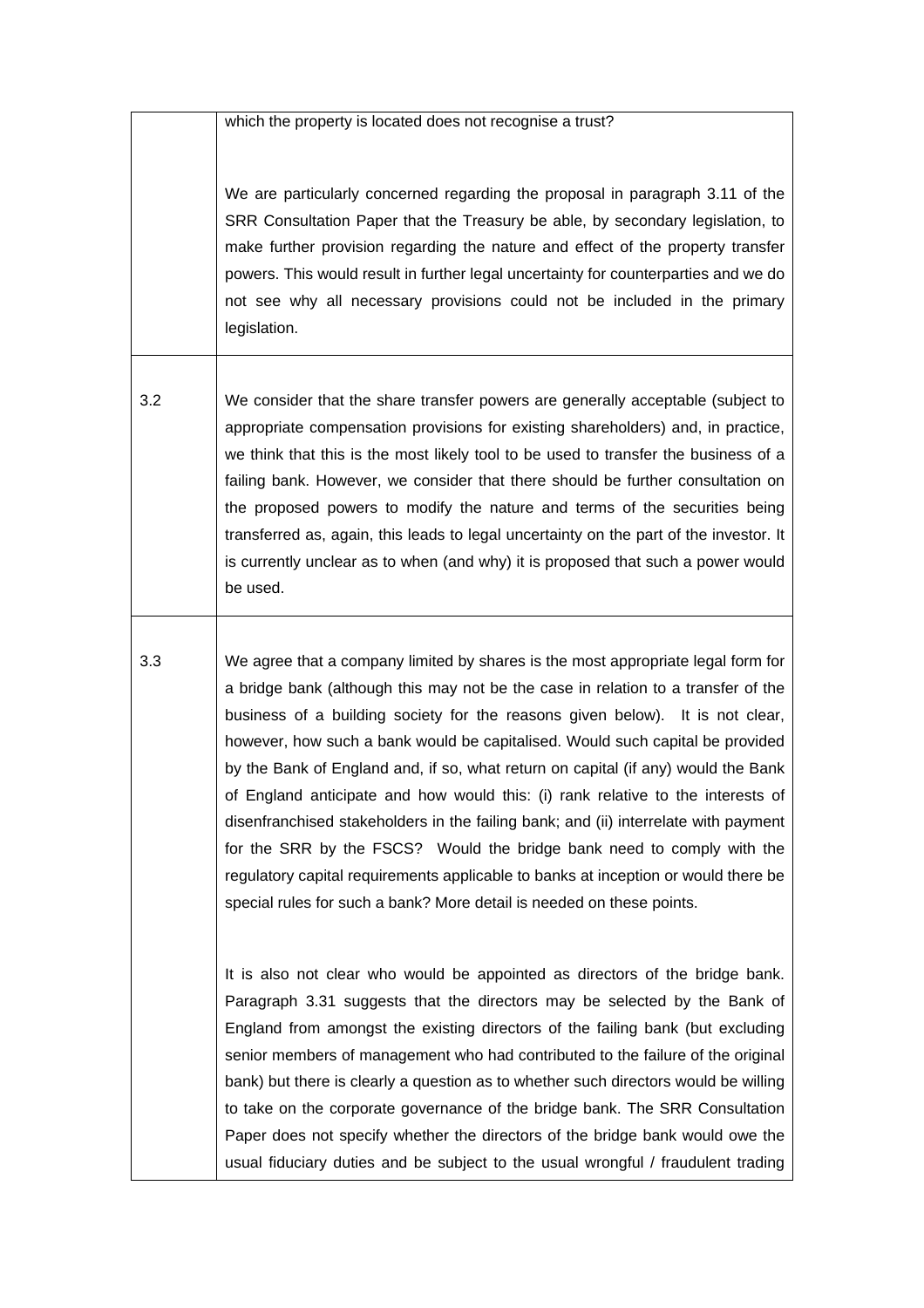|                   | liabilities in the event of an insolvency of the bridge bank and further clarification                                                                                                                                                                                                                                                                                                                                                                                                                                                                                                                                                                                                                                                                                                                                                                                                                                                                                                                                                                                                                                                                                                                                                                                                                                                                                                                                                                       |
|-------------------|--------------------------------------------------------------------------------------------------------------------------------------------------------------------------------------------------------------------------------------------------------------------------------------------------------------------------------------------------------------------------------------------------------------------------------------------------------------------------------------------------------------------------------------------------------------------------------------------------------------------------------------------------------------------------------------------------------------------------------------------------------------------------------------------------------------------------------------------------------------------------------------------------------------------------------------------------------------------------------------------------------------------------------------------------------------------------------------------------------------------------------------------------------------------------------------------------------------------------------------------------------------------------------------------------------------------------------------------------------------------------------------------------------------------------------------------------------------|
|                   | is needed in this area. In particular, to whom would they owe their duty of care $-$                                                                                                                                                                                                                                                                                                                                                                                                                                                                                                                                                                                                                                                                                                                                                                                                                                                                                                                                                                                                                                                                                                                                                                                                                                                                                                                                                                         |
|                   | the Authorities or the failing bank's creditors? There is a scope for conflict if the                                                                                                                                                                                                                                                                                                                                                                                                                                                                                                                                                                                                                                                                                                                                                                                                                                                                                                                                                                                                                                                                                                                                                                                                                                                                                                                                                                        |
|                   | directors' roles and duties are not clearly defined.                                                                                                                                                                                                                                                                                                                                                                                                                                                                                                                                                                                                                                                                                                                                                                                                                                                                                                                                                                                                                                                                                                                                                                                                                                                                                                                                                                                                         |
|                   |                                                                                                                                                                                                                                                                                                                                                                                                                                                                                                                                                                                                                                                                                                                                                                                                                                                                                                                                                                                                                                                                                                                                                                                                                                                                                                                                                                                                                                                              |
|                   | We would also welcome further clarification regarding what a bridge bank will be<br>able to do in terms of banking functions. Is it envisaged that it will be able to<br>accept new deposits or to accept new business? There is a real risk that<br>allowing it to carry out traditional banking activities could distort the inter-bank<br>market. There is an argument that, because of the bridge bank's healthy and<br>attractive balance sheet and because it is in effect supported by the Authorities,<br>there is the chance that it will have a competitive edge over other banks. Have<br>the Authorities considered these concerns?                                                                                                                                                                                                                                                                                                                                                                                                                                                                                                                                                                                                                                                                                                                                                                                                              |
| $3.4 - 3.5$       | We agree that it is not appropriate to have a bridge bank with an indefinite<br>lifespan. However, we consider that a fixed term of 12 months is too inflexible.<br>Imposing any inflexible and rigid limits on the life of a bridge bank could affect<br>whether or not the optimum price is obtained for the assets in any onward sale to<br>a third party purchaser. For example, if a potential purchaser is aware that the<br>bridge bank has been in existence for 11 months, it may offer less for the assets<br>knowing that the Authorities have limited time in which to achieve a sale. This<br>may be an inevitable consequence of any time period chosen in respect of the<br>lifespan of the bridge bank. However, this potential for distortion and loss of<br>value could be lessened by building into the regime an option for the Authorities<br>to apply to the court to extend the life of the bridge bank (if, for example, the<br>initial time period is close to expiring and negotiations for a sale are at an<br>advanced stage but have not yet concluded). As the continuation of the bridge<br>bank could affect the compensation rights of creditors of the original bank, we<br>consider that such creditors should have the right to be heard by the court that<br>considers the application to extend the life of the bridge bank (unless there is a<br>compelling reason why such an application should be heard ex parte). |
| Partial transfers |                                                                                                                                                                                                                                                                                                                                                                                                                                                                                                                                                                                                                                                                                                                                                                                                                                                                                                                                                                                                                                                                                                                                                                                                                                                                                                                                                                                                                                                              |
| $3.6 - 3.10$      | We have grave reservations regarding the desirability and effectiveness of partial<br>transfers of assets either to a private sector purchaser or to a bridge bank. We<br>have set these out below. As a result of these concerns, we do not support the                                                                                                                                                                                                                                                                                                                                                                                                                                                                                                                                                                                                                                                                                                                                                                                                                                                                                                                                                                                                                                                                                                                                                                                                     |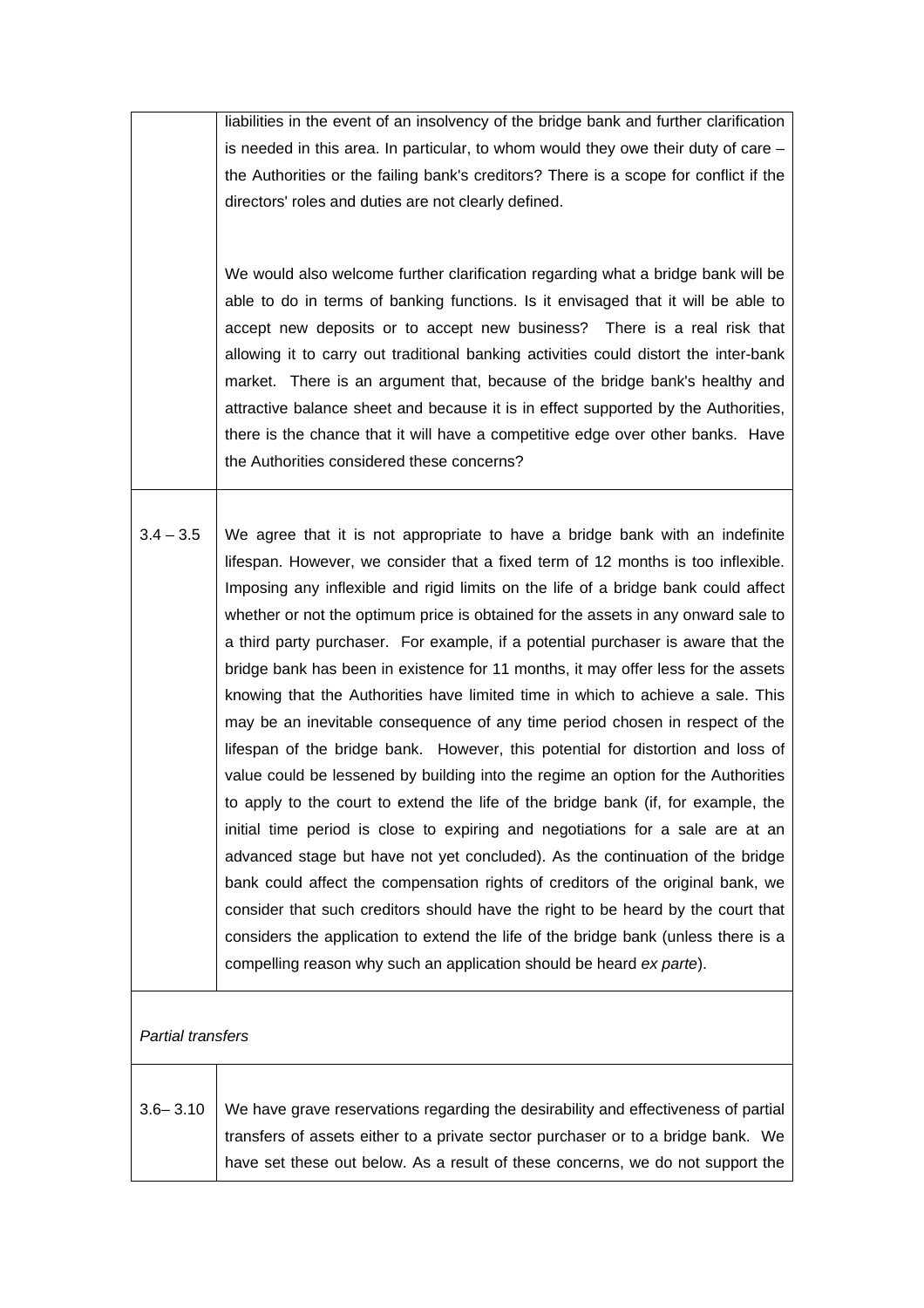Authorities' proposals to introduce partial transfers as one of their stabilisation tools.

## *Preference of particular creditors*

In practice, partial transfers will almost inevitably be a form of statutory preference. Counterparties whose liabilities are transferred to the private sector purchaser or the bridge bank with the valuable assets will be in a better position than those counterparties whose liabilities are left behind with the residual bank. This will occur not least because of the over-collateralisation of assets relative to liabilities on transfer to ensure continued compliance with capital adequacy requirements – this is indicated in paragraph 3.50 of the consultation.

The SRR Consultation Paper suggests that the most likely scenario for a partial transfer is for the deposit book to be transferred to a private sector purchaser (paragraph 3.43) indicating, once again, that the main emphasis of the consultation process is on depositor rights. For the reasons given in our First Response, we query whether a partial transfer (and the detrimental effect that this would have on legal certainty) can be justified on the grounds of retail depositor protection and whether it is necessary in light of the suggested improvements to the FSCS. We would also question the practicalities of being able to transfer the deposit book as an isolated business. A bank's business is complex and it is not clear that the deposit book could always be neatly and cleanly severed from the rest of the bank's activities.

We note the statement, in paragraph 4.22 of the SRR Consultation Paper, that no changes are proposed to the current statutory order of priority of creditors for distribution purposes in the modified liquidation regime. However, as a result of the partial transfer provisions and the objectives of protecting depositors and public funds, we consider that, in practice, depositors and the Authorities (as the providers of public funding) may well achieve a better result through the SRR than other creditors. This is clearly a policy decision but, if this is the intention, we consider that it should be acknowledged in the consultation process.

*Legal and commercial certainty*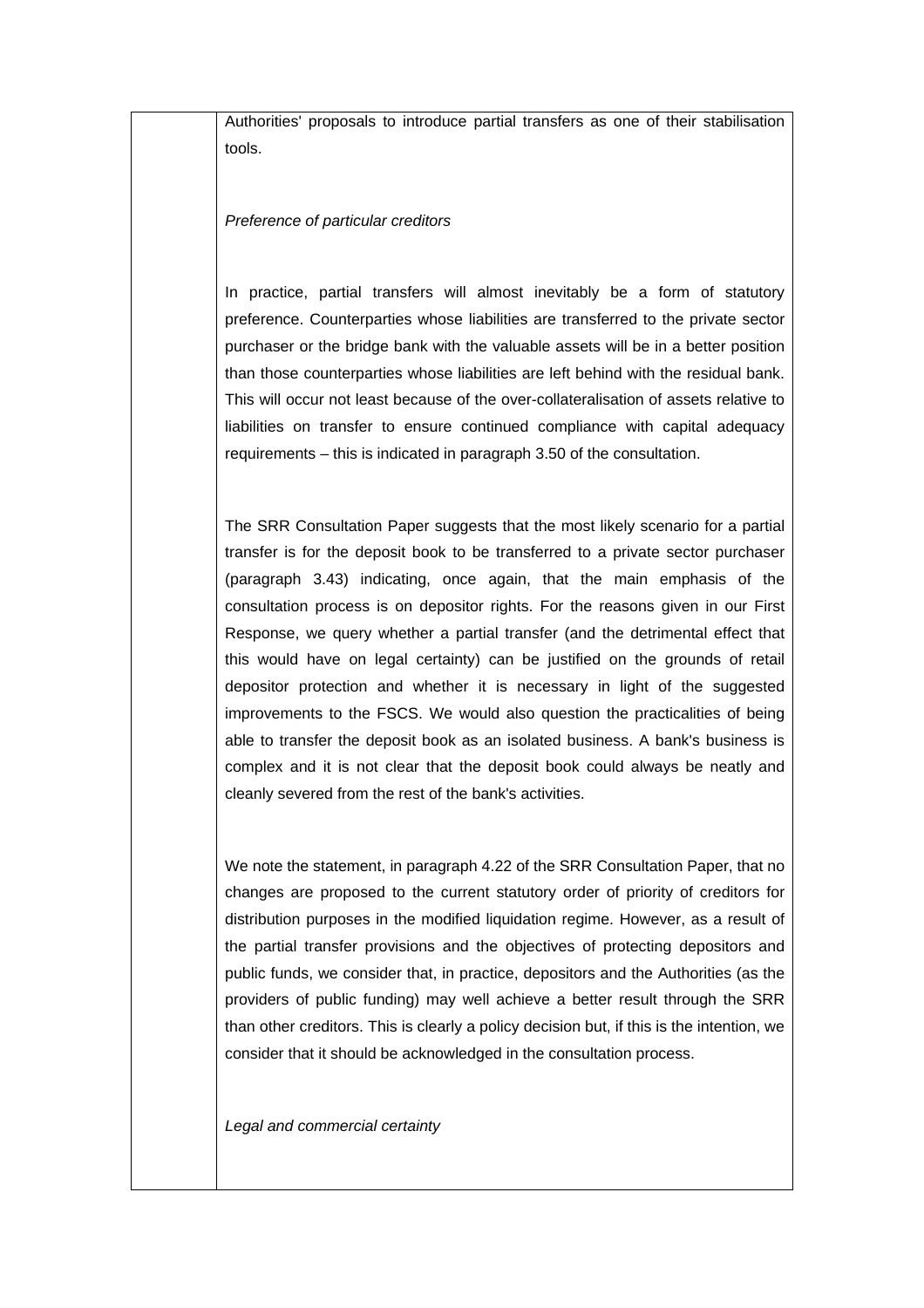The partial transfer provisions create legal uncertainty including the effect of the transfer on (a) contractual rights and obligations (see in particular our comment on question 3.1 above) and (b) security interests and close-out netting (see below).

Partial transfers will also affect commercial certainty as a creditor of a bank will not know whether, in the event the bank is put into the SRR, its entitlement will be transferred or left in the residual bank. Because the powers place no limit on the Authorities' ability to effect a partial transfer, a creditor may suffer no loss following the implementation of the SRR (if the debt is transferred to the bridge bank or private sector purchaser), the creditor may recover nothing (if all the assets are transferred out of the residual bank, the debt is left behind and the bank resolution fund does not generate a return) or its recoveries may be somewhere between those extremes. Hence it will be difficult to advise a counterparty as to its position in the SRR.

### *Impact on set-off and netting*

Partial transfer could also have a significant impact on set-off and netting. Banks currently manage credit risk on a net basis in reliance on the legal enforceability of set-off and close-out netting arrangements. Without appropriate protections, partial transfer powers could override netting arrangements (for example if "inthe-money" positions were transferred to the transferee but "out-of-the-money" positions were left with the bank) effectively leaving counterparties exposed on a gross basis to a bank in SRR. Although it is proposed that netting be addressed by providing for a carve-out for "qualifying financial contracts", this is not without its difficulties (see our response to questions 3.15 – 3.18 below).

### *Impact on collateral and security interests*

A related risk is the destruction of certainty as to rights in collateral: the partial transfer powers would enable the Authorities to disassociate secured obligations from the collateral which secures them, effectively leaving counterparties unsecured. Although it is proposed that there be some carve-outs in this regard, the consultation does not go into any detail as to how this would work.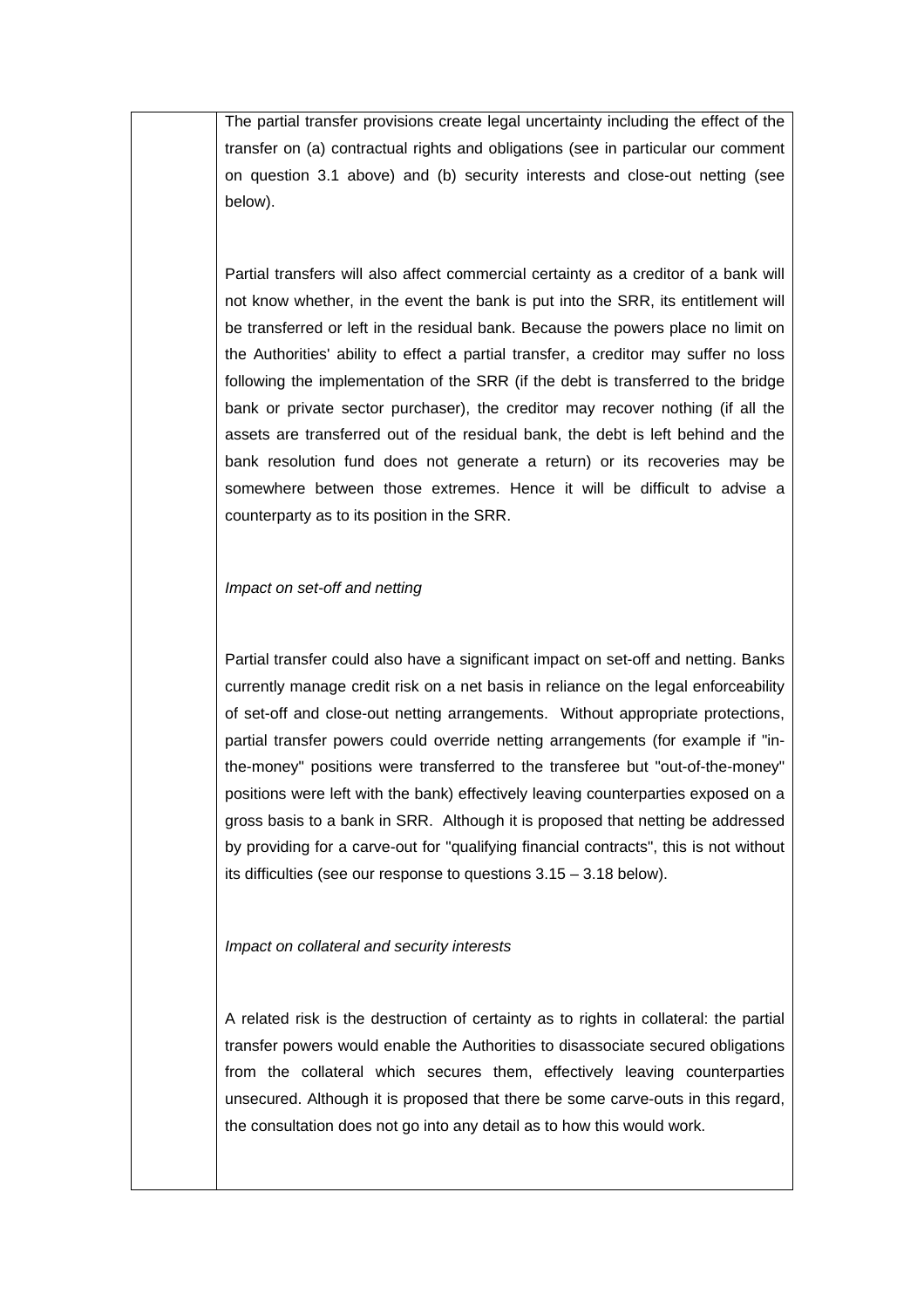*Due diligence in relation to partial transfers*

To ensure that a proper price is paid and maximum value obtained, any partial transfer would require a thorough due diligence exercise in order to ascertain what are the healthy, good assets and liabilities that can be transferred to either a bridge bank or a private sector purchaser and what are the bad, worthless ones that will be left in the residual bank. Moreover, if the qualifying financial contracts or structured finance safe-harbours are introduced, a thorough and accurate due diligence exercise would also be necessary to ensure that no connected or interrelated contracts are inadvertently split up in the transfer process. There is little detail in the SRR Consultation Paper as to how, when and by whom such a due diligence exercise would be carried out. We note that the Authorities state that they will rely on the failing bank's records and regulatory documentation to make a quick and informed assessment regarding what assets should be transferred across and what assets should be left behind. Whilst in theory this works, it relies on the failing bank having adequate and accurate records. If a bank's failings are a result of poor management, it is unlikely that its records will have been well-maintained. The quickness and accuracy of the due diligence exercise may well impact on the price obtained for the assets and the value (if any) of the residual bank and therefore we would suggest that this aspect of the partial transfer proposals requires further consultation.

#### *Safeguards for creditors*

Critically, none of the consultation papers has set out any statutory protections for stakeholders in relation to the issues referred to above. Given the ramifications of partial transfer for stakeholders, such protections are essential; otherwise the loss of certainty as to counterparties' legal rights will damage confidence in the UK banking sector. That could result in increased, rather than reduced, financial instability.

In particular, it is not clear what mechanisms and procedures there will be for stakeholders to challenge the transfer process, the asset selection process and the valuation of those assets and liabilities. What if stakeholders consider that the price obtained for the partial transfer was not the best one available? Will the remedy be for such stakeholders to bring an action against the Authorities for their role in implementing the SRR (in the same way as a disgruntled creditor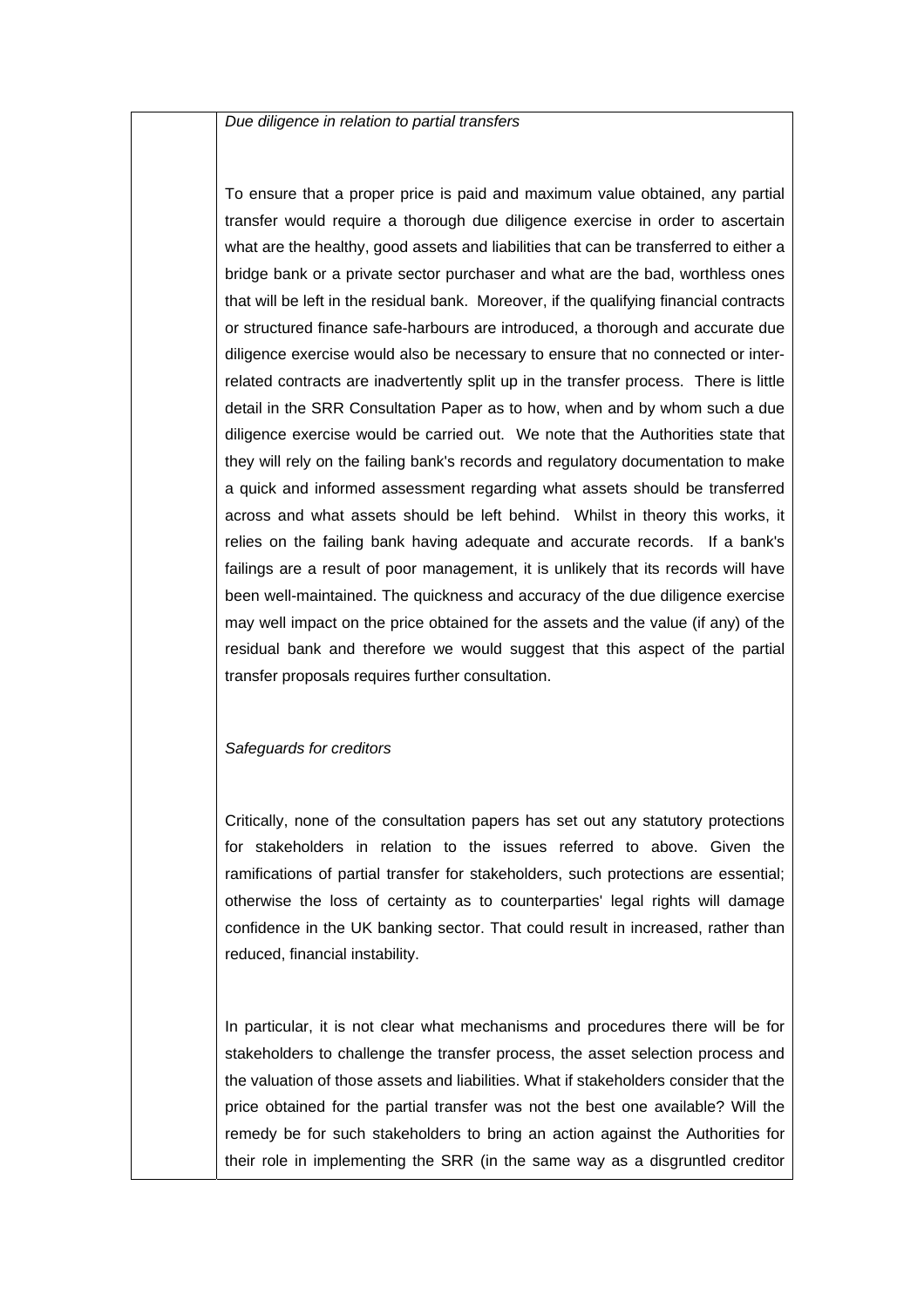|              | might bring an action in negligence against an administrator who sold the assets                                                                                                                                                                                                                                                                                                                                                                                                                                                                                                                                                                                                                                                                        |
|--------------|---------------------------------------------------------------------------------------------------------------------------------------------------------------------------------------------------------------------------------------------------------------------------------------------------------------------------------------------------------------------------------------------------------------------------------------------------------------------------------------------------------------------------------------------------------------------------------------------------------------------------------------------------------------------------------------------------------------------------------------------------------|
|              | of a company through a pre-packaged administration at less than their true value)<br>or are the Authorities to have immunity from suit? Clearly it would have a<br>detrimental effect on any transfer to a private sector purchaser if the stakeholders                                                                                                                                                                                                                                                                                                                                                                                                                                                                                                 |
|              | could overturn the transfer itself and so an action against the Authorities may be<br>the only practical alternative.                                                                                                                                                                                                                                                                                                                                                                                                                                                                                                                                                                                                                                   |
|              | The necessary safeguards to mitigate the concerns raised in this letter must be<br>enshrined in law and not in guidance.                                                                                                                                                                                                                                                                                                                                                                                                                                                                                                                                                                                                                                |
|              | Conclusions regarding partial transfers                                                                                                                                                                                                                                                                                                                                                                                                                                                                                                                                                                                                                                                                                                                 |
|              | For all of the reasons given above, we do not consider that the advantages of a<br>partial transfer (in relation to providing greater flexibility when seeking to rescue a<br>failing bank) can be justified in light of the potential cost in terms of legal and<br>commercial certainty. We are aware that, in some special administration<br>procedures (for example, for protected railway companies or PPP companies),<br>the legislation allows for partial transfers of assets. However, in the few cases in<br>which such special administration procedures have been used, the administrators<br>attempted to achieve a transfer of the business as a whole possibly because of<br>the difficulties that a partial transfer would have raised. |
| 3.11<br>3.13 | Given our grave reservations as to the desirability of partial transfers, we do not<br>propose to comment on the subsequent transfer proposals but instead would<br>simply note that any subsequent transfer power could again impact on creditors'<br>rights. For example, there may have been secondary trading in the residual<br>bank's debt and any subsequent transfer of assets may upset that position.                                                                                                                                                                                                                                                                                                                                         |
| 3.14         | We consider that there is insufficient detail in the SRR Consultation Paper for us<br>to be able to comment in relation to this question. We note, however, that it is<br>assumed by the Authorities that a sale of the bridge bank to a purchaser in due<br>course will generate proceeds of sale in excess of the costs of the resolution (so<br>that the circumstances in which the creditors who are left behind with the residual<br>bank will be worse off as a result of a partial transfer will be limited). In our view,                                                                                                                                                                                                                       |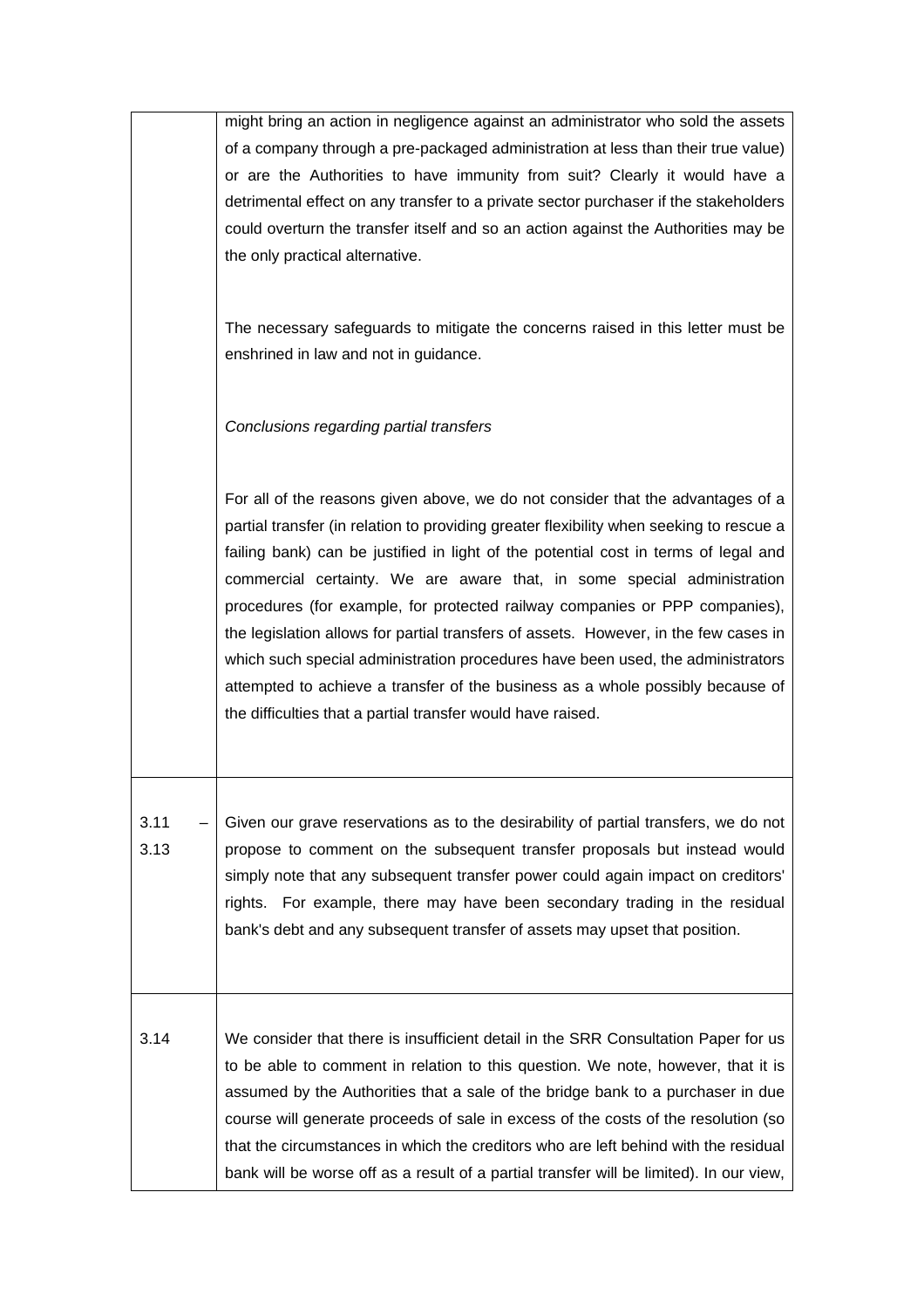|              | it is by no means certain that this will be the case. We would expect management<br>of the assets of the bridge bank to be challenging: existing management is likely<br>to have failed and new management is unlikely to be familiar with the business.<br>Management time will need to be given to the splitting of assets between the                                                                                                                                                                                                                                                                                                                                  |
|--------------|---------------------------------------------------------------------------------------------------------------------------------------------------------------------------------------------------------------------------------------------------------------------------------------------------------------------------------------------------------------------------------------------------------------------------------------------------------------------------------------------------------------------------------------------------------------------------------------------------------------------------------------------------------------------------|
|              | residual entity and the bridge bank and markets will be likely to move against the<br>failing bank. For all of these reasons, we consider that there is a significant risk<br>that the value of the bridge bank could fall rather than rise and hence we do not<br>consider that the bank resolution fund should be the only avenue of<br>compensation for a creditor of the residual bank.                                                                                                                                                                                                                                                                               |
|              | Furthermore, it is not clear from the SRR Consultation Paper how the bank<br>resolution fund (or equivalent compensation provisions) would work in the case of<br>a partial transfer to a private sector purchaser.                                                                                                                                                                                                                                                                                                                                                                                                                                                       |
| 3.15<br>3.18 | We believe that statutory safeguards for set-off and netting are essential. The<br>ability to set-off and net financial arrangements is of enormous importance in<br>managing credit risk. Furthermore, we believe that there would be a high<br>likelihood that limiting the scope of netting so as to put the scope of any currently<br>enforceable netting arrangement in doubt would have adverse consequences for<br>the UK financial markets, by driving business offshore and increasing the cost of<br>funding for UK financial institutions (for example by requiring such institutions to<br>hold regulatory capital on a gross rather than a net basis).       |
|              | Introducing the concept of "qualifying financial contracts" will lead to carve-out<br>complexity and is too arbitrary. We also query whether the legislation listing what<br>types of contract are to be defined as "qualifying financial contracts" will be able<br>to keep up with market developments and creativity.                                                                                                                                                                                                                                                                                                                                                  |
| 3.19<br>3.20 | Without appropriate safeguards, we consider that the SRR proposals could have<br>a detrimental effect on structured finance arrangements because of the lack of<br>legal certainty regarding the impact of the proposals on counterparty rights and<br>therefore the difficulty that legal advisors will have in giving the necessary<br>transaction opinions on which the rating agencies depend. However, it is difficult<br>to see how an appropriate safeguard could be framed. Paragraph 3.76 suggests<br>that this should protect "interconnecting parts of a structured finance<br>arrangement from being separated in the course of a partial transfer". However, |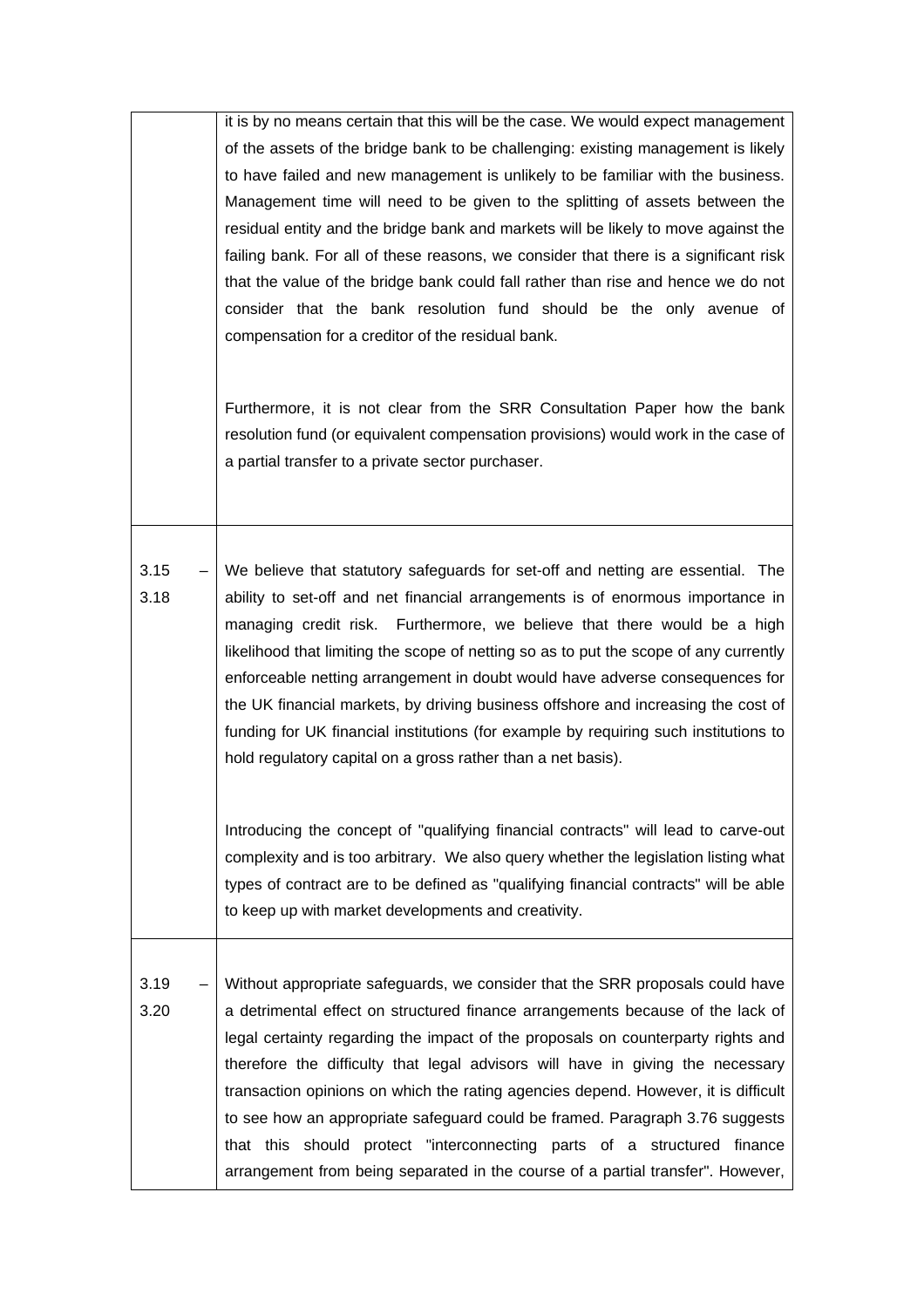|      | this could include a wide range of the failing bank's activities (for example if, in  |
|------|---------------------------------------------------------------------------------------|
|      | the context of a securitisation, the originator bank agrees to act as servicer of the |
|      | There is a danger that any carve-out wide enough to protect all<br>loans).            |
|      | structured finance transactions would effectively prevent partial transfers by        |
|      | requiring substantially all of the business to be kept together.                      |
|      |                                                                                       |
|      |                                                                                       |
| 3.21 | We agree that a safeguard to protect security interests could make a partial          |
| 3.22 | transfer more difficult. However, we do not consider that this difficulty justifies   |
|      | such security interests being overridden by the SRR. Holders of security have a       |
|      | legitimate interest in the realisation of that security. A loss of certainty as to a  |
|      | secured creditor's rights could have a damaging effect on confidence in secured       |
|      | financing arrangements and on the regulatory treatment of secured interbank           |
|      | lending. This is highly significant as banks engage in extensive secured credit       |
|      | relationships (particularly through repos, covered bonds and collateral under         |
|      | OTC derivatives). It is also not clear how any erosion of a secured creditor's        |
|      | rights in respect of financial collateral would sit with the UK's obligations in      |
|      | respect of the Financial Collateral Directive.                                        |
|      |                                                                                       |
|      | Special bank administration regime                                                    |
|      |                                                                                       |
| 3.23 | For the reasons given above, we do not consider that partial transfers should be      |
| 3.41 | allowed and therefore, in our view, there is no need for the special bank             |
|      | administration regime. We have therefore not considered in detail questions 3.23      |
|      | to 3.37. However, we would make the following general points in relation to the       |
|      | proposed regime:                                                                      |
|      |                                                                                       |
|      |                                                                                       |
|      | As the residual bank would almost certainly be insolvent, it would be                 |
|      | necessary for the directors to commence the special bank administration               |
|      | regime immediately to protect them against wrongful trading liabilities.              |
|      |                                                                                       |
|      |                                                                                       |
|      | We cannot see why the special procedure would be needed in the case of a              |
|      | partial transfer to a bridge bank but not in the case of a partial transfer to a      |
|      | private sector purchaser.                                                             |
|      |                                                                                       |
|      |                                                                                       |
|      | It is not clear whether the special bank administration regime would be an            |
|      | "insolvency proceeding" for the purposes of the Credit Institutions Winding-          |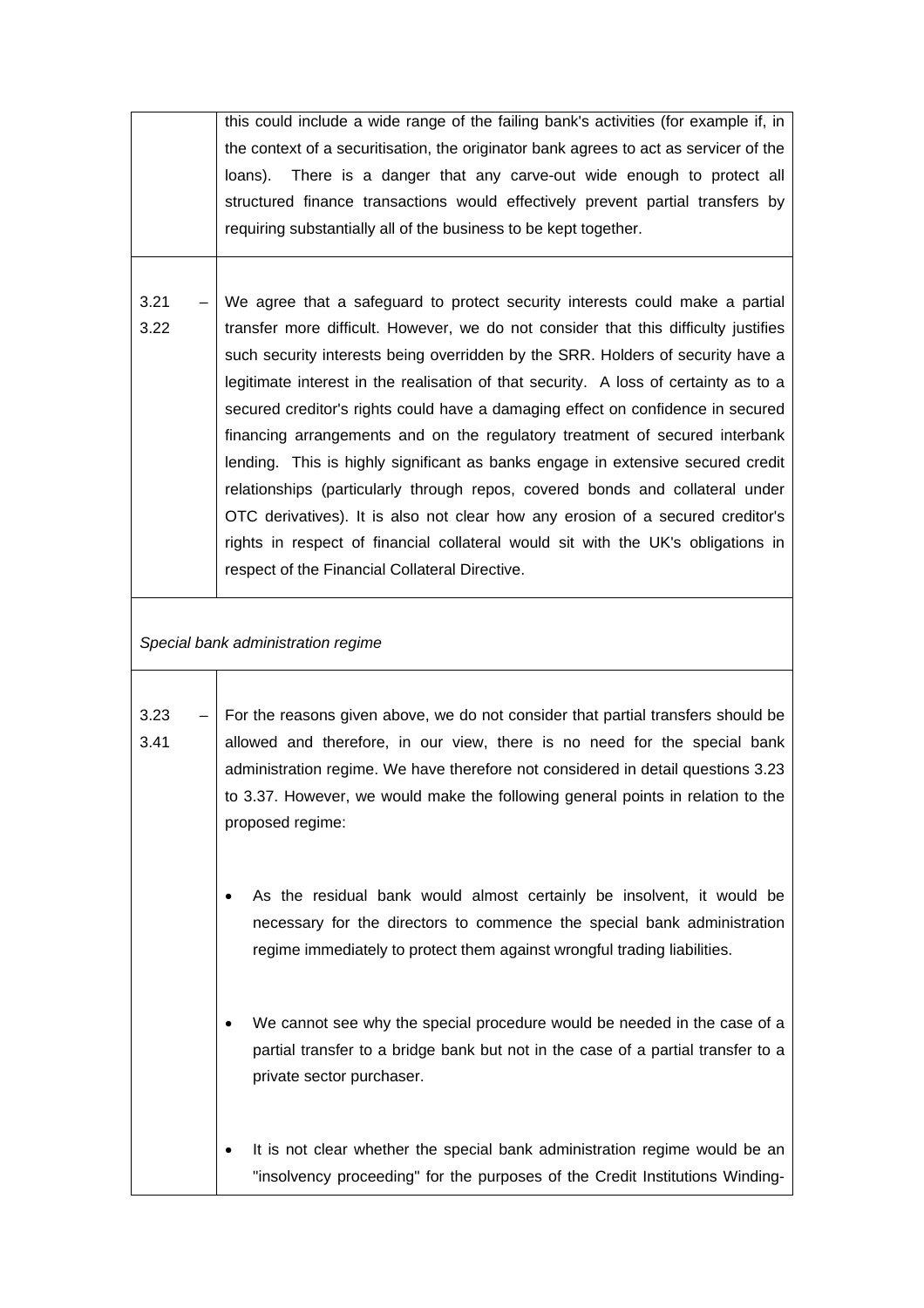Up Directive so as to be recognised throughout the EEA. As the primary purpose of the procedure is to support the bridge bank (rather than its being a collective procedure for the creditors), it is doubtful that the proceeding would be recognised.

- The concern for creditors in relation to the proposed purposes of the special bank administration regime is that they suffer a double hit. First they are left behind with the under-performing assets rather than being transferred to the bridge bank. Secondly, any (limited) resources or assets that the residual bank may still have are then to be utilised in order to support the bridge bank (rather than being realised in order to make a distribution to those creditors). Furthermore, the creditors will have little say in what are "non-essential" services and assets that the special bank administrator is able to realise in the interests of the remaining creditors.
- The role of the residual bank is primarily one of support to the new bridge bank. It is unclear how this support role would work in practice. Presumably there will need to be agreements between the two banks. This assumes that the residual bank has the ability to enter into any such agreements and to make such promises of continued support and service provision. What if, for example, the essential service relates to IT that is licensed to the residual bank or intellectual property that is not owned by the residual bank – can the Authorities force a third party that is outside the residual bank's group party to continue to provide services? The matter becomes more complicated if the third party is not subject to the jurisdiction of the UK court.
- We consider that the special administrator should be an officer of the court and the procedure should be commenced by order of the court in order to give creditors an opportunity to make representations as to who is appointed or to bring disputes before the court.
- As a general comment, we do not consider that the usual rights and powers of creditors should be transferred to the Bank of England. In circumstances where those creditors have already been prejudiced by being left behind with the residual bank, we consider that it is even more important that they have some say in how the residual bank is managed.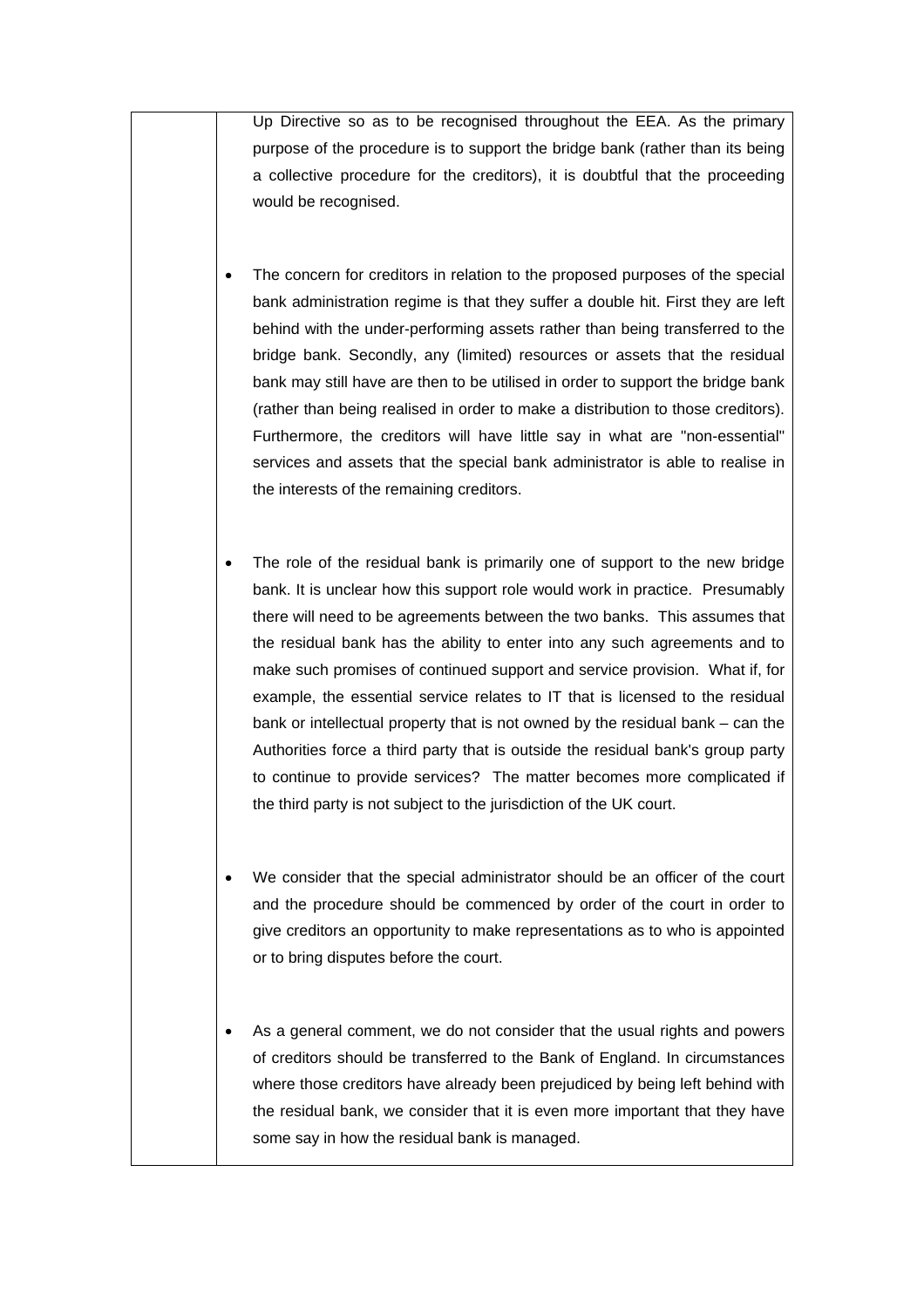| 3.42         | We agree that it should. We note that nationalisation effectively involves state<br>expropriation of shareholder rights. Share sales to a private sector purchaser<br>have the same effect. The European Convention on Human Rights allows<br>infringement of private law rights in this way only if appropriate compensation is<br>provided. As discussed below, the quantification of compensation is a complex<br>and controversial issue.                                                                                           |
|--------------|-----------------------------------------------------------------------------------------------------------------------------------------------------------------------------------------------------------------------------------------------------------------------------------------------------------------------------------------------------------------------------------------------------------------------------------------------------------------------------------------------------------------------------------------|
| 3.46<br>3.50 | There should be adequate compensation for the infringement and erosion of<br>private law rights but the quantification of such compensation is complex and<br>gives rise to the following practical and legal difficulties:                                                                                                                                                                                                                                                                                                             |
|              | How should one quantify the value of shares in a failing bank which is<br>٠<br>supported by the State (typically a failing bank will have had recourse to the<br>Bank of England as lender of last resort, without which it would have become<br>insolvent earlier)?                                                                                                                                                                                                                                                                    |
|              | If there is shareholder value, how should one quantify loss to shareholders<br>as a result of the operation of the relevant SRR tool?                                                                                                                                                                                                                                                                                                                                                                                                   |
|              | should be available to shareholders<br>What rights of recourse<br>for<br>mismanagement by the Bank of England and should this Authority have<br>statutory immunity for its role?                                                                                                                                                                                                                                                                                                                                                        |
|              | The concern with substituting shareholdings for unquantifiable compensation<br>rights is that the consequent uncertainty could affect the ability of banks to raise<br>capital in the markets $-$ at a time when the banking industry is capital<br>constrained.                                                                                                                                                                                                                                                                        |
|              | It is imperative that stakeholders have a right to challenge the valuation (and the<br>valuation process) after the event. A purchaser, however, will want certainty that<br>the consideration paid by it will not be subject to subsequent query or challenge.<br>At the very least, it will be necessary to ensure that, even if the value of the<br>consideration is called in to question, this would not unwind the transfer nor affect<br>the purchaser's title to the assets. It is arguable that, if it is the Authorities that |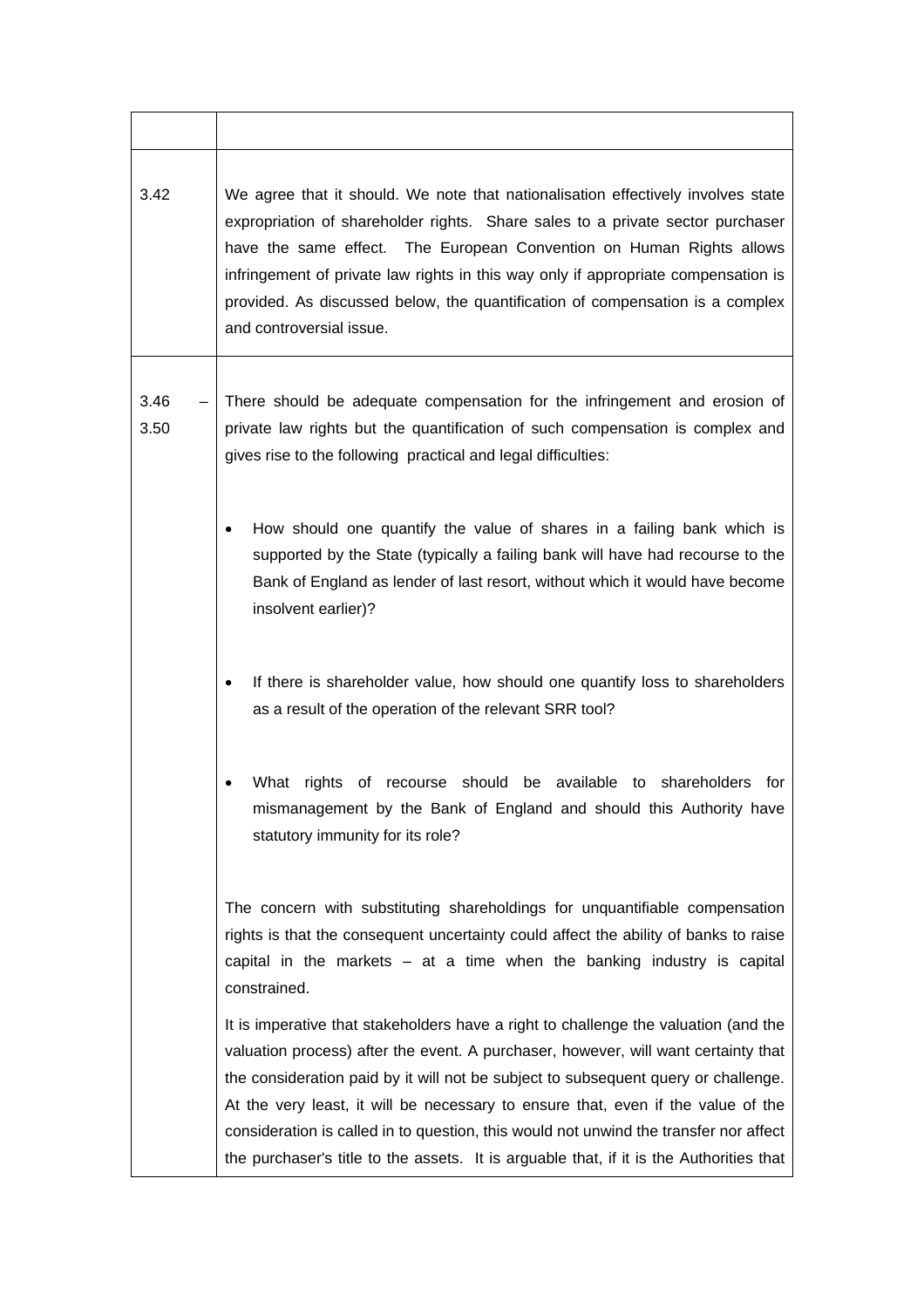|                                             | have procured the transfer, then they should be the ones compensating<br>stakeholders for any loss resulting from a flawed valuation.                                                                                                                                                                                                                                                                                                                                                                                                                                                                                                                                                                                                                                                                                                                                                                                                                                                                                                                                                                                                                                            |  |
|---------------------------------------------|----------------------------------------------------------------------------------------------------------------------------------------------------------------------------------------------------------------------------------------------------------------------------------------------------------------------------------------------------------------------------------------------------------------------------------------------------------------------------------------------------------------------------------------------------------------------------------------------------------------------------------------------------------------------------------------------------------------------------------------------------------------------------------------------------------------------------------------------------------------------------------------------------------------------------------------------------------------------------------------------------------------------------------------------------------------------------------------------------------------------------------------------------------------------------------|--|
| 3.51-3.52                                   | This is a policy issue on which others (e.g. the BBA) will be more qualified to<br>comment. We note, however, that requiring the FSCS to bear the cost of the<br>SRR is expanding the responsibilities of the FSCS significantly.                                                                                                                                                                                                                                                                                                                                                                                                                                                                                                                                                                                                                                                                                                                                                                                                                                                                                                                                                |  |
| <b>SRR tools: bank insolvency procedure</b> |                                                                                                                                                                                                                                                                                                                                                                                                                                                                                                                                                                                                                                                                                                                                                                                                                                                                                                                                                                                                                                                                                                                                                                                  |  |
|                                             | As a general comment, we note that the Authorities have taken on board the<br>comments of a number of respondents to the January Consultation Paper and<br>have sought to avoid making wholesale changes to existing winding up<br>provisions. We welcome this approach.                                                                                                                                                                                                                                                                                                                                                                                                                                                                                                                                                                                                                                                                                                                                                                                                                                                                                                         |  |
|                                             | On this basis, we consider that the modified liquidation procedure is likely to be<br>recognised as a collective insolvency proceeding for the purposes of the Credit<br>Institutions Winding-up Directive although we would welcome the views of the<br>Authorities in this regard.                                                                                                                                                                                                                                                                                                                                                                                                                                                                                                                                                                                                                                                                                                                                                                                                                                                                                             |  |
| 4.1                                         | These do not appear to be contentious.                                                                                                                                                                                                                                                                                                                                                                                                                                                                                                                                                                                                                                                                                                                                                                                                                                                                                                                                                                                                                                                                                                                                           |  |
| 4.2                                         | The difficulty here for a liquidator will be in balancing the first objective (i.e. to<br>engage with and assist the FSCS to ensure that depositors are paid out on a<br>timely basis) with the second objective (i.e. winding up the affairs of the bank to<br>achieve the best result for the bank's creditors as a whole). For example, it may<br>be in the interests of the creditors as a whole to reduce costs by closing down the<br>bank's operations and making the employees redundant, particularly in cases<br>where there is no business to be saved. However, in order to assist the FSCS,<br>the liquidator may be obliged to keep certain branches open and to retain certain<br>staff for this purpose. As the first objective is to take precedence, it would appear<br>that, in such circumstances, the liquidator would be obliged to keep the<br>operations going even if this was not in the interests of the creditors as a whole. It<br>is not clear why, from a public policy perspective, the rights of depositors should<br>be more important in this respect than the rights of other creditors (including<br>potentially employees and pensioners). |  |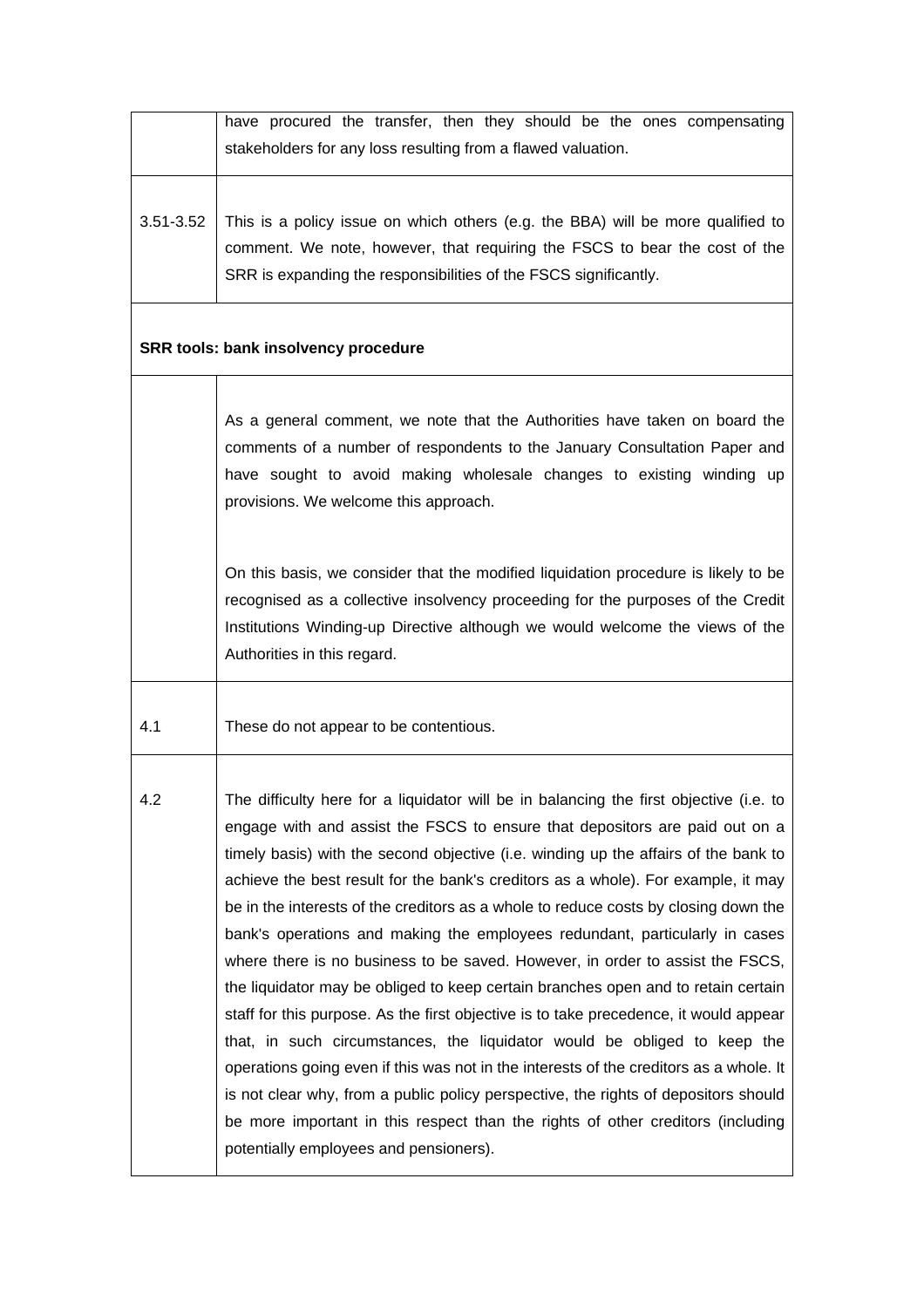| 4.3         | No comment.                                                                                                                                                                                                                                                                                                                                                                                                                                                                                                                                                                                                                                                                                                                              |
|-------------|------------------------------------------------------------------------------------------------------------------------------------------------------------------------------------------------------------------------------------------------------------------------------------------------------------------------------------------------------------------------------------------------------------------------------------------------------------------------------------------------------------------------------------------------------------------------------------------------------------------------------------------------------------------------------------------------------------------------------------------|
| 4.4         | As one of the main purposes of being on the liquidation committee is to be kept<br>informed of the progress of the liquidation, we can see no reason why creditors<br>other than (and in addition to) the FSA, the Bank of England and the FSCS<br>should not be entitled to be appointed to the liquidation committee from day one.<br>Such creditors have an interest in knowing what actions the liquidator is<br>proposing to take to realise the first objective and what the costs of these actions<br>are likely to be, particularly as such costs could have a direct impact on such<br>creditors' recoveries (subject to the proposals that the FSCS would cover the<br>costs of protecting eligible claimants <sup>11</sup> ). |
| 4.5         | No comment.                                                                                                                                                                                                                                                                                                                                                                                                                                                                                                                                                                                                                                                                                                                              |
|             | Building societies and other issues of scope                                                                                                                                                                                                                                                                                                                                                                                                                                                                                                                                                                                                                                                                                             |
| $5.1 - 5.8$ | We think that it is right that the SRR should be applied to building societies as<br>well as to banks. However, we would query what happens to the members of the<br>failed building society. We presume that de-mutualisation would occur on the<br>transfer of the undertakings to a bridge bank if such entity is a private company<br>limited by shares but, in the case of a transfer to an existing building society, we<br>think it would be useful if the legislation allowed a transfer of the memberships of<br>the failing building society to the purchaser (as is the case pursuant to Building<br>Society Act 1986).                                                                                                       |
|             | We also wonder whether special issues arise in relation to the transfer of part of<br>the building society's undertaking to a bridge bank or private sector purchaser.<br>Clearly the existing members will be left owning the residual building society that<br>will now contain the unattractive parts of the business. In view of the typical<br>profile of a building society member, the Authorities may have concerns about<br>this from a public policy perspective.                                                                                                                                                                                                                                                              |
|             |                                                                                                                                                                                                                                                                                                                                                                                                                                                                                                                                                                                                                                                                                                                                          |

<span id="page-47-0"></span> $11$  We find these proposals problematic as we are not convinced that a liquidator's costs will always be divisible between actions taken to protect depositors and actions taken to protect creditors more generally.

 $\overline{a}$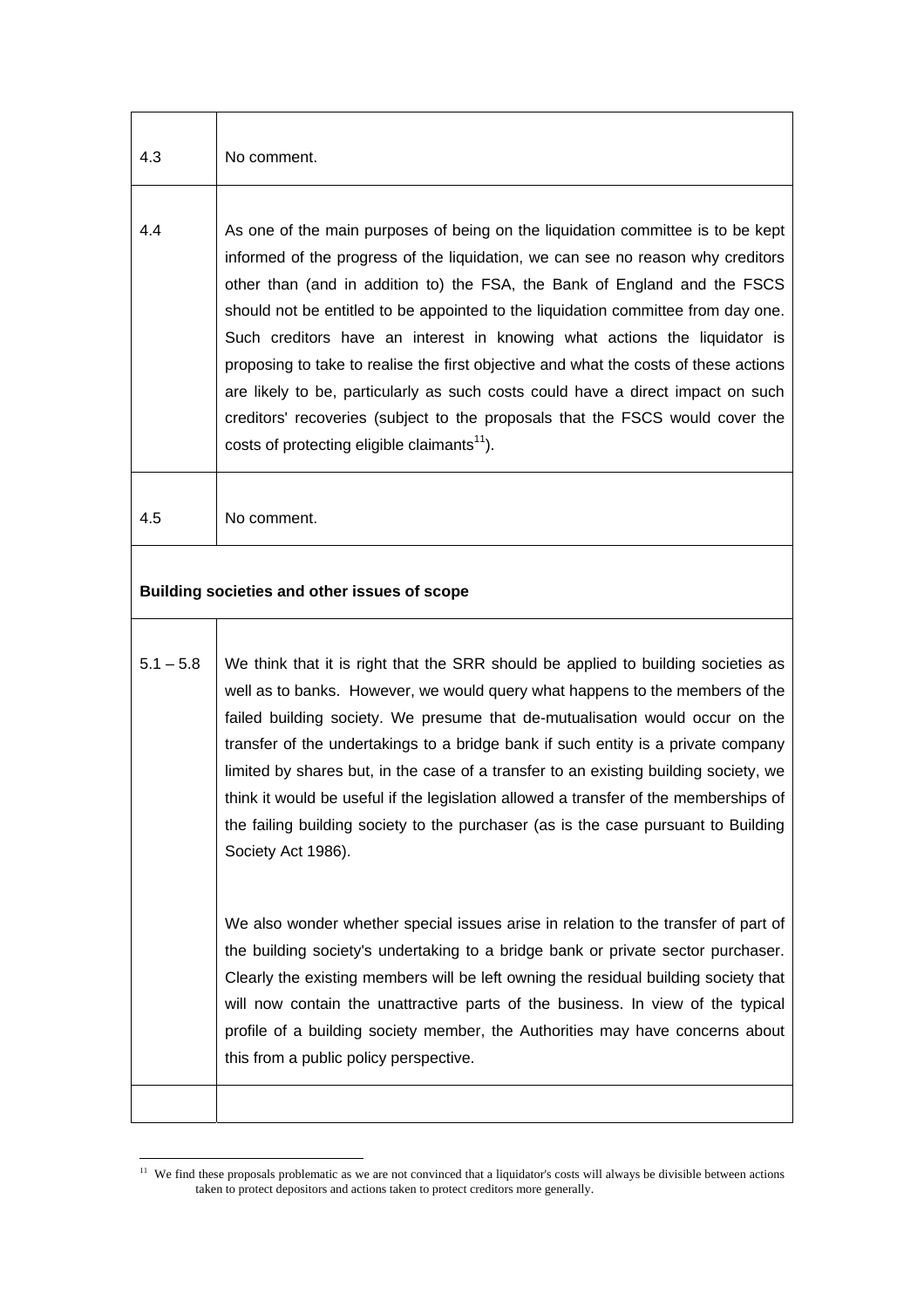| 5.9 | The possibility of a statutory creation, alteration or nullification is very worrying |
|-----|---------------------------------------------------------------------------------------|
|     | from a legal standpoint. Although the scope of the provision is not clear, the        |
|     | effect could be to negate counterparty rights and/or to subordinate the rights of     |
|     | market participants to those of the Authorities. To do so would be fundamentally      |
|     | prejudicial to counterparties, give rise to legal uncertainty and raise the costs of  |
|     | funding for UK banks.                                                                 |
|     |                                                                                       |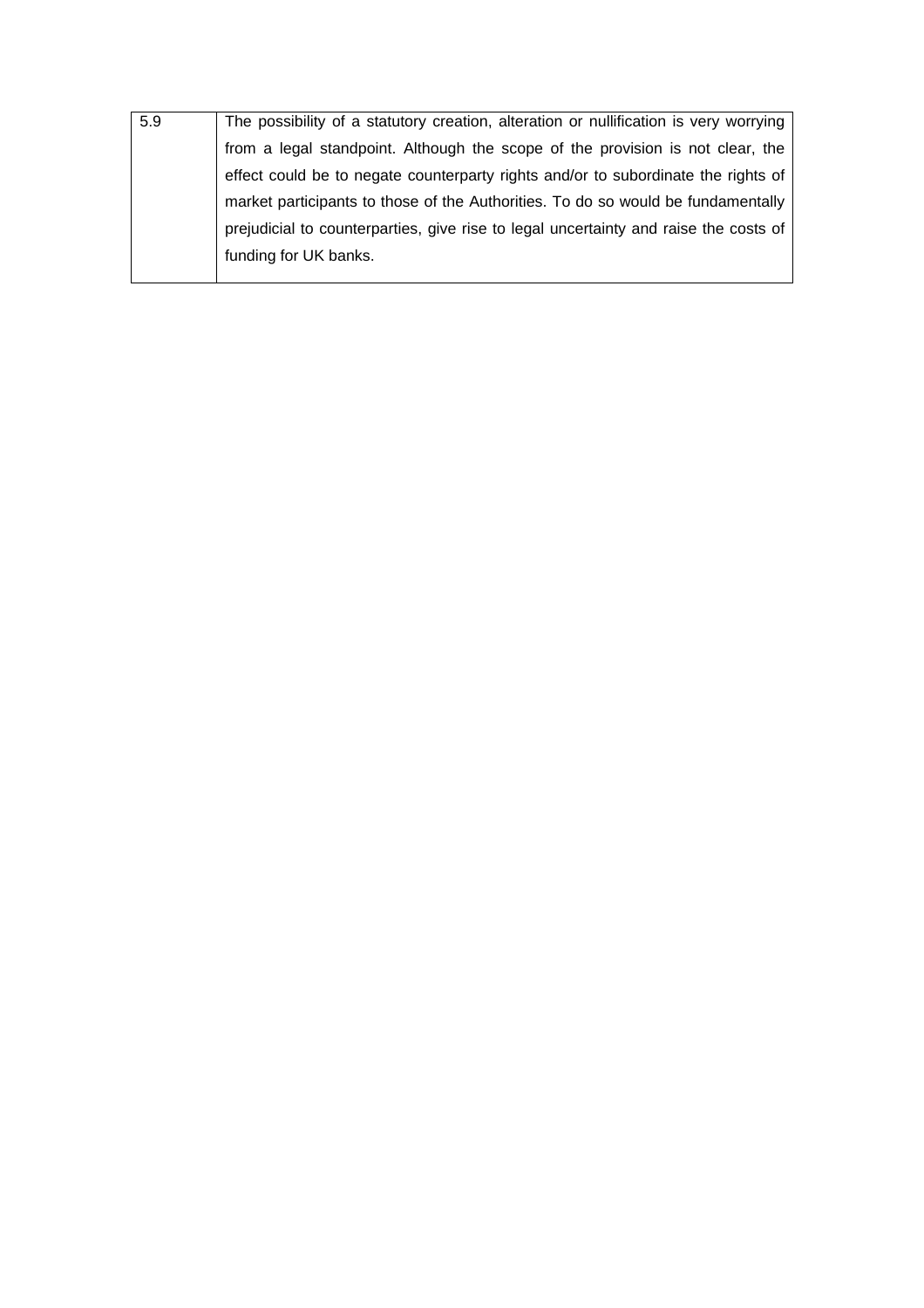# **Schedule 2 to the response of the CLLS Insolvency Law Committee Members of the CLLS Insolvency Law Committee's Working Group**

Hamish Anderson, Norton Rose LLP Maureen Farrell, Herbert Smith LLP Stephen Gale, Herbert Smith LLP Ian Hodgson, Slaughter and May Jennifer Marshall, Allen & Overy LLP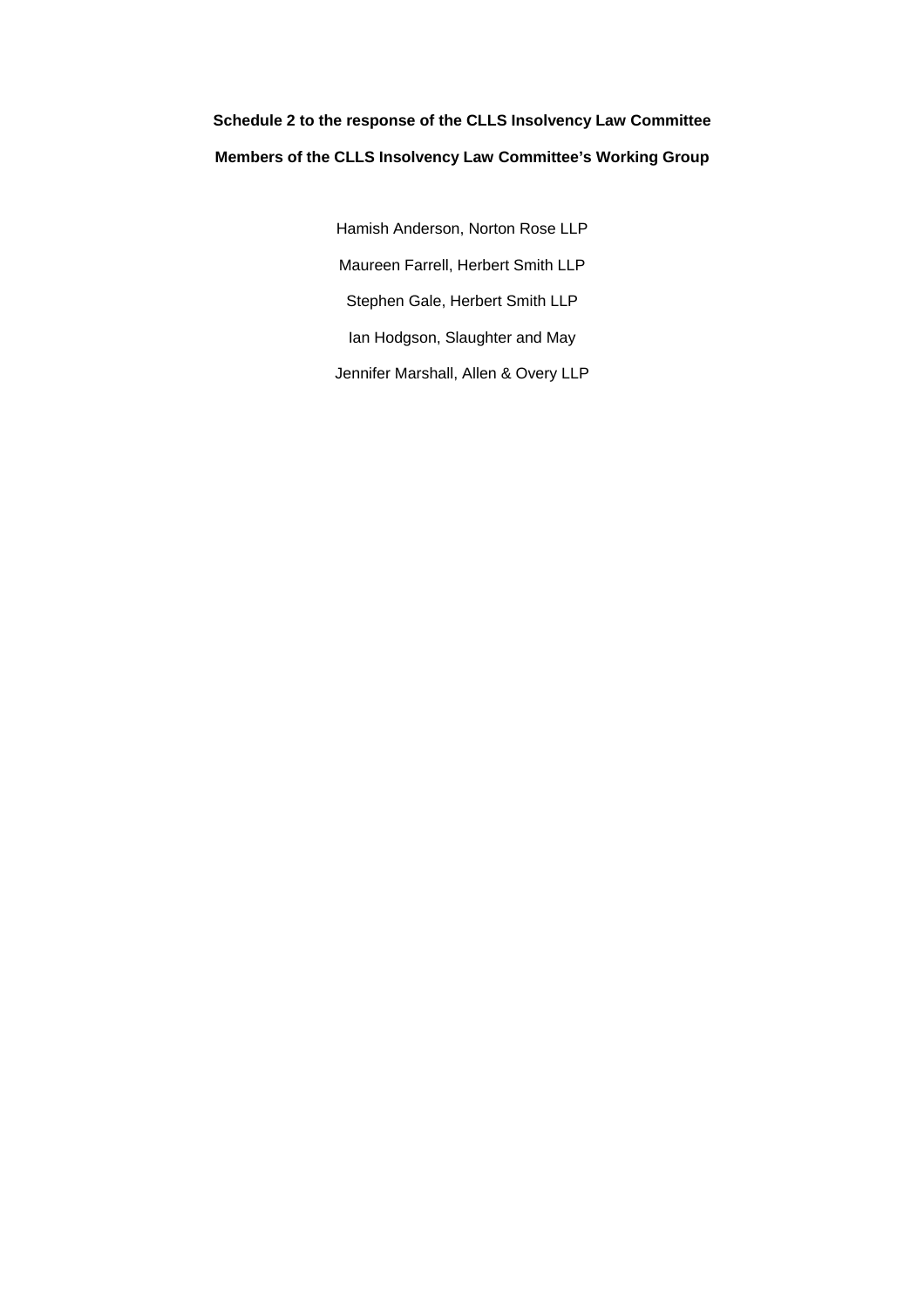## **SCHEDULE 2**

# **Members of Working Group**

Hamish Anderson, Norton Rose Stephen Gale, Herbert Smith Ian Hodgson, Slaughter and May Jennifer Marshall, Allen & Overy LLP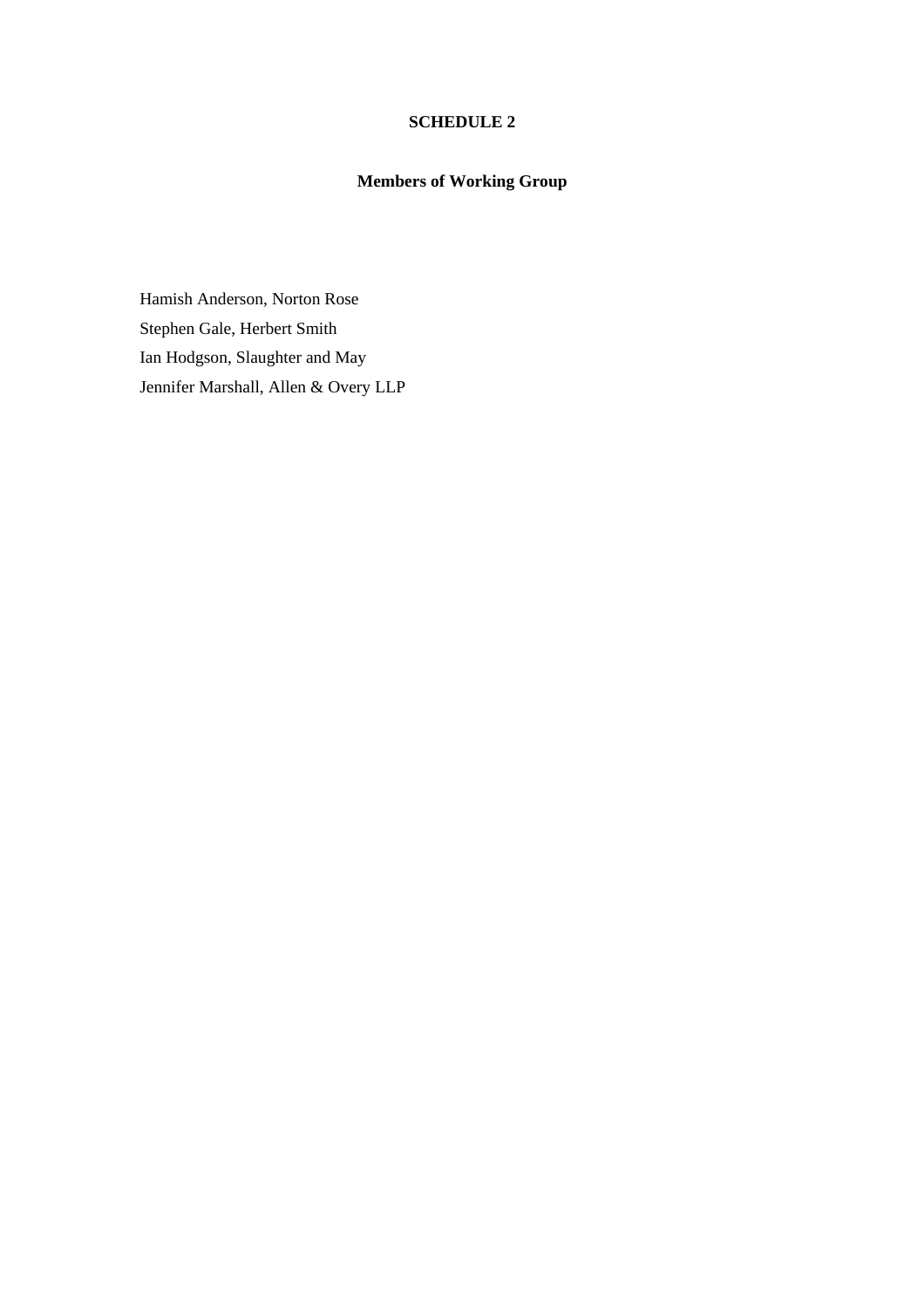## **SCHEDULE 3**

### **Proposed wording for clauses 96 and 134**

### **First alternative (based on para 3, Sch B1 Insolvency Act 1986)**

# **Clause 96 Objectives**

- (1) The bank liquidator must perform his functions with the objective of:
	- (a) working with the FSCS so as to ensure that as soon as is reasonably practicable each eligible depositor:
		- (i) has the relevant account transferred to another financial institution [with the support of payments from the FSCS or the Treasury to the other financial institution if necessary but without any obligation on the part of the bank liquidator to make any payments, or to transfer any assets of the bank, to the other financial institution], or
		- (ii) receives payment from (or on behalf of) the FSCS, or
	- (b) winding up the affairs of the bank so as to achieve the best result for the bank's creditors as a whole.
- (2) The bank liquidator must perform his functions with the objective specified in subparagraph  $(1)(a)$  unless he thinks that the objective specified in sub-paragraph  $(1)(b)$ would achieve a better result for the bank's creditors as a whole.
- (3) Once the objective specified in sub-paragraph (1)(a) has been achieved (or has become incapable of being achieved), the bank liquidator must perform his functions with the objective specified in sub-paragraph (1)(b).

### **Clause 134 Objectives**

- (1) The bank administrator must perform his functions with the objective of:
	- (a) supporting the commercial purchaser or bridge bank (see section 135), or
	- (b) rescuing the residual bank as a going concern, or
	- (c) achieving a better result for the residual bank's creditors as a whole than would be likely if the residual bank were to be wound up without first being in bank administration.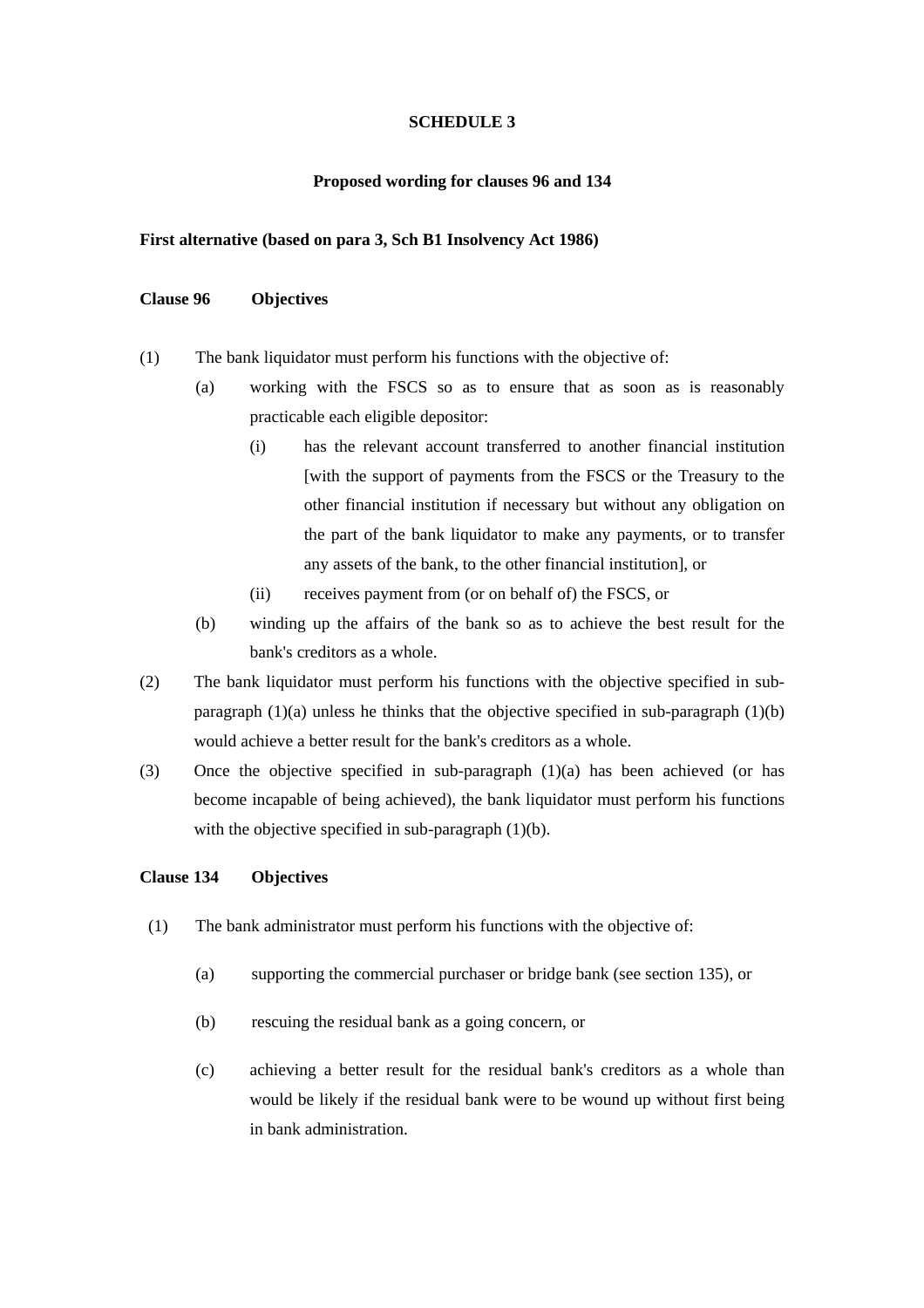- (2) The bank administrator must perform his functions with the objective specified in sub-paragraph (1)(a) unless he thinks either:
	- (a) that it is not reasonably practicable to achieve that objective or that objective has been achieved, or
	- (b) that the objectives specified in sub-paragraph  $(1)(b)$  or (c) would achieve a better result for the bank's creditors as a whole.
- (3) The bank administrator may perform his functions with the objective specified in subparagraph  $(1)(c)$  only if he thinks:
	- (a) that it is not reasonably practicable to achieve either of the objectives specified in sub-paragraphs  $(1)(a)$  and  $(b)$  or the objective specified in subparagraph (1)(a) has been achieved and he thinks it is not reasonably practicable to achieve the objective specified in sub-paragraph (1)(b), or
	- (b) that the objectives specified in sub-paragraph  $(1)(c)$  would achieve a better result for the bank's creditors as a whole.

# **Second alternative (based on section 220 of the Greater London Authority Act 1999)**

## **Clause 96 Objectives**

- (1) A bank liquidator has two objectives.
- (2) Objective 1 is to work with the FSCS so as to ensure that as soon as is reasonably practicable each eligible depositor:
	- (a) has the relevant account transferred to another financial institution [with the support of payments from the FSCS or the Treasury to the other financial institution if necessary but without any obligation on the part of the bank liquidator to make any payments, or to transfer any assets of the bank, to the other financial institution], or
	- (b) receives payment from (or on behalf of) the FSCS.
- (3) Objective 2 is to wind up the affairs of the bank so as to achieve the best result for the bank's creditors as a whole.
- (4) The bank liquidator must perform his functions:
	- (a) for the achievement of Objective 1 and, once that objective has been achieved, for the achievement of Objective 2; and